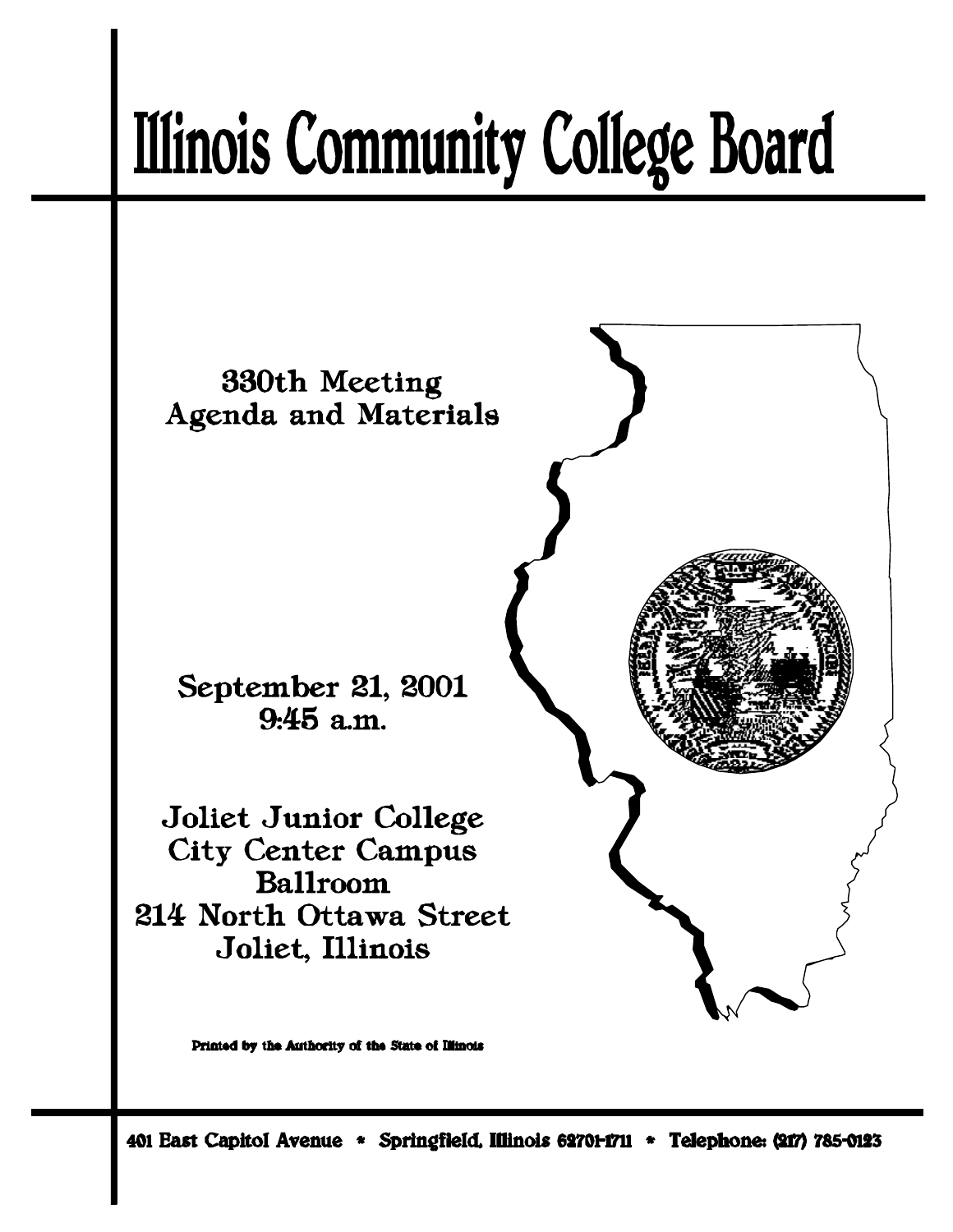# Agenda 330th Meeting of the Illinois Community College Board

# Joliet Junior College City Center Campus Ballroom 214 North Ottawa Street Joliet, Illinois

# September 21, 2001 9:45 a.m.

Page

| 1.  | Roll Call and Declaration of Quorum                                                                                                                                                             |           |  |
|-----|-------------------------------------------------------------------------------------------------------------------------------------------------------------------------------------------------|-----------|--|
| 2.  | Announcements and Remarks by Edward T. Duffy, Chair                                                                                                                                             |           |  |
| 3.  | Remarks by President J.D. Ross/Joliet Junior College                                                                                                                                            |           |  |
| 4.  | <b>Committee Reports</b>                                                                                                                                                                        |           |  |
|     | 4.1<br><b>Adult Education Transition Committee</b><br>4.2<br>Funding Equity Study Committee<br>4.3<br><b>Budget and Finance Committee</b>                                                       |           |  |
| 5.  | <b>Board Liaison Report</b>                                                                                                                                                                     |           |  |
|     | 5.1<br>Status Report on the Statewide Leadership and<br>Core Values Initiative                                                                                                                  | $1 - 7$   |  |
| 6.  | President/CEO's Report                                                                                                                                                                          |           |  |
| 7.  | <b>Advisory Organizations</b>                                                                                                                                                                   |           |  |
|     | 7.1<br><b>Student Advisory Committee</b><br>7.2<br>Illinois Community College Trustees Association<br><b>Presidents Council</b><br>7.3<br>Illinois Community College Faculty Association<br>7.4 |           |  |
| 8.  | Fiscal Year 2003 Community College System Budget Issues                                                                                                                                         | 8         |  |
| 9.  | Illinois Community College System Results Report -<br>Fiscal Year 2001                                                                                                                          |           |  |
| 10. | Advancing Opportunities Program — Final Report                                                                                                                                                  | $11 - 17$ |  |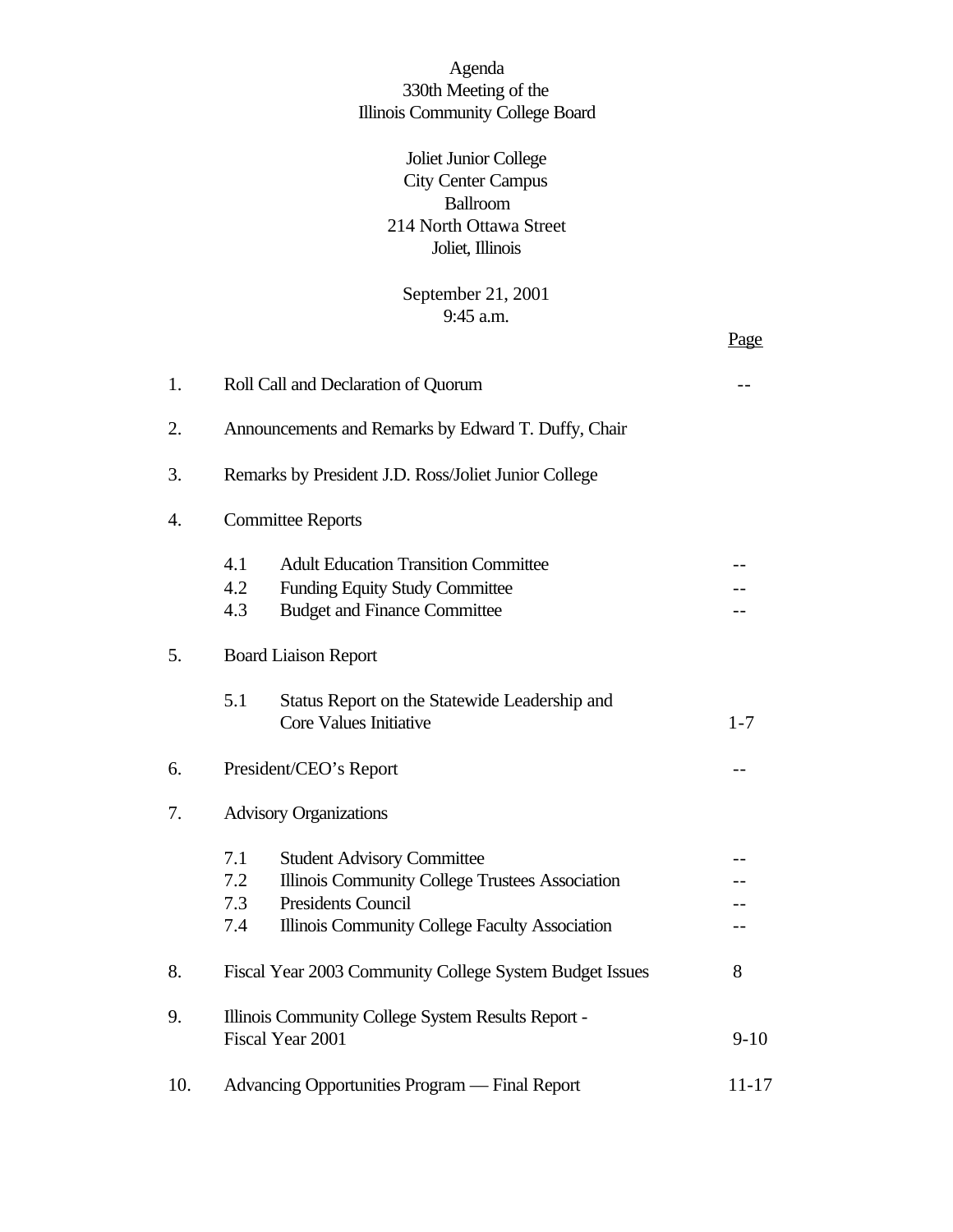# Agenda 330th Meeting of the Illinois Community College Board

Page

# 11. Consent Agenda

| 11.1 | Minutes of the June 15, 2001 Meeting              | 18-26     |
|------|---------------------------------------------------|-----------|
| 11.2 | Illinois Community College Board Appointments     |           |
|      | to the Joint Education Committee                  | 27        |
| 11.3 | Illinois Community College Board Appointment      |           |
|      | to the Midwestern Higher Education Committee      | 28        |
| 11.4 | New Units of Instruction                          | 29-34     |
| 11.5 | Certification of Eligibility for Special Tax Levy |           |
|      | (Chapter 122, Paragraph 3-14.3)                   | 35        |
| 11.6 | Proposed Emergency Amendments to Illinois         |           |
|      | <b>Community College Board Rules Concerning</b>   |           |
|      | <b>Foundation Matching Grants</b>                 | $36 - 37$ |
| 11.7 | Proposed Illinois Community College Board         |           |
|      | <b>Workforce Development Advisory Committee</b>   | 38        |
|      | <b>Information Items</b>                          |           |
| 12.1 | Fiscal Year 2001 Financial Statements             |           |
|      | (June-August/Final)                               |           |
| 12.2 | Fiscal Year 2002 Financial Statements             |           |
|      | (July-August)                                     |           |
| 12.3 | Illinois Community College Board Advisory         |           |
|      | <b>Committee Member Appointments</b>              | $39-41$   |
| 12.4 | Status Report on the Plan for Enhancing the       |           |
|      | Role of Community Colleges in Teacher             |           |
|      | Preparation/Quality                               | 42-44     |
|      |                                                   |           |
|      |                                                   |           |

# 13. Other Business

 $12.$ 

14. Adjournment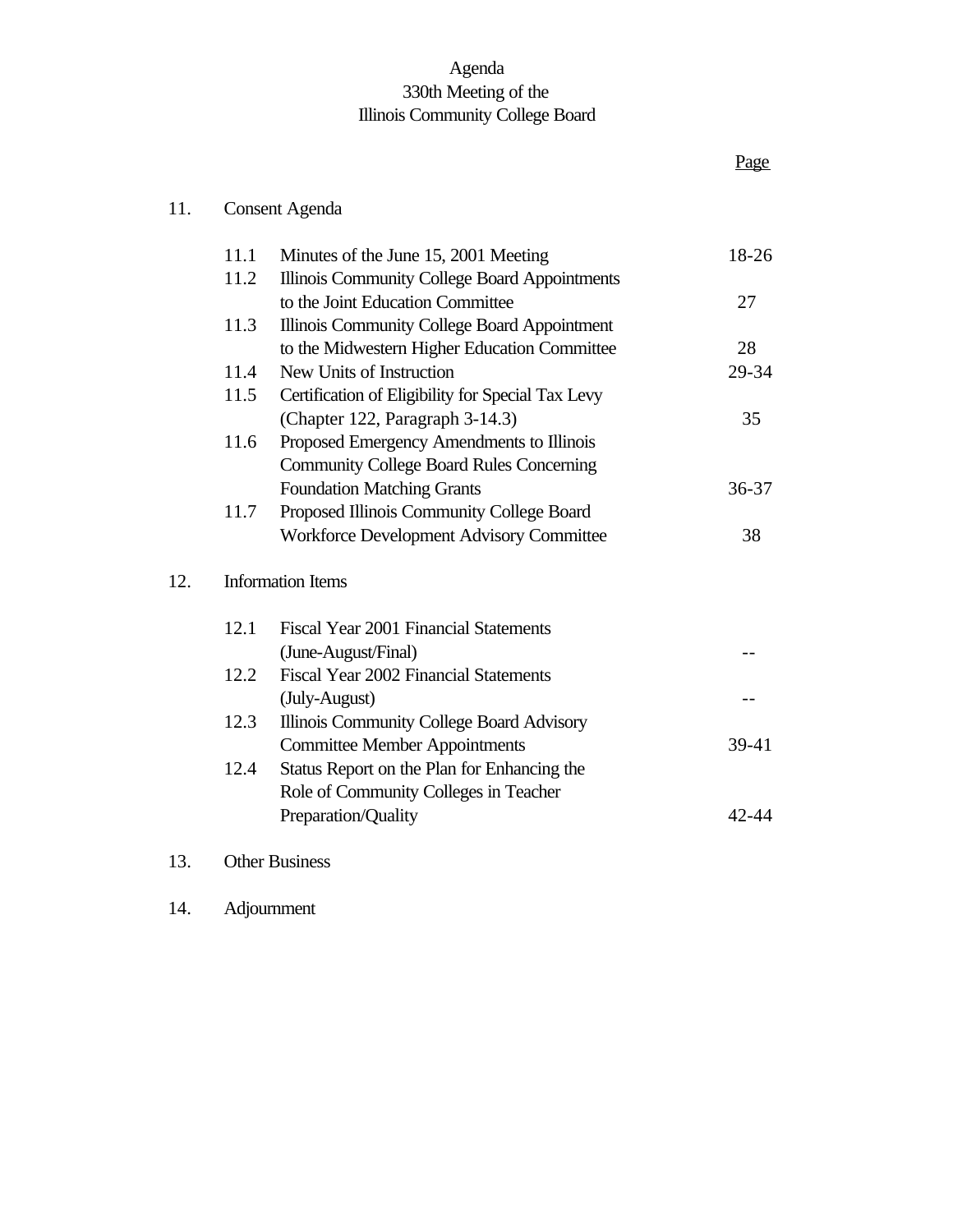#### Illinois Community College Board

# **STATUS REPORT ON THE STATEWIDE LEADERSHIP AND CORE VALUES INITIATIVE**

The Leadership and Core Values (LCV) Initiative began in 1997 with the passage of a resolution by the Illinois CommunityCollege Board. That resolution requested that community colleges consider their core values and design ways to implement those values into decision-making processes at the colleges. The results of this action have led colleges to pursue the implications of what they value with students, faculty, staff, and the communities theyserve. In addition to the activities on campuses, the Leadership and Core Values Initiative includes annual statewide institutes with more than 300 persons attending, a grant program designed to support individual college activities, and the creation of the Center for Applied Ethics. This report not only provides an update on these activities, but also describes a new phase of the LCV effort, including a comprehensive assessment of the impact of this initiative over the past four years.

Leadership and Core Values Institutes. At the first institute, colleges were asked to send five- member teams who would be trained to lead their college constituents in a discussion about the place of values within their respective institutions. Each team returned from the institute with a resolve to address the goals of this initiative to: (1) explore the values and ethics within the college and the workplace, (2) adopt agreedupon values and ethics statements appropriate to the college, and (3) consider howvalues and ethics can be taught in the classroom and advanced throughout the communities served. Four years after the first institute, community colleges have made significant progress in achieving these goals.

The fourthinstitute,*Best Practices in Leadership and Core Values in Community Colleges*, was held inJanuary2001. Community college faculty, staff, and students presented applications of ethical leadership initiatives on their campuses. Such presentations included interactive educational programs designed primarily by students for students on core values, a model seminar to train faculty on how to address moral questions that arise in the classroom, and a step-by-step approach to forming a Leadership and Core Values Academy for unionized community college staff members. Over the past four years, more than 1,000 persons attended all four institutes. From the demands in the state for this training and national requests for information about the Illinois LCV Initiative, it was evident that a national conference was appropriate. Currently, a national conference, "Connecting and Developing through Leadership and Core Values" is planned for June 30 to July 3, 2002, at the downtown Chicago Marriott Hotel.

*Center for Applied Ethics.* The Center offers intensive ethical fitness and Train-the-trainer workshops across the state. Since the creation of the Center, more than 2,500 persons have participated in the ethical fitness seminars. Community colleges are using the Center as a resource for faculty and staff orientations and professional development workshops. The number of certified trainers in Illinois has increased to 38, which nearly meets the goal of having one for each community college district. A significant portion of the ethical fitness training conducted this year was coordinated through the efforts of Illinois certified trainers.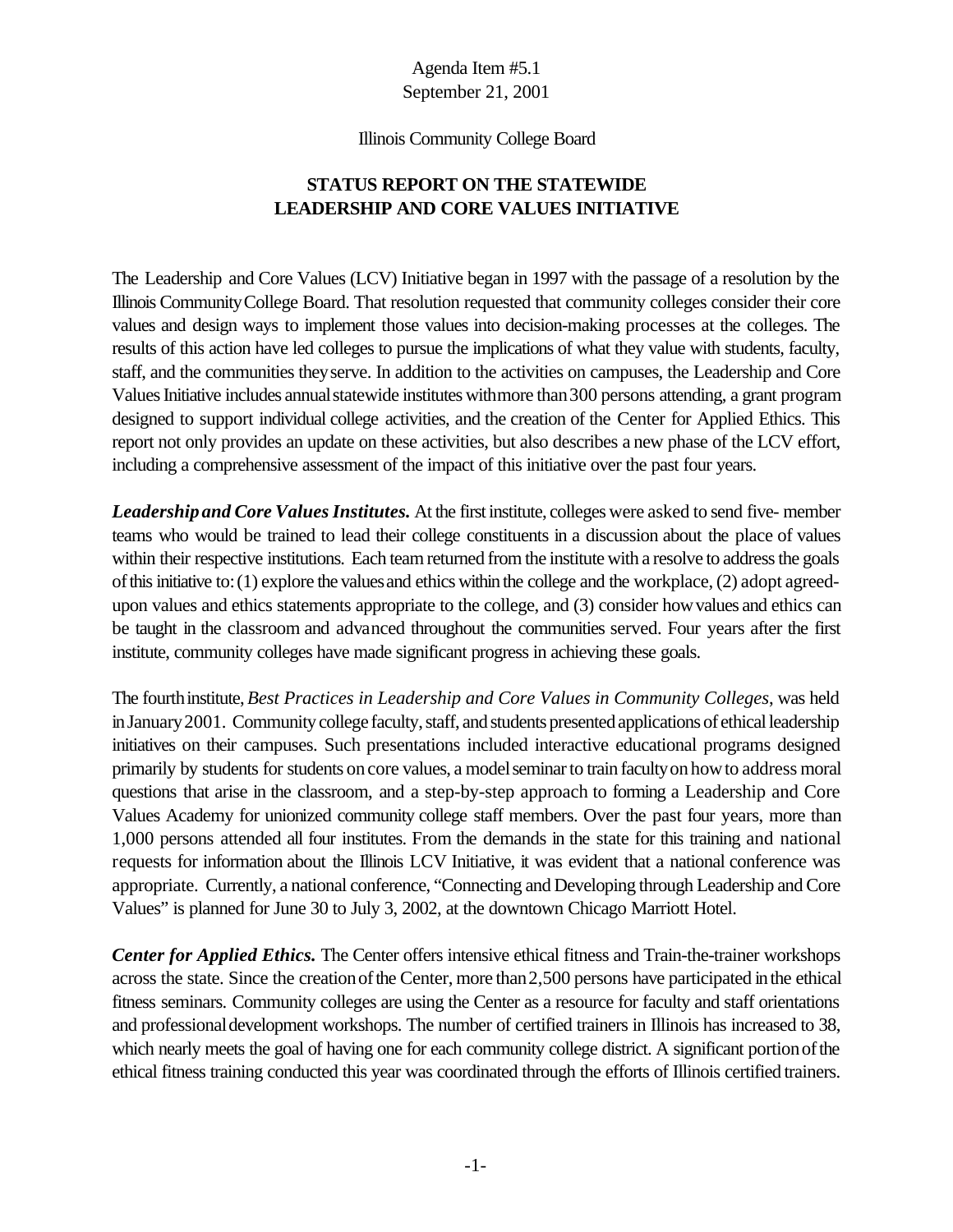Of particular note is the Center Director's work with colleges to offer ethical fitness training to the Illinois Department of Corrections personnel and instructors in correction facilities. The plan is to eventually offer the ethics instruction throughout the correctional system to include employees and the prison population.

To assist college facultyand staffto incorporate ethic topics in their courses, the Center plans to distribute two publications, a "best practices" booklet and a specialized training manual. The booklet describes community colleges activities that can be shared among institutions. The second publication provides examples and strategies to assist in operationalizing identified values within the college decision-making processes, curricula and co-curricular activities.

*Campus-based Programs.* The Illinois Community College Board supports community colleges' local LCV initiatives through a grant program. Since 1999, funding has been available to assist colleges in engaging incollegewide discussions about values; publishing stories about the values and beliefs expressed by faculty and staff; and sponsoring seminars onethical dilemmas for students, trustees, faculty, staff, and business and community leaders. Through fiscal year 2001, 89 community college initiatives have been funded at approximately \$600,000.

Over the past few years, many colleges have moved beyond the values exploration stage and have begun to incorporate institutional values into their policies and practices, curricula, and co-curricular activities.

- . **Malcolm X College** Leadership and Core Values team sponsored "A Taste of Technology" workshop that resulted in the development of a policy statement on the ethical uses of technology and academic integrity. This statement was placed in students' orientation packets and incorporated in course syllabi.
- . **Harold Washington College** faculty and staff reexamined and aligned their values with the communities they serve. One of the results of this effort included a college-sponsored Student Council Government Leadership Conference where students from ten local high schools engaged in structured exercises on the challenges of leadership.
- **Danville Area Community College**'s realignment of its core values to meet student and faculty needs emphasized one of its core values in curricular and co-curricular activities. This year, the value of *Integrity* was the focus of the college's Continuous Quality Improvement Training for all new employees and, in the Success in College, one credit hour course for first-time, full-time students.
- . The**College of DuPage** and **WilliamRaineyHarperCollege** have taken steps to identify their core values through a collegewide and community-wide process. Their next steps include reviewing their value statements in the context of the college mission and goals and promoting them within the professional conduct of all employees.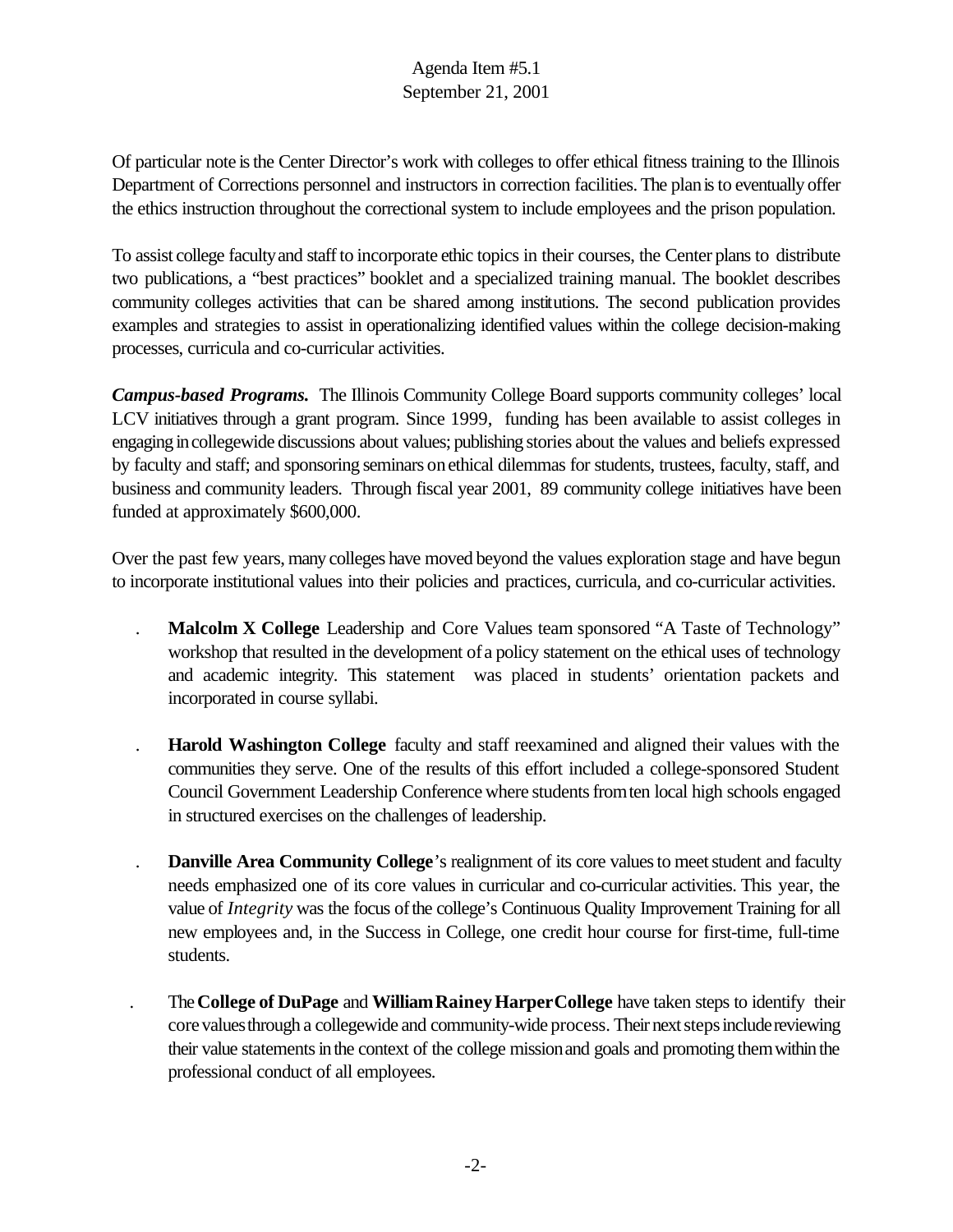- . **Illinois Central College** has ensured that itsidentified values are incorporated in severalactivities at the college. They include the compilation of oral history interviews of employees and retirees who supported the college over its 34-year history, the establishment of a permanent archive and display of historical records and documents, and the publication of articles from the President's office in a central Illinois publication read by community business leaders on a different college value each month.
- . This year,**Illinois ValleyCommunity College**'s core values activities centered around a theme, ReaCHes FaR, which stands for responsibility, caring, honesty, fairness, and respect. The activities on campus included seminars that required college employees to examine its history and the college's role in relation to the ICCB's *Promise for Illinois*, and institutional and community issues.
- Under the guidance of **Illinois Eastern Community College**'s Continuous Improvement Team several LCV activities were implemented. Students from all four colleges (Frontier Community College, Lincoln Trail College, Olney Central College and Wabash Valley College) participated inworkshops conducted by ethics leaders in the state. The district has made a concerted effort to publicize its values in college catalogs, student handbooks, and on mission and values statements posted on all four campuses.
- **Joliet Junior College**'s LCV initiative centered around student development efforts. This year's activities included an ethical fitness seminar for 36 student leaders, a training session for America Reads and America Counts student tutors, and the publication of a training manual that identified a central set of core values essential for good advisor/advisee relationships.
- . **Kankakee Community College**'s fall and spring workshops posed a question to local high schooland college student leaders: What one thing canyoudo to make a difference inyour school or college?" Students had an opportunity to explore and act on the question and to discuss among themselves and with guest panelists, such as local employers, civic leaders and legislators, the values underlying their actions in response to the question.
- . **Kaskaskia College**'s Core Values 101: Students Teaching Students course is designed to help students with ethical dilemmas they face in their daily lives. This initiative involved a core of Kaskaskia students who made theater-based presentations on the topic of ethics and ethical behavior to students in the Chicago metropolitan area, local high schools, and at Tech Prep workshops
- . Much of **Kishwaukee College**'s work in this area has focused on professional development workshops for faculty and staff at the college and ethical decision-making seminars for student leaders and teachers in district high schools. The college has three trainers certified by the Institute for Global Ethics who plan to continue offering their workshops to elementary school teachers, faculty members from area high schools, and business and community leaders.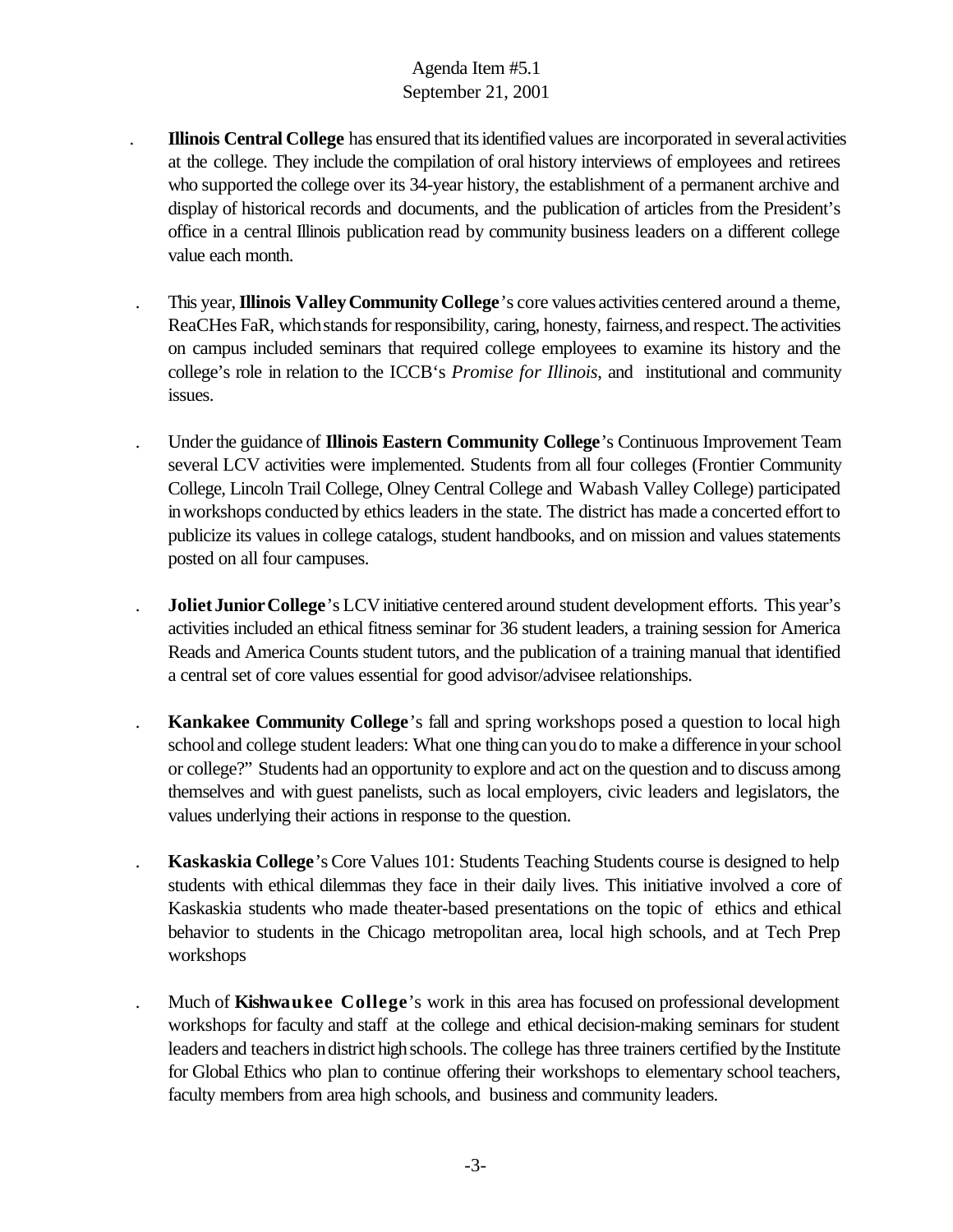- . The **College of Lake County** has identified their core values, *learning, fairness and respect, integrity, and responsibility.* The college is continuing to dialog and implement a core values statement that is agreeable to all groups within the institution.
- The goal of **Lake Land College**'s initiative is to continually align the college's values with its daily practices. This is being achieved through a series of activities, including staff development and ethical fitness workshops for college personnel and community members, initiation of a core values theater, and email discussions on the implications of academy integrity for both classroom and nonclassroom education.
- . **Lewis and Clark Community College** has realigned its mission statement to reflect the values ofthe college and hasselected servant leadership as a means of actualizing these values. Asa result of this initiative, the college has expanded its community service learning opportunities for students.
- **Lincoln Land Community College** has incorporated its core values in numerous curricular and co-curricular activities. These activities included offering a seminar designed to help miliary personnel with ethical dilemmas, establishing a website devoted to Leadership and Core Values, and collaborating with the college's Business Training Institute to offer seminars for businesses wanting leadership training and assistance in evaluating workplace values.
- . Through the Center for Teaching and Learning Excellence, a series of activities and workshops were initiated to assist the facultyand staff at **John A. LoganCollege** inmaking the transitionfrom exploring values to adopting them into college practice. These efforts included forming a Core Values and Leadership Reading Circle to talk about books and materials that advance the local initiative and developing an assessment process to determine the extent to which leadership skills and universal values are included in core course content.
- . In an effort to promote ethics across the curriculum at **McHenry County College**, the college initiated a faculty development project. To accomplish this goal, faculty seminars were held on ethical decision making, fundamentals of ethical theory, and strategies for incorporating ethical discussions and practices in the classroom. Faculty activities are tied to the college's efforts to assist students to reflect on their beliefs and commitments to the college's values. This is partly achieved in Communication classes where students must complete a set of self-reflective essay assignments as part of their service learning experiences.
	- **Morton College** faculty and staff have engaged in a series of discussions and seminars to enhance their local initiative. These activities include assistance from the Center for Applied Ethics in the form of planning workshops, involving members of the Cicero Chamber of Commerce, and drafting a working paper on core values and mission for consideration by the board of trustees.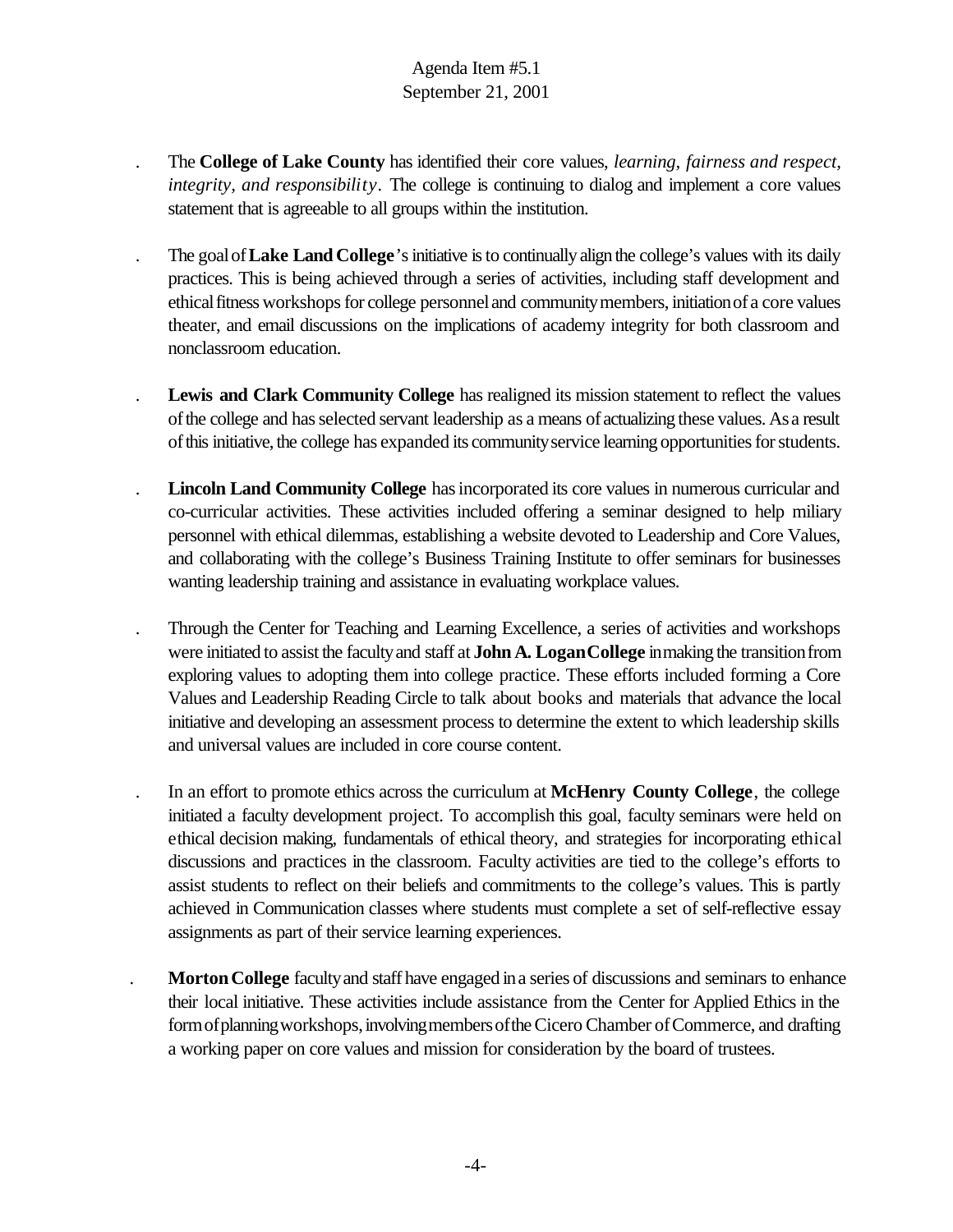- . **Oakton Community College**'s initiative has heightened facultyand administrators' commitment to ethics by offering a forum that promotes understanding about ethical behaviors and their impact on interactions among faculty and students. The forum is designed to cover 15 weeks and is offered to faculty and staff at community colleges across the state.
- . **Prairie State College** engaged students in core values discussions through its service learning program. COPE (Community Outreach Provides Education) is a product of campus collaboration to help develop student leadership and encourage students to embrace the core values of civic responsibility and acceptance of diversity. Through this program, 75 students provided 1,200 hours of service to community-based organizations.
- The survey results of a consultant hired by **Parkland College** showed that, while faculty and staff embraced the college's agreed-upon values, the college needed to heighten the awareness of its core values among its student population. As part of its efforts, students have been offered the opportunity to attend leadership conferences and workshops. Also, core values have been listed in several college publications, such as the catalog, board reports, and posters.
- . **Richland Community College**'s LCV focus has offered students opportunities and tools to assess their values and to translate those values into action through community service learning. To assist students in achieving this goal, "brown bag" sessions, workshops, and conferences have been sponsored on topics related to the core values of the college, including intercultural communications, disabilities awareness, and servant leadership.
- . The local initiative at **Sauk Valley Community College** included several retreats for students, faculty, and staff. One of the outcomes was the inclusion of critical and reflective thinking related to ethics and character development into classroom instruction.
- . For the past year, **Shawnee Community College** and **Harry S Truman College** have sponsored a project that supports the exchange of ideas and philosophies of students from diverse backgrounds. The project offers students, faculty, and administrators from each campus an opportunity to team up for a semester via email exchanges, shared readings, and visits to the partner campus. The experience has allowed these teams to discover that, while there may be differences geographically and culturally, there are many similarities among team members with respect to values and ethics.
	- . The Professional Development Committee that coordinates the LCV initiative at **Southeastern Illinois College** has arranged a many activities to raise the awareness and actions of the college. Among the various activities were workshops on ethics and brochures highlighting standards, community, values, and history at the college.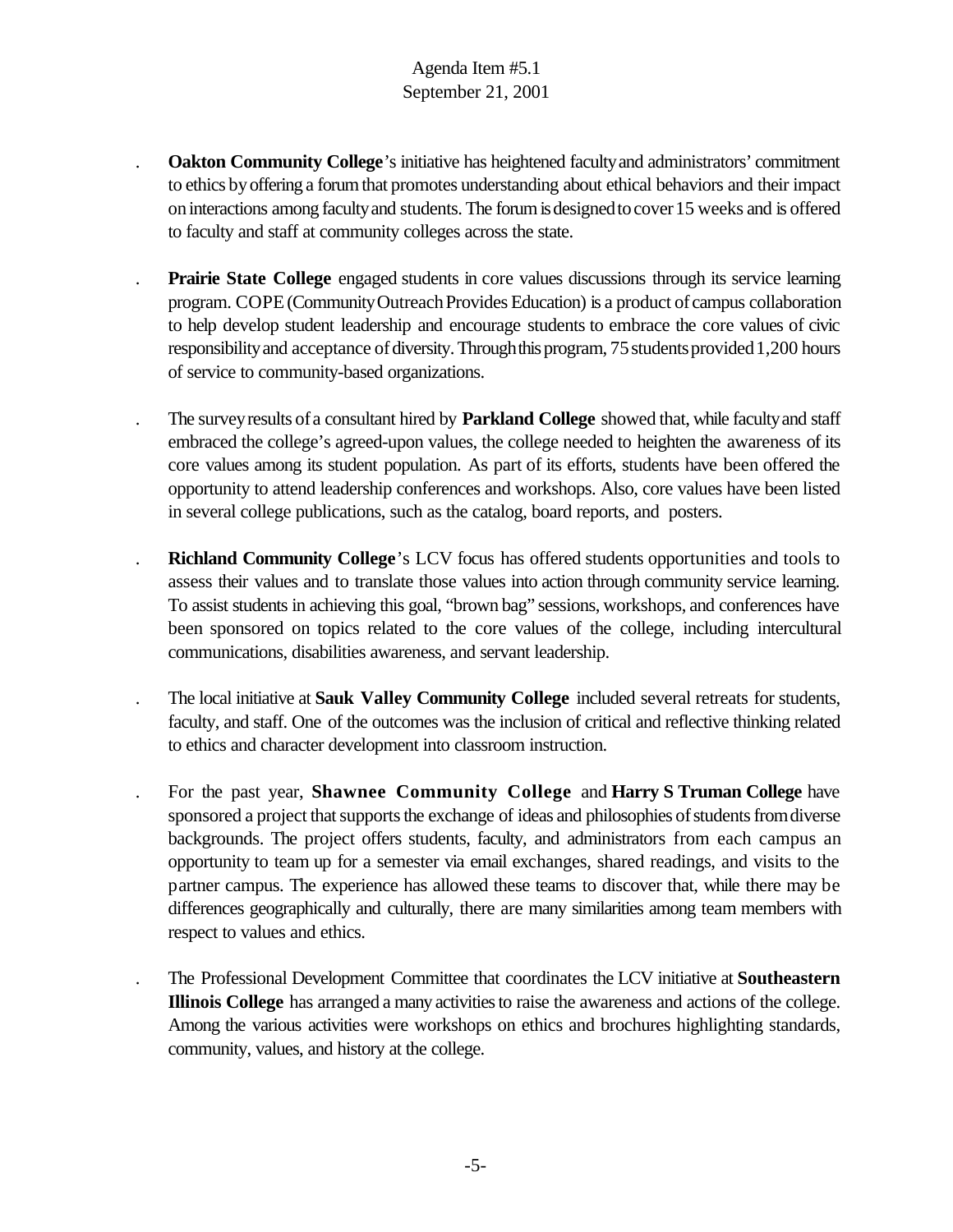- . **Southwestern Illinois College** has expanded its LCV initiative this past year. A collegewide surveywas conducted to determine gaps between identified values and the reflection of values in policies and practices at the college. Effortsto create consistencyis underway. The college applied for the North Central Accreditation's new Academic QualityImprovement Program(AQIP) and was recently accepted. Local values and AQIP values were deemed to be compatible. Southwestern is now part of a pilot program with NCA that will incorporate local values into a *Comprehensive Self-Assessment* process.
- The goals of **Triton College**'s LCV program were to communicate the core values of the college and to align its policies and practices with values performance at the college. An institutional assessment was conducted, which has produced suggestions that the college plans to act uponin the near future.
- . **Waubonsee Community College**'s project centered around the professional development activities for students, faculty, and staff. Faculty and staff members have participated in in-service workshops entitled "Validating Values." Waubonsee is increasing the exposure of the college values to its constituents through promotional publications and advertisements. A recent publication called the "view book," highlights the college's core values and is used in recruiting students. For its students, the college has created a course modeled after the Phi Theta Kappa leadership seminar.
- At **John Wood Community College**, five committees have been working together to infuse the concepts of core values into the curricula and student activities. Through much discussion among the members of the Curriculum Advisory Council, the InstructionalTeamand the Faculty Senate, revisions to general education courses have been made to reflect the college's core values. Efforts to highlight the college's values among the student population have been provided through discussions of ethical scenarios that students consider in open forums.

*Phase II of the Leadership and Core Values Initiative.* Over the past year, community colleges have engaged in a series of activities highlighting and operationalizing the values shared among their constituents. While these efforts continue at the community colleges, it is necessary to assess their effectiveness and impact on student, faculty, and staff behaviors. As this initiative moves into another phase, it is imperative that a comprehensive assessment plan be initiated. The Center for Applied Ethics has contracted with consultants to develop an assessment process that includes three components: focus group discussions, content analysis of institutional publications and websites, and institutional surveys. Fourteen community colleges have agreed to participate in these activities for fiscal year 2002. The expectation is to demonstrate the effect of this initiative on colleges' climates, cultures, and individuals' beliefs and behaviors. Preliminary results of the assessment will be published in spring 2002.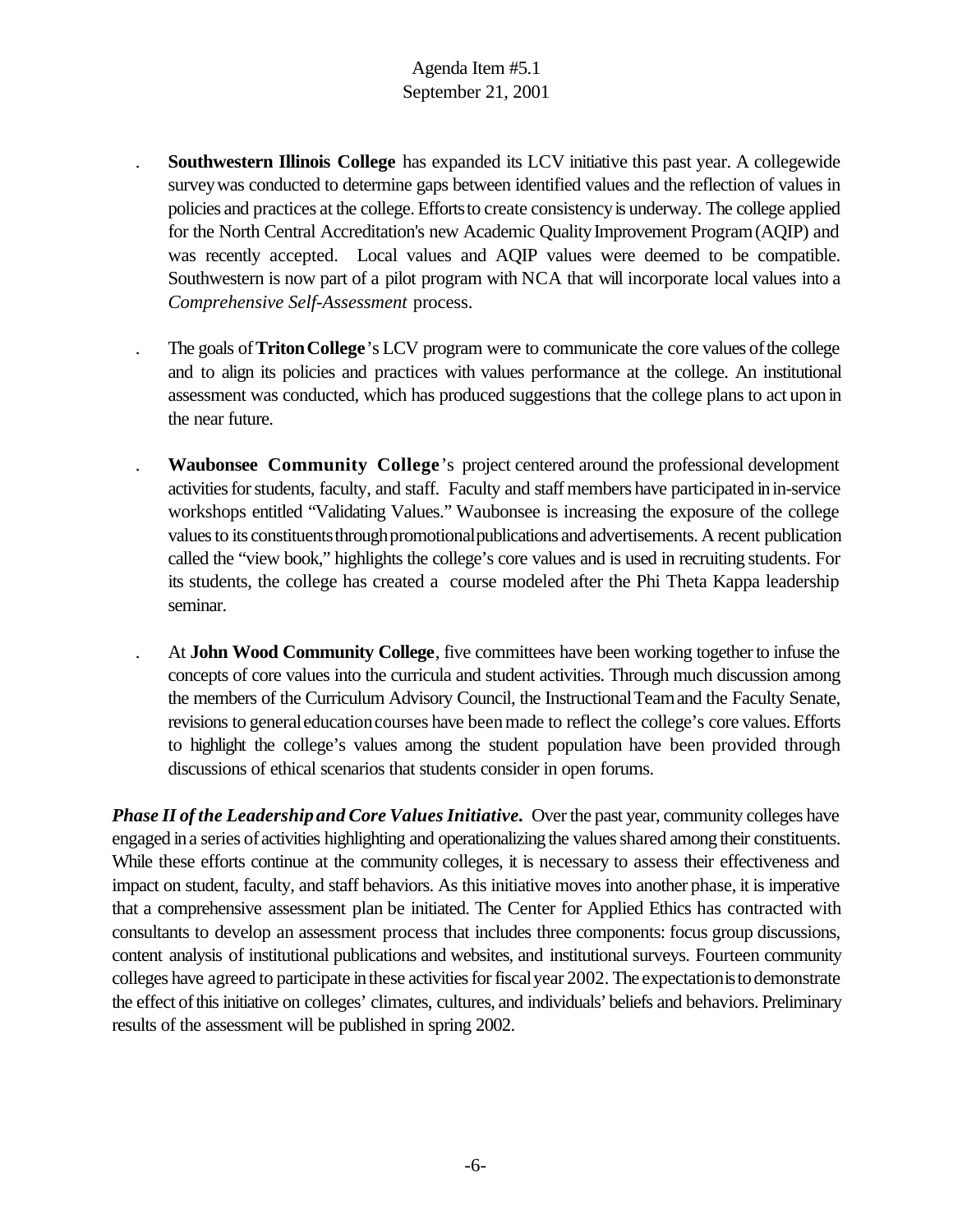The responses to the four Leadership and Core Values Institutes have been extremely positive. Given the national momentum that is occurring in the field of ethics and character education, it is believed that a national conference on Leadership and Core Values would receive a great response from educators and business leaders from across the country. As indicated earlier, plans are underway to hold this conference in Chicago on June 30, 2002. The American Association for Community Colleges and the Association of Community College Trustees have been invited to be conference co-sponsors. Corporate and business sponsorships are also being sought. Careful planning is underway to ensure a well-organized and wellattended affair. Dr. Charles Novak, retired president of Richland Community College, has agreed to continue his leadership through even greater involvement in the initiative for the remainder of this year.

**Summary.** The question of ethics and ethical decision-making permeates every aspect of the lives of individuals. Ethics is a way of thinking about the hard questions arising in different ventures. Such questions might be: " My Dad has cancer and wants me to help him die. Should I do it?' "We are 97% sure this product won't hurt anyone. Should we market it?" "I absolutely need an A on this exam to pass the class. Should I cheat?" Many persons ask themselves questions like these. Training in ethical decision-making helps individuals make choices not just between right and wrong but between right and right. The Illinois Community College Board's 1997 resolution on leadership and core values has already had a significant affect on community colleges and their constituents.Through the various activities described inthis report, colleges have addressed issues and concerns affecting high schools, community colleges, businesses, and communities. As the Leadership and Core Values Initiative evolves, the impact will be even greater as Illinois and other states' higher education institutions and businesses and industries have anopportunityto participate in this engaging and thought-provoking initiative.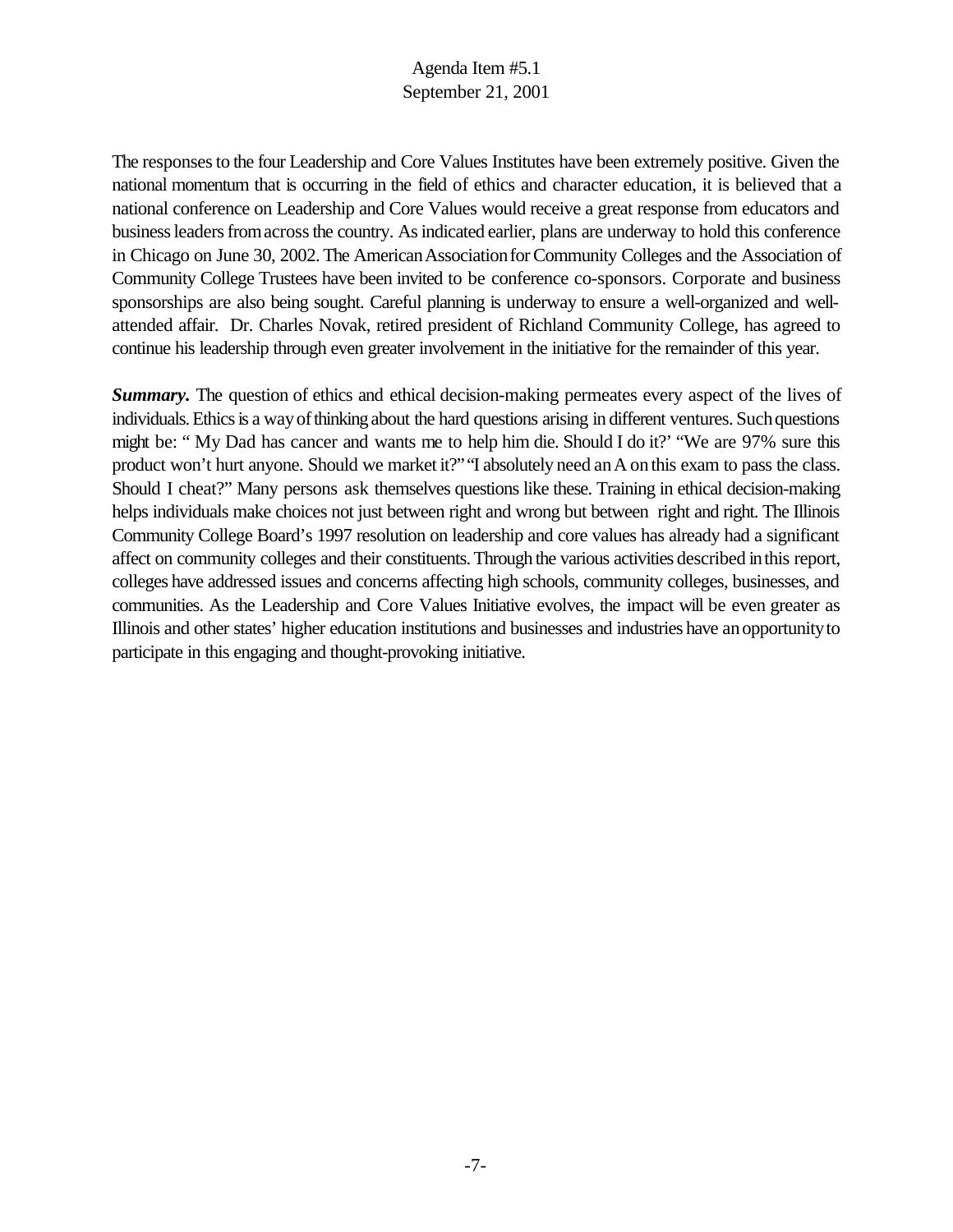#### Illinois Community College Board

# **FISCAL YEAR 2003 COMMUNITY COLLEGE SYSTEM BUDGET ISSUES**

Illinois Community College System budget issues for fiscal year 2003 will be presented for discussion at the Board meeting on September 21, 2001.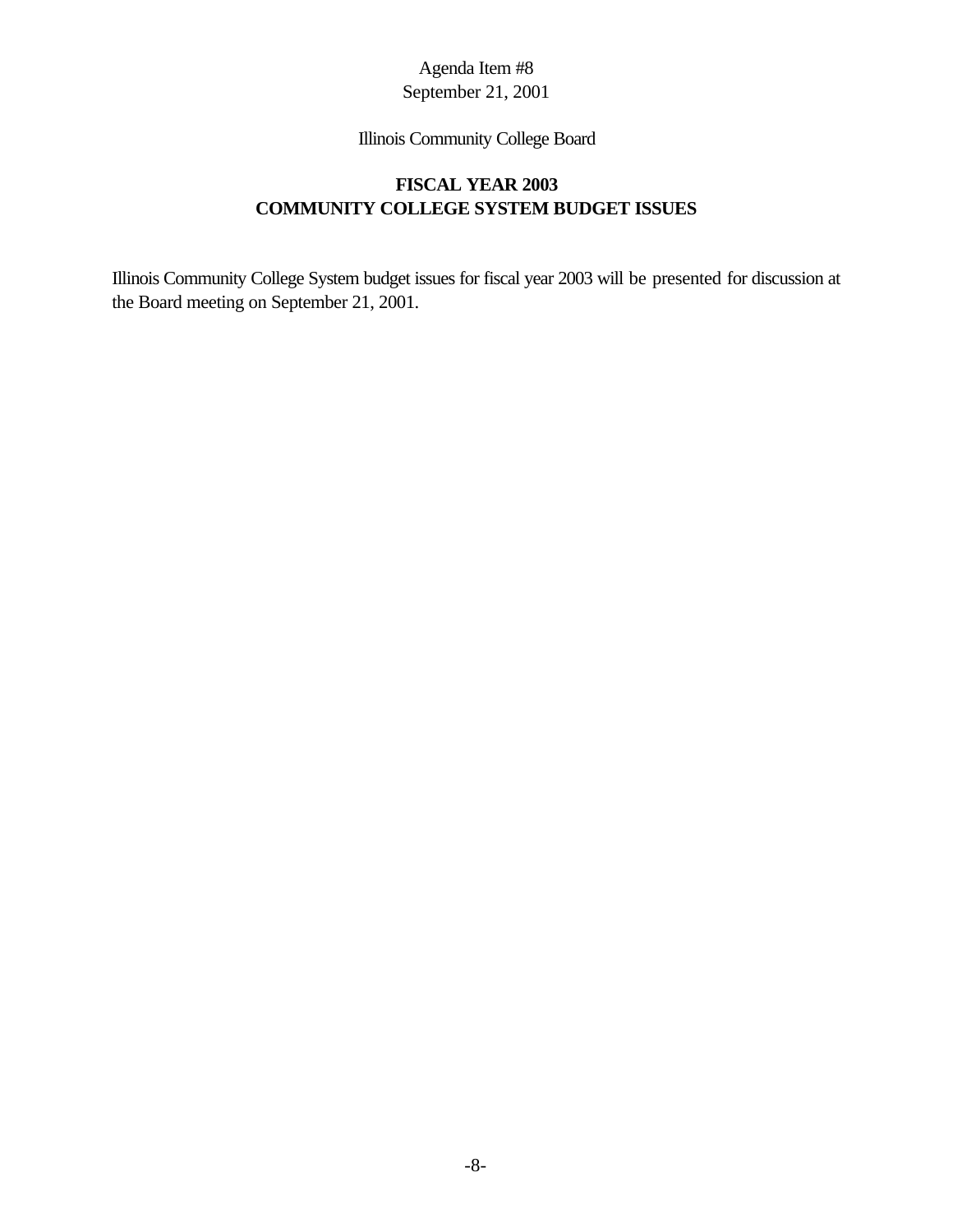#### Illinois Community College Board

# **COMMUNITY COLLEGE SYSTEM RESULTS REPORT FISCAL YEAR 2001**

*The Illinois CommunityCollege System ResultsReport for Fiscal Year 2001*ispresentedas anexternal attachment. It is the third annualreport to the Illinois Board of Higher Education (IBHE) that summarizes actions taken or planned by Illinois community colleges in support of the statewide goals for higher educationidentified inthe IBHE's*Illinois Commitment:Partnerships, Opportunities, and Excellence.*

*The Illinois Community College System Results Report for Fiscal Year 2001* summarizes the efforts of Illinois community colleges during the past year in support of the statewide goals for higher education identified in the IBHE *Illinois Commitment.* The statewide goals address **economic growth, teaching and learning, affordability, access and diversity, highexpectations and quality, and productivity and accountability.** During fiscal year 2000, the Illinois Community College System adopted the *Promise for Illinois*, a strategic planthat outlines the role Illinois community colleges should pay in building a strong future for the state and its residents. The *Promise* offers seven pledges that form a vision of how the colleges will serve Illinois and its citizens to provide: **a competitive workforce, effective course transfer, expanded adult education and literacy programs, universal technology skills, high quality, affordable access, and ethical decision making.** The individual college Results Reports provided evidence that eachinstitutionis pursuing the statewide goals setforthinthe *Illinois Commitment* in ways that fit the particular needs of the district's citizens and that are consistent with the vision outlined in the *Promise.* Through the Results Reports for fiscal year 2001, the colleges continue to demonstrate both individual and collective accountability for progress toward the statewide goals for higher education in Illinois in a manner consistent with the unique contributions that community-based institutions can make to the state and its citizens.

Inthe *Illinois CommunityCollege System ResultsReport for Fiscal Year2001*, informationis provided for eachofthe six statewide goals identified in the *Illinois Commitment* that (1) relates the priorities and pledges that form the *Promise for Illinois,* as well as individual college priorities to the goal, and (2) identifies common and individual college initiatives and actions and state-level initiatives that support that goal. Many of the state-level initiatives support multiple goals. To reduce repetition, each initiative is included under the goal to which it is most directly applicable. Each college identified two best practices, one academic and one administrative in nature, that support one or more of the six statewide goals. Descriptions of the best practices are included in the Appendix.

**Summary and Conclusions.** Illinois' 39 community colleges and one multi-community college center play a vital role in the state's educational and workforce preparationsystemby providing access and opportunity to nearly one million students each year. Individually, the colleges provide programs and services tailored to meet the needs of their individual districts.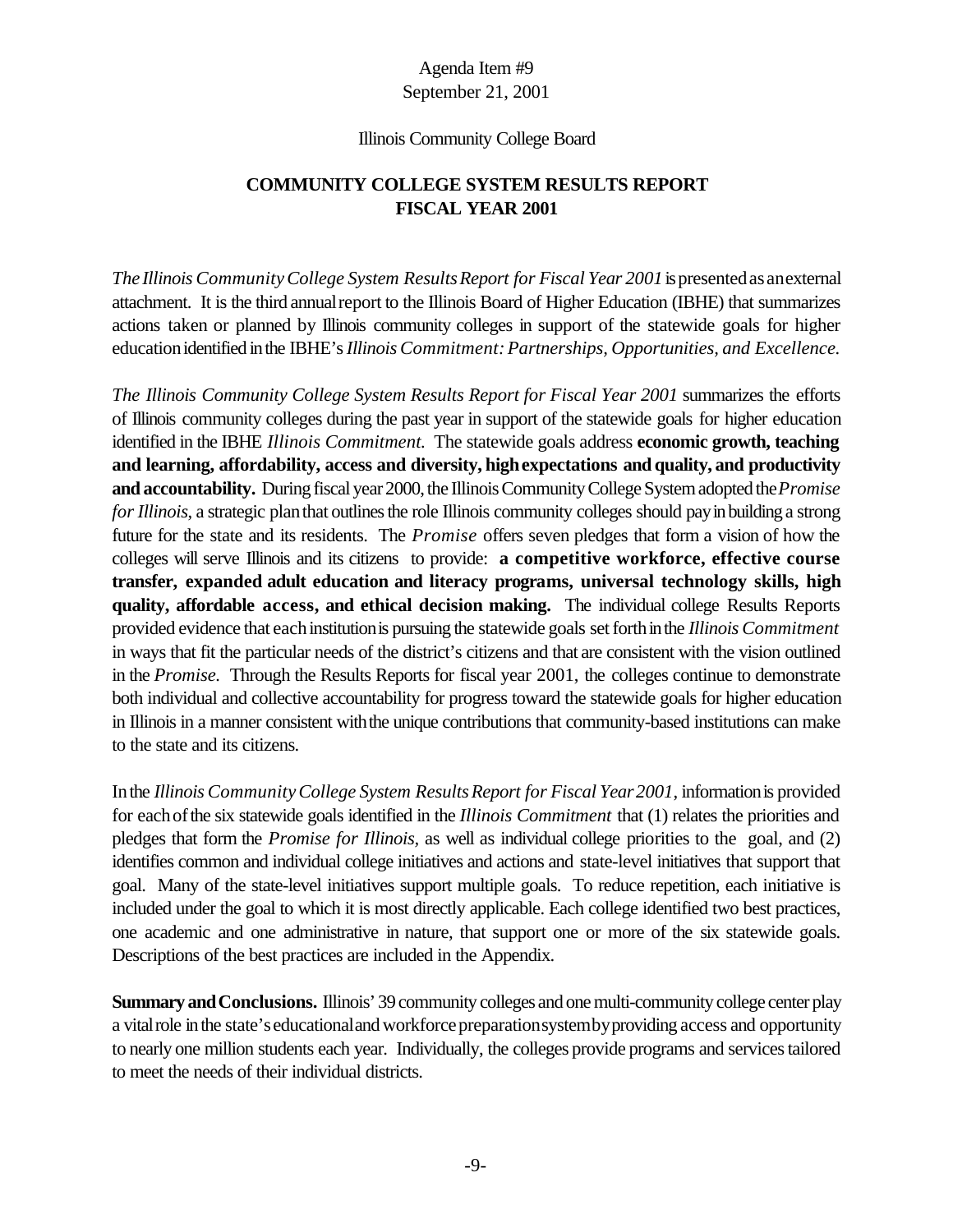Collectively, the colleges provide affordable access to a diverse student population through transfer and occupational programs, adult education and literacy programs, customized workforce training, and other programs and services that enrich the lives of Illinois' citizens. The Results Reports for fiscal year 2001 provides continuing evidence of the individual and collective accountability the colleges and the Illinois Community College Board demonstrate through their use of both human and fiscal resources to provide programs and services that support the statewide goals for Illinois higher educationina manner consistent with the vision of the *Promise for Illinois.* As the community college system continues to work toward fulfilling the *Promise*, the colleges will continue to measure and report their progress in continuously improving programs, services, and outcomes to enhance Illinois' system of higher education.

#### **INFORMATION ONLY**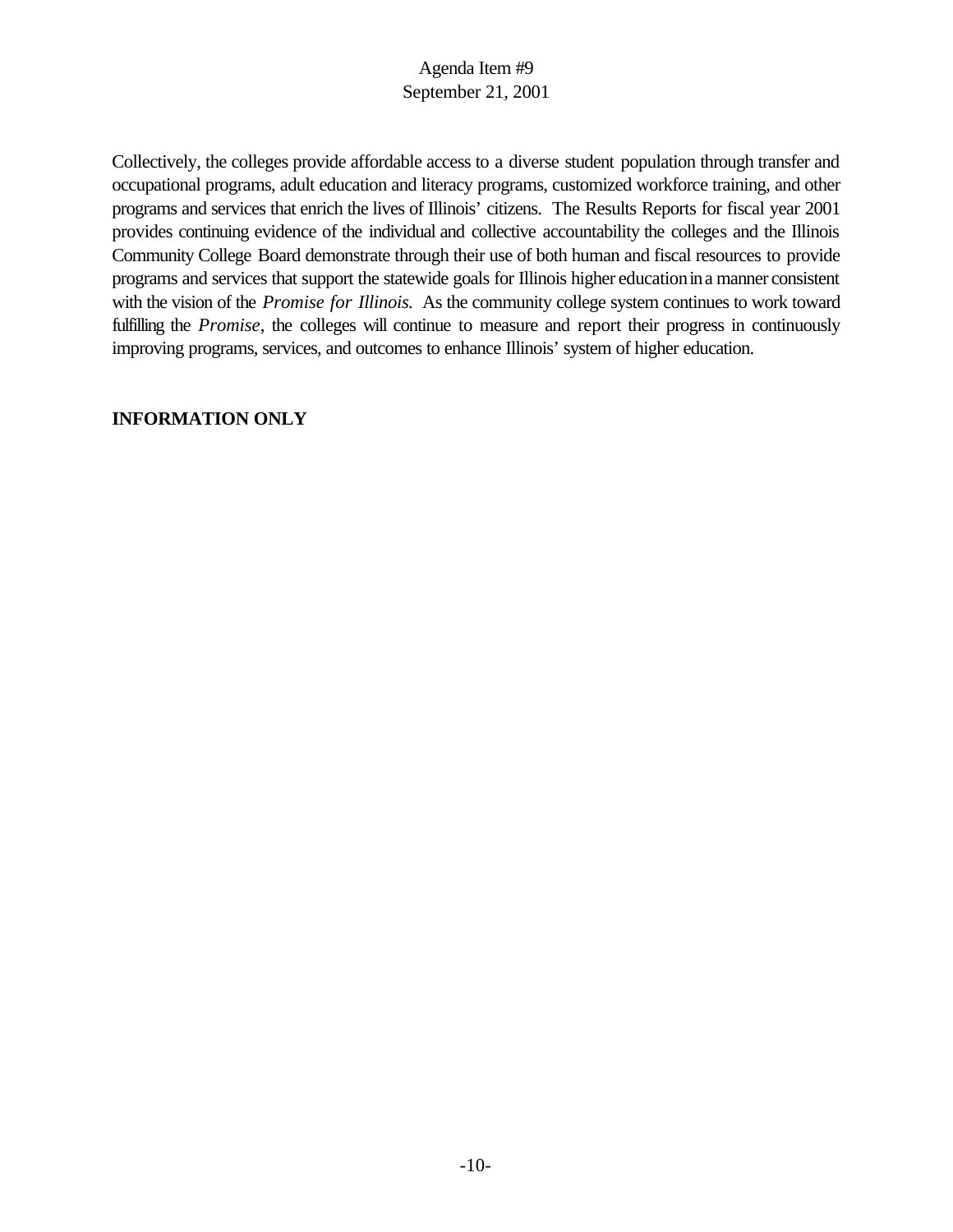#### Illinois Community College Board

# **ADVANCING OPPORTUNITIES PROGRAM**

*Final Report*

The Advancing Opportunities Program (AOP), a "welfare to education to work" program, completed a successful year on June 30, 2001, which concluded the nine-year community college program. Advancing Opportunities (formerly Opportunities) was the response of Illinois community colleges to the challenges of the early welfare-to-work movement and later the Personal Responsibility and Work Opportunity Reconciliation Act (Welfare Reform) of 1996. The Illinois Community College Board (ICCB) and System, in partnership with the Illinois Department of Human Services (DHS), created a model program that was nationally recognized and emulated, served the citizens of Illinois and, more importantly, made a difference in the lives of individuals by preparing them with skills to become economically self-sufficient.

## *Fiscal Year 2001 Program*

Twenty-nine community college districts throughout the state participated in the AOP during fiscal year 2001 serving people receiving Temporary Assistance for Needy Family (TANF) benefits or who had received TANF in the past. The goal of the program was to prepare, upgrade, and/or retrain welfare recipients with the skills needed to advance in the workplace and to attain economic self-sufficiency.

Community college staff, numbering 143 throughout the state, provided personalized case management, career assessment, supportive services, and served as job coaches/mentors to the students, as well as employers. Students were offered pre- and post-employability skills training, life skills training, applied basic skills training, and their choice of short-term training certificates or clusters of vocational courses leading to specific skill sets. Many students also pursued occupational certificate and degree programs.

Each AOP was individualized to meet community and workforce needs. Partnerships were formed locally with DHS offices, social services agencies, and local workforce investment boards. A strong partnership with business and industry proved crucial in enabling students to focus on career choices and jobs available in their community.

#### ADVANCING OPPORTUNITIES PROGRAMS

Black Hawk College City Colleges of Chicago Danville Area College College of DuPage Elgin Community College Illinois Central College Joliet Junior College Kankakee Community College Kishwaukee College College of Lake County Lake Land College Lewis and Clark Community College Lincoln Land Community College John A Logan College Moraine Valley Community College Morton College Parkland College Prairie State College Rend Lake College Richland Community College Rock Valley College Carl Sandburg College Shawnee Community College South Suburban College Southeastern Illinois College Southwestern Illinois College East St. Louis Comm. College Ctr. Spoon River College Waubonsee Community College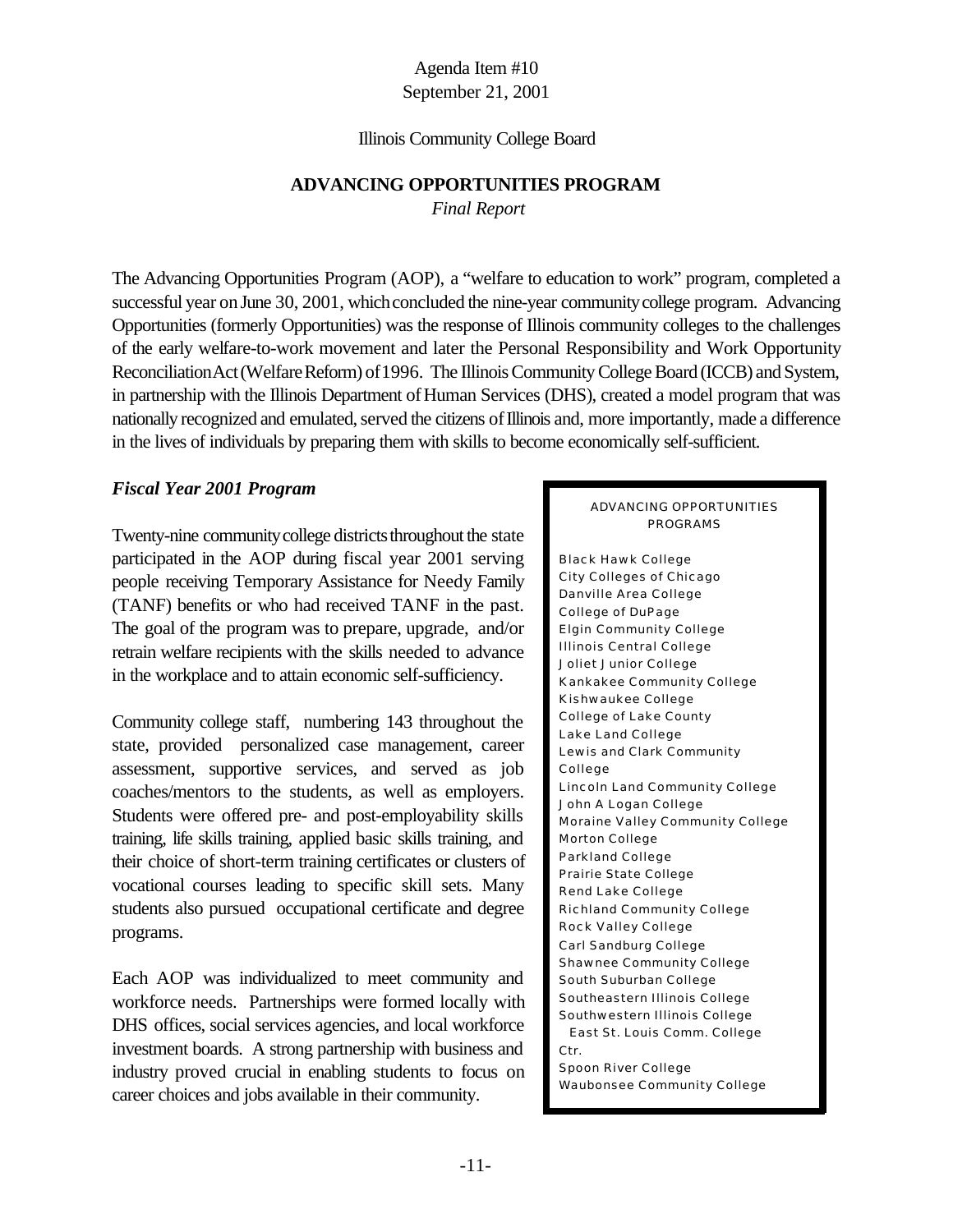# *Funding*

The Department of Human Services contracted with the ICCB for a total of \$4.15M. In turn, the ICCB contracted with 29 community college districts to administer \$3.4M in programfunding and \$750,000 in supportive services funding. Funds totaling \$200,000 were set aside for ICCB administration of the program.

Seventy percent of the funds were distributed to the colleges based on the number of students served. The

remaining 30 percent was earned through a performance measure of job placement and retention. If a student obtained a job, worked at least30hours per week, and remainedemployed for 90 consecutive or 150non-consecutive days, each college earned performance funds. For

AOP averaged \$1,130 for education and training per student.

each student who met the criteria and was placed in the field of study, the college received \$1,500. For each out-of-field placement, the college received \$1,000. Within these earnings, each college was required to generate funds up to their total contract amount.

Supportive services funds were used for transportation, mandatory fees, books and supplies, temporary child care, employment fees, and other needed expenditures for eligible students. The DHS supportive services guidelines were followed for distribution of the funds.

# *ICCB Functions*

ICCBstaff— consisting of a director, associate director, and a half-time fiscal person — coordinated the funding, operation, and billing process of the AOP. A comprehensive database was developed by the ICCB, which collected student information, supportive services expenditures, and other pertinent data from which monthly billings were compiled and reported to DHS. DHS and ICCB staffs collaborated continuously in order to adhere to the welfare guidelines. In addition, ICCB staff remained in contact with the colleges offering technical assistance, yearly monitoring of individual programs, and overall guidance. Participating in research projects, keeping abreast of national and state welfare issues, and representing Illinois community colleges and their commitments towelfare reformwere ongoing aspects of the project.

The ICCB staff was recognized nationally for its innovative approach to welfare reform and invited to participate in the National Governors Association Center for Best Practices Workshop which was cosponsored by the Manpower Demonstration Research Corporation. Other national publications also highlighted Illinois community college's welfare programs. AOP staff presented and participated at several state and national conferences, including AACC and the Network Consortium. Individual colleges received local and national awards.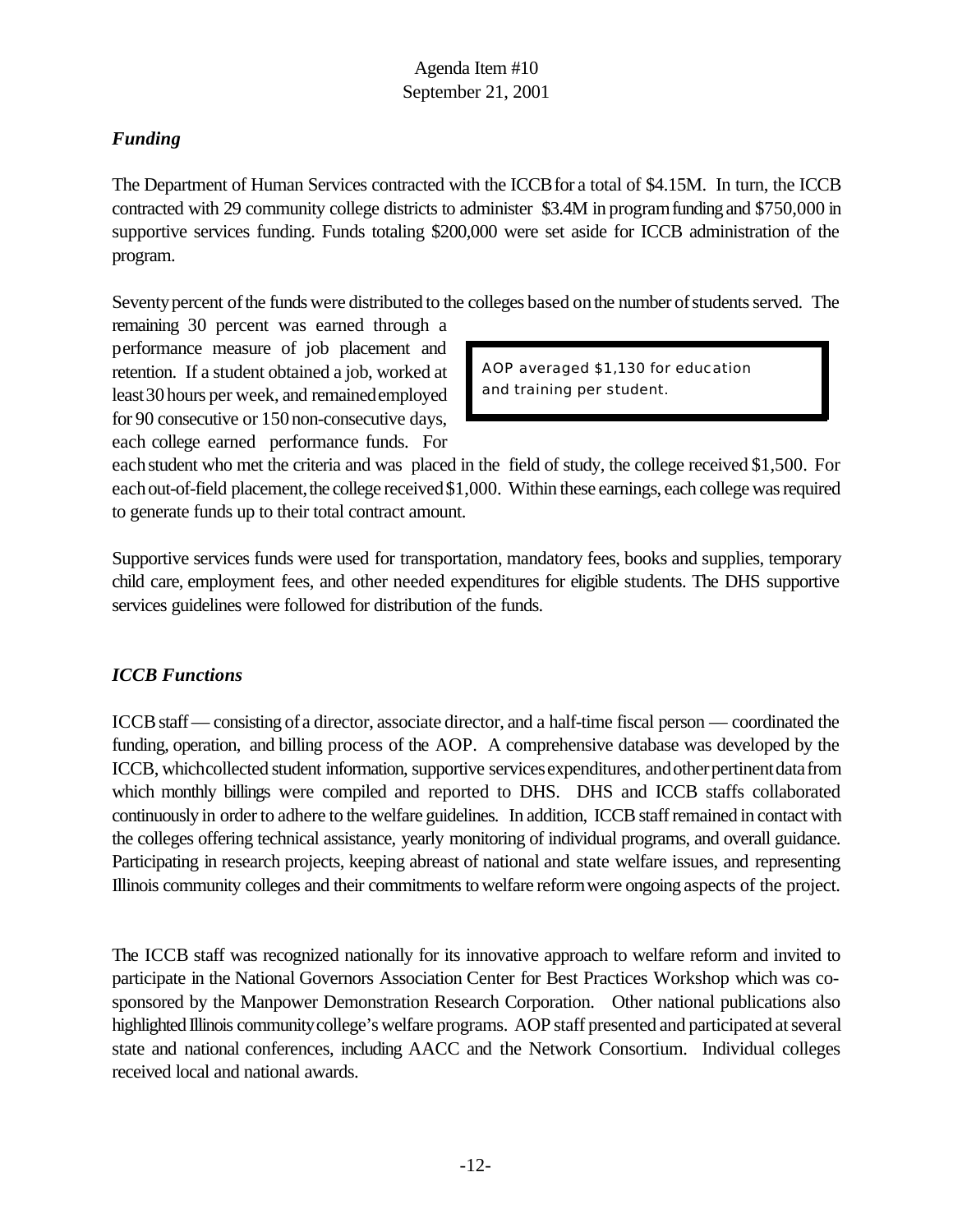# *Performance*

Performance was a key issue for the success of the program. Each community college was responsible for not only training students, but placing theminjobs where theywere required to work at least 30 hours a week for 90 days. Job retention became the greatest obstacle. College case managers maintained constant contact through coaching and mentoring, helping students overcome various job and 1 pp personal barriers. They also served as liaisons to the employer providing transitional assistance for the students.



#### There were 3,010 students enrolled in AOP in

fiscal year 2001. Of these, 1,404, or 47 percent, completed their program of study within the year. Placements with retention numbered 728, or 24 percent, of the students enrolled. Of those placed, 498, or 68 percent, were placed in their field of study leaving 230 or 32 percent who were placed outside of their field of study.

The average hourly wage for students placed was \$7.89. Wages ranged from a maximum of \$37.50 per hour to a minimum of \$2.84 per hour. For those reporting on a yearly salary basis, the average was \$23,100 with a maximum of \$35,000 and a minimum of \$14,000.

## *Statistics*

There were 3,010 students enrolled in the AOP in fiscal year 2001. Of those students, 82 percent were TANF clients and 18 percent were former TANF clients who were working, but enrolled in the program to upgrade their skills. Ninety-eight percent of the students were female, and 2 percent were males. The ethnicity of the students is depicted below.

| Ethnicity        | Percentage |
|------------------|------------|
| African American | 60.0       |
| Caucasian        | 27.0       |
| Latino           | 3.5        |
| American Indian  | .5         |
| Middle Eastern   | .5         |
| Other            | .5         |
| Unknown          | 8.0        |
|                  |            |
|                  |            |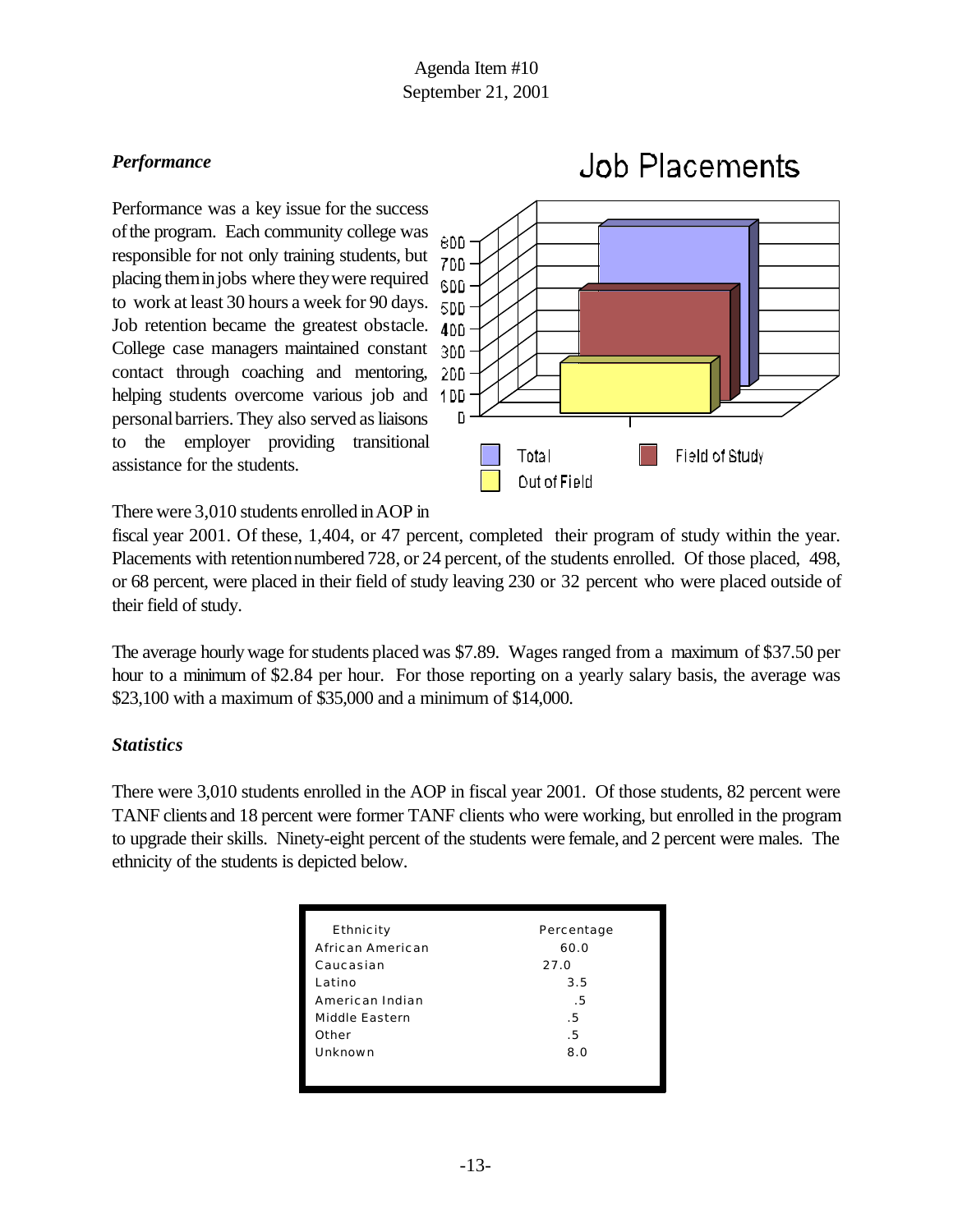Of the known educational levels of the students entering the program, 44 percent entered at the  $12<sup>th</sup>$  grade level. Seven percent of the students entered at grade level 13 and above. Three percent entered the program at less than an 8<sup>th</sup> grade level. The majority of the students, or 59 percent, functioned between the  $10<sup>th</sup>$  and  $12<sup>th</sup>$  grade levels.

Students were allowed to be co-enrolled in GED and vocational/occupational courses, but could not be enrolled only inGED if it was not vocationally related. There were 347 students who participated in this activity.

Allstudents were required to be enrolled ina programor field of study that would result in skill training for a job. More students (41 percent) enrolled in the health services field than any other field. The second highest was the office/clerical field at 16 percent.

| <b>Field of Study</b>         |           |
|-------------------------------|-----------|
|                               | Percentag |
|                               | е         |
|                               |           |
| Accounting                    | 1.0       |
| Automotive                    | .5        |
| Banking/Finance               | 1.0       |
| Carpentry                     | .5        |
| Child Care                    | 2.0       |
| Education                     | 5.0       |
| Factory/Assembly/Packing      | 1.0       |
| <b>Food Service</b>           | 1.0       |
| <b>Health Services</b>        | 41.0      |
| Hotel/Motel                   | .5        |
| <b>Information Technology</b> | 6.0       |
| Janitorial                    | .5        |
| <b>Job Retention</b>          | 8.0       |
| Management                    | 1.0       |
| Office/Clerical               | 16.0      |
| Retail                        | .5        |
| Sales                         | .5        |
| Transportation                | .5        |
| Welding                       | .5        |
|                               |           |

During the year, 47 percent of the students completed the course of study in which they were enrolled. Forty percent of the students completed an occupational certificate, and 35 percent completed job-related skills to enter employment.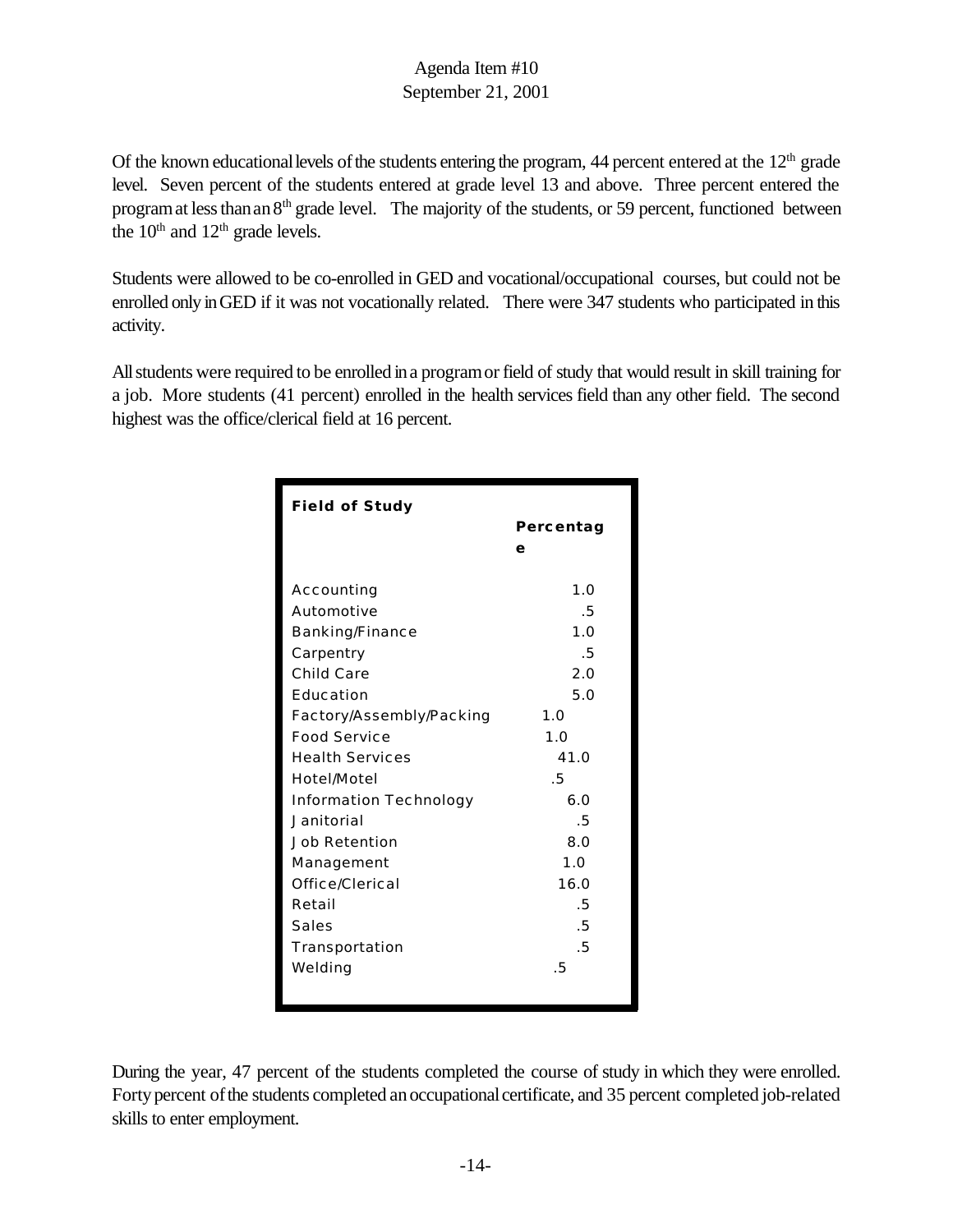| Type of Completion              | Percentage |
|---------------------------------|------------|
| Associate Degree                | 8          |
| <b>Bachelor Degree</b>          | 2          |
| Employment                      | 35         |
| GED                             | 2          |
| Occupational Certificate        | 40         |
| Vocational/Occupational Cluster | 11         |
| Unknown                         | 2          |
|                                 |            |

## *Fiscal Year 2001 Summary*

The economy was right, the AOP community colleges were working with employers to hire welfare students, and the word was out that the AOP worked. It is widely believed that welfare recipients who work witha single case manager experience more gains than those in traditional settings. The AOP case managers and staff were dedicated to helping students gain the skills needed for employment and also to help them overcome other barriers they often encountered.

Fiscal year 2001 was the most outstanding year for the program serving 3,010 students with almost half of those students completing their field of study and, within the same fiscal year, one fourth worked at least three months. Thirteen of the colleges earned all of their performance funds and actually placed more students than required.

#### Performance Measure Exceeded

City Colleges of Chicago Rock Valley College Elgin Community College Shawnee Community College Illinois Central College South Suburban College Kankakee Community College Southeastern Illinois College

Black Hawk College **Lincoln Land Community College** College of Lake County **Southwestern** - East St. Louis Center Spoon River College

As evidenced across numerous state evaluations, welfare-to-work programs do increase employment and earnings, produce welfare savings, and are cost-effective. Programs based on education tend to increase career mobility and wage progression opportunities for welfare and low income workers.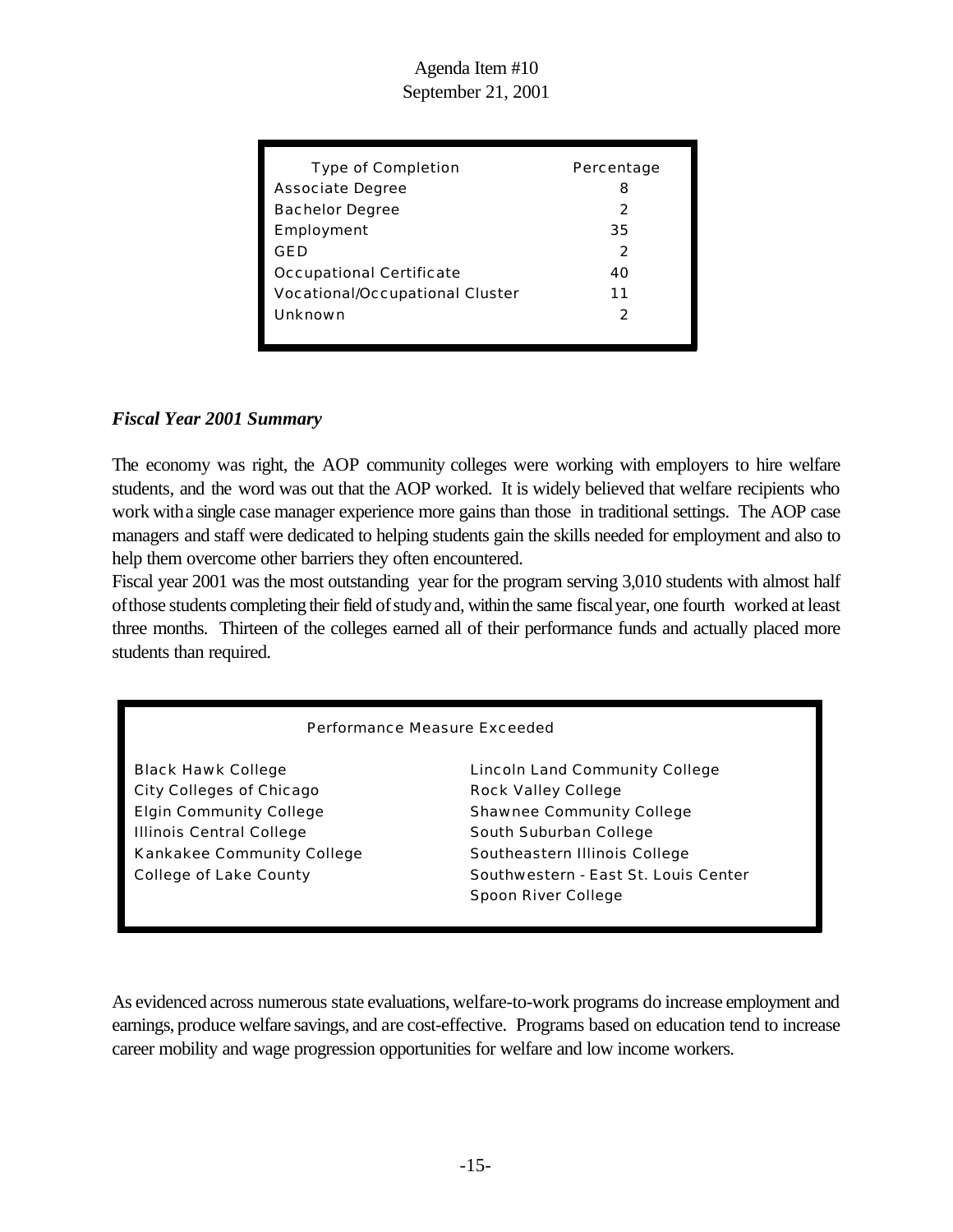# **FINAL SUMMARY**

*Fiscal Year 1993 - Fiscal Year 2001*

The Opportunities Program began in fiscal year1993, in partnership with the Department of Public Aid (now DHS), as a welfare program. The program's focus was to provide clients of Aid to Families with Dependent Children (AFDC) with comprehensive education, training and counseling. The emphasis was on long-term education with students entering occupational certificate or degree programs which prepared them with lifetime skills. The program was piloted at ten community colleges in the state — those which had the highest number of welfare cases in their districts.

While welfare-to-work programs were not new to higher education, Opportunities was innovative and one of only a few programs nationwide operating through a community college system. Opportunities was extremely successful in drawing down additional federal welfare dollars set aside for Illinois. Prior to implementationofthe program, a portionofthe JOBS (Job Opportunities and Basic Skills Programserving AFDC recipients) federal funds were left unclaimed by the state. Over the years, the program allowed Illinois to access an additional \$20 million in federal welfare funds.

The program later expanded to 13 college districts and eventually to 30 districts. When the Personal Responsibilities and Work Opportunities Act was enacted in 1996 establishing a TANF (Temporary Assistance to Needy Families) welfare reform program with time limits and a goalto "End Welfare as We Know It," the Opportunities Program was revamped and refocused. The bill focused on placing welfare recipients in jobs with less emphasis on education and training. A key provision of the Act limited vocationaleducationto only 12 months. Therefore, anticipating this emphasis on "work first," the program was revised and became the Advancing Opportunities Program, which concentrated on short-term training,

Without close ties to employers and continued skills training, welfare recipients will simply join the ranks of the working **poor.**

job upgrades, and job retention. While continuing efforts in job skills and vocational and occupational training, the new program added performance standards, job retention skills, assessment, and case management. With a primary focus on developing individual self-esteem and fostering long-term independence, AOP significally reduced welfare poverty and established economic self-sufficiency for thousands of Illinois residents.

As Congress prepares to reauthorize TANF in 2002, it will be looking at the major factor of caseload reductions across the

nation. Illinois was very successful in reducing caseloads with the help of the AOP, but research is showing that many of the former welfare recipients who left TANF for work have not escaped poverty. As highlightedinthe September 2001 issue ofthe *Illinois Welfare News*, "For these people the program's focus needs to shift to poverty reduction and not just caseload reduction." Poverty reduction can only come through giving people the "will and skill" to succeed and community colleges are dedicated to this task.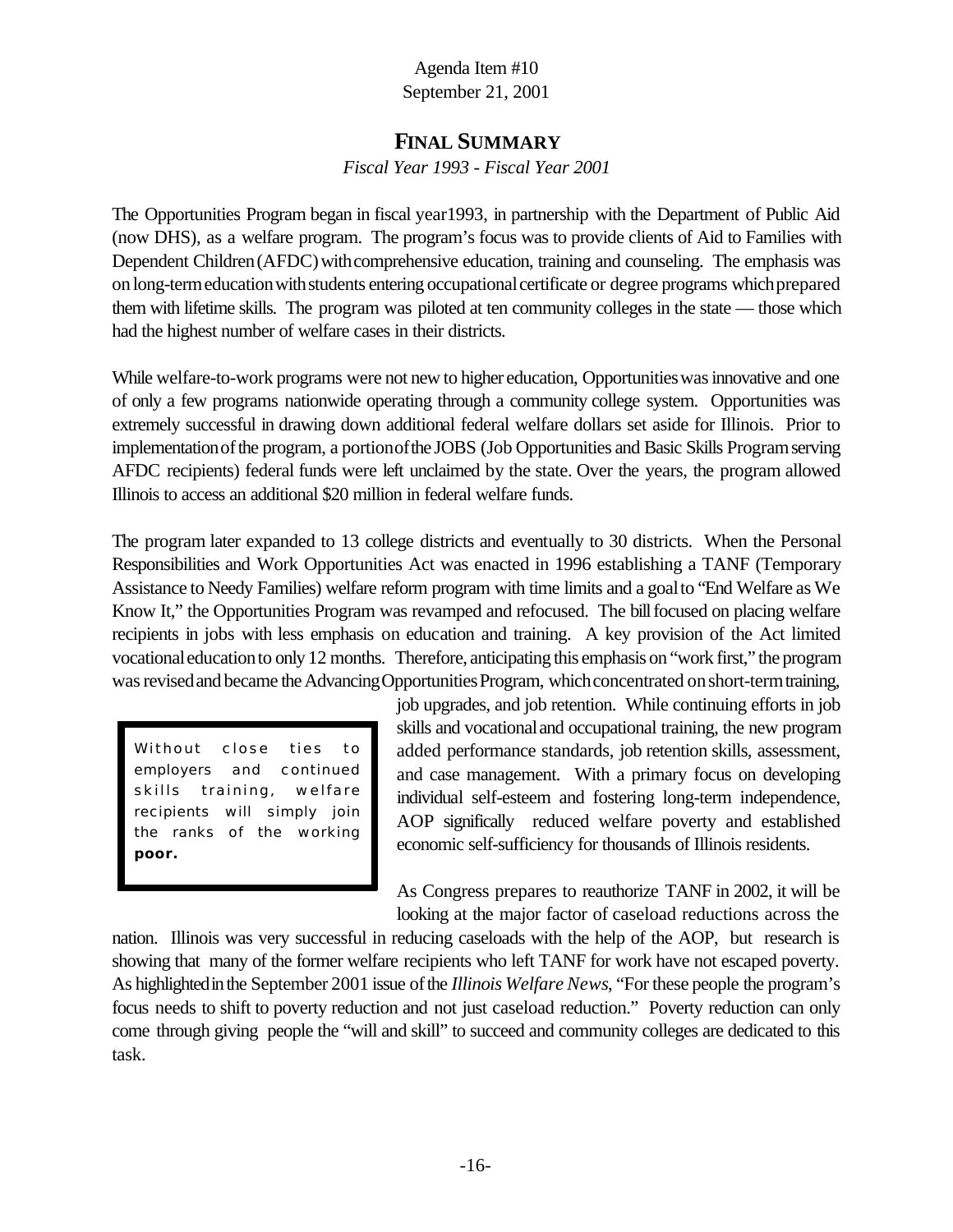# **OPPORTUNITIES ANNUAL FUNDS AND SERVICES**

#### **Fiscal Year 1993**

\$6.2M to fund 10 pilot sites 2,966 (average per month) students served

**Fiscal Year 1994** \$6.2M to fund 10 college districts 4,410 (average per month) students served

**Fiscal Year 1995**  \$6.2M to fund 13 college districts 4,600 (average per month) students served

**Fiscal Year 1996** \$6.2M to fund 13 college districts 5,120 students served

**Fiscal Year 1997** \$6.2M to fund 15 college districts 3,966 (average per month) students served

# **ADVANCING OPPORTUNITIES ANNUAL FUNDS AND PERFORMANCE**

#### **Fiscal Year 1998**

| \$6.2M to fund 15 college districts                         |     |
|-------------------------------------------------------------|-----|
| 8,434 students served                                       |     |
| 1,062 completions (defined as degree, certificate, or GED)  | 13% |
| 2,913 placed in jobs                                        | 35% |
| Fiscal Years 1999-2000 (contract amendment for second year) |     |
| \$6.2M to fund 30 districts and East St. Louis Center       |     |
| 10,333 students served                                      |     |
| 3,550 completions                                           | 34% |
| 1,740 placements with retention                             | 17% |
| <b>Fiscal Year 2001</b>                                     |     |
| \$3.4M to fund 29 districts and East St. Louis Center       |     |
| 3,010 students served                                       |     |
| 1,404 completions                                           | 47% |
| 728 placements with retention                               | 24% |

## **INFORMATION ONLY**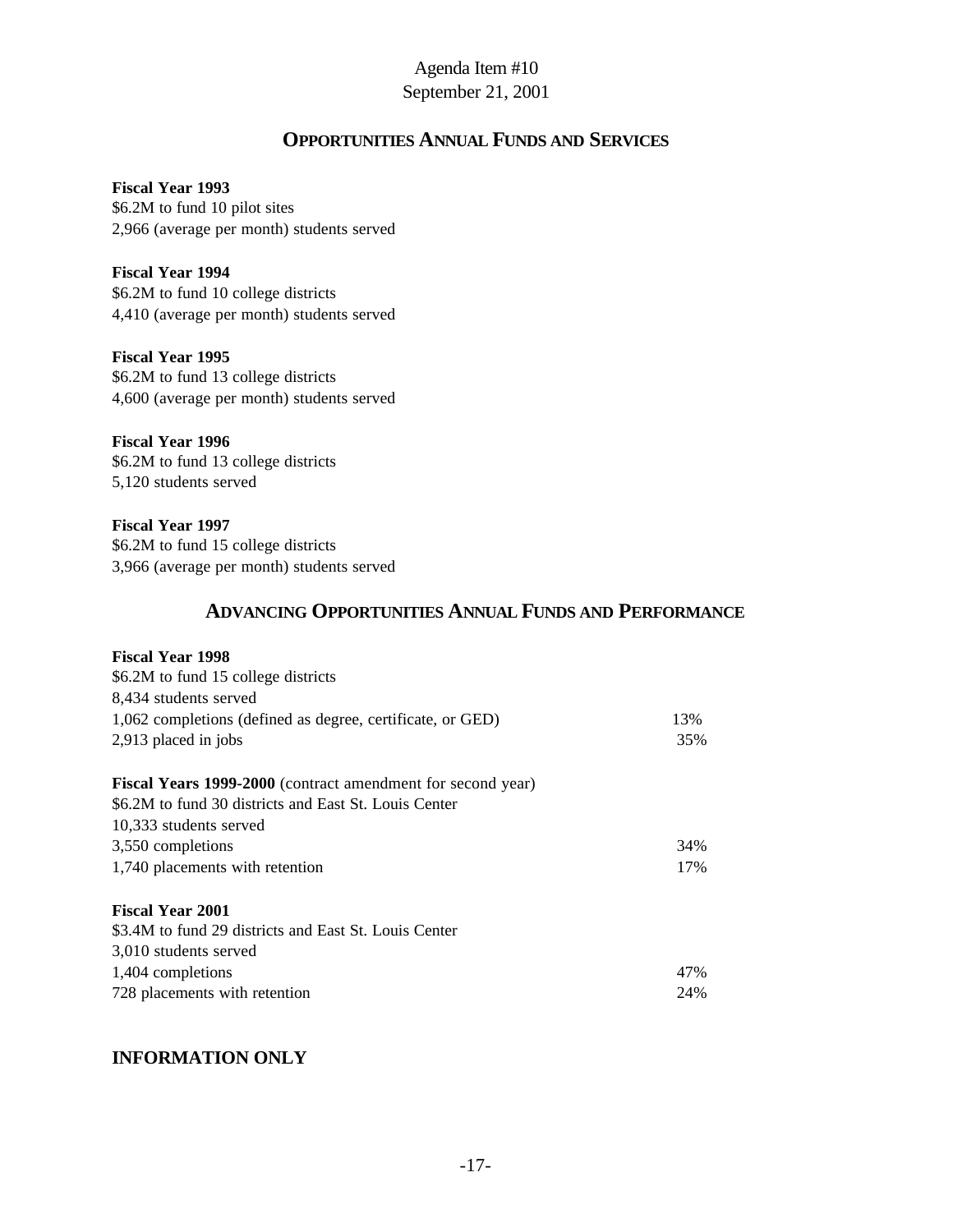## UNAPPROVED

Minutes of the  $329<sup>th</sup>$  Meeting of the Illinois Community College Board June 15, 2001 Palmer House Hotel Private Dining Room, Fifth Floor Chicago, Illinois

#### Item #1 - Roll Call and Declaration of Quorum

Chairman Duffy called the meeting to order at 9:45 a.m. Roll call was taken with the following members present: James Berkel, Edward Duffy, Inez Galvan, Laurna Godwin, James McFarland, Joseph Neely, Martha Olsson, Gwendolyn Rogers, Lee Walker, and James Zerkle. Dave Davis and Delores Ray were absent.

#### Item #2 - Announcements and Remarks by Edward T. Duffy, Chair

Chairman Duffy remarked on the success of the community college system during the past legislative session and commended Governor Ryan for his commitment to education. Mr. Duffy also commended ICCB members, Joe Cipfl, and ICCB staff for their efforts. He also reported onthe planned distribution of capital funding dollars to the community college system.

#### Item #3 - Election of Illinois Community College Board Vice Chair for Fiscal Year 2002

Lee Walker made a motion, which was seconded by James Zerkle, to nominate Joe Neely as ICCB Vice Chair for FiscalYear 2002. The motion was approved by unanimous voice vote. Student advisory vote: Yes. Mr. Neely accepted the appointment.

#### Item #4 - Committee Reports

#### Item #4.1 - Adult Education Transition Committee

James Berkel reported staff are reviewing applications for adult education and family literacy program awards for fiscal year 2002. Of the 125 applicants, 115 will be recommended for funding.

Applications are also currently being reviewed for selecting the final three positions in the Adult Education and Literacy division. The target date for filling these positions is July 27, 2001.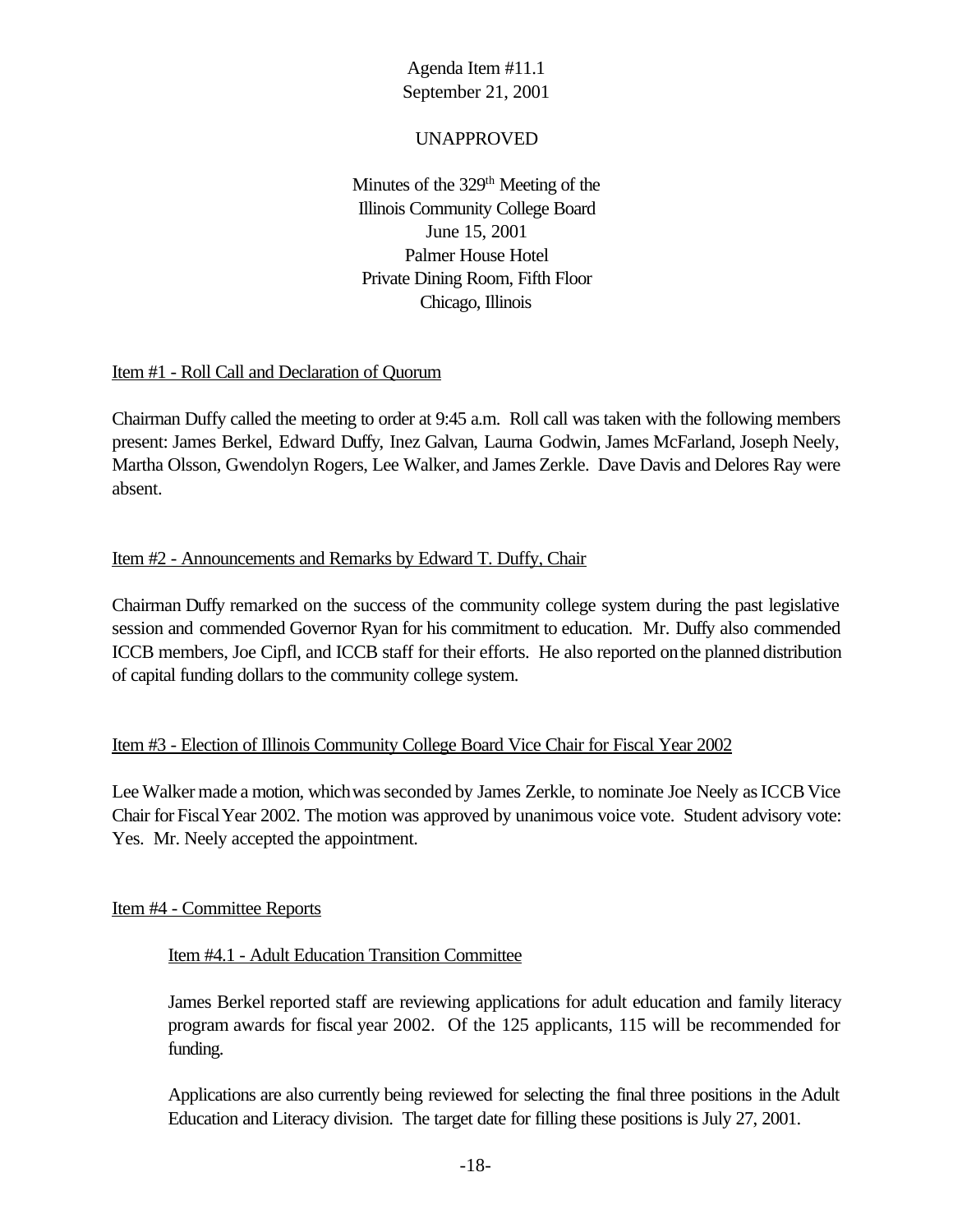The ICCB is currently seeking three Regional Program Support Specialists on a contractual basis to provide technical assistance to Adult Education and Family Literacy programs and to be liaisons between the ICCB and local programs. The target date for contracts to be signed is August.

The GED 2002 Online and Staff Development Project AdvisoryCommittee held its first meeting on May 25, 2001. The committee's purpose is to provide input to the interagency steering committee concerning development, implementation, and promotion of the GED Online and Staff Development initiative. The committee will meet next on September 14.

The Transition Committee is nearing the end of its two-year organization. Committee discussion is now underway on plans for next year, and a report will be made to the full Board on September 21. The Committee will hold two telephone conferences prior to September.

Item #4.2 - Funding Equity Study Committee

James Zerkle reported that the June distribution of the draft study report was delayed due to the adjournment ofthe legislative session. The draft is now scheduled for distribution during the middle of July. Most data has been gathered and some revisions will be made. Item #4.3 - Budget and Finance Committee

Martha Olsson reported that the committee met this morning and reviewed financial statements, as well as state general funds ending June 30. Also discussed was the 2002 office budget, the increased office headcount, office operations in three locations, and distribution of grants to the system.

\* \* \* \*

Chairman Duffy recognized Joe Cipfl's family in attendance at today's meeting.

\* \* \* \*

#### Item #5 - President/CEO's Report

Joe Cipfl introduced Sarah Watson, Senior Advisor to the Governor for Literacy; Jennifer Presley, Director forthe Center for Education Research; Susan Kidder, Executive Director ofLiteracy, Chicago; and Lucy Sloan, member of the Illinois Board of Higher Education and Chair of the John A. Logan College Foundation.

Dr. Cipfl reported on the community college system funding accomplishments for fiscal year 2002 during the past legislative session. Members of the Board were commended for their assistance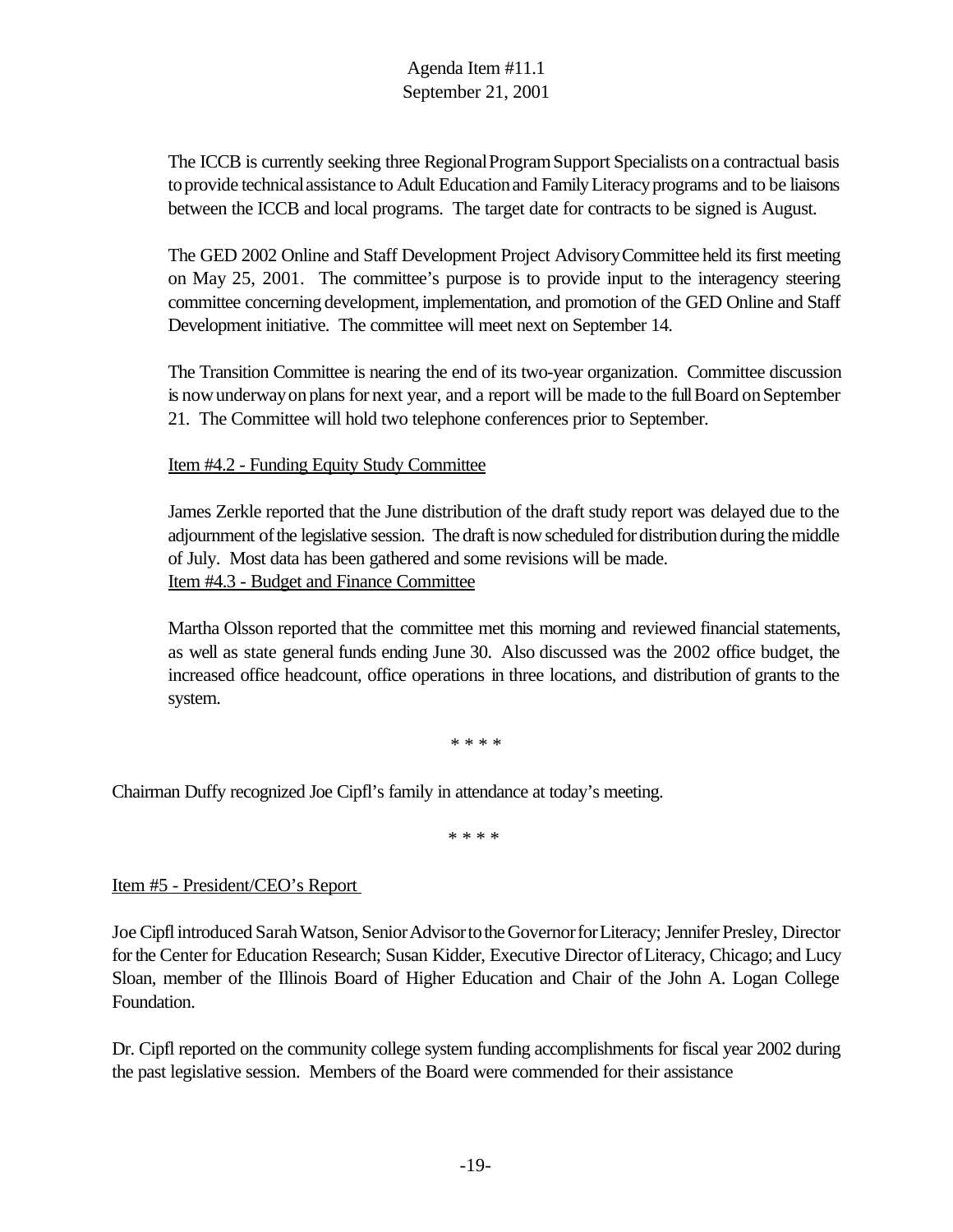and support. Joe Cipfl emphasized Chairman Duffy's role in securing the increased funding for the community college system. Dr. Cipfl additionally thanked LinWarfel, GaryDavis, Mike Monaghan, and the entire Trustees Association; and Don Crist, Gretchen Naff, Mike Murphy, and all of the members of the Presidents Council for their assistance in the General Assembly. Also discussed was the distribution of the \$250 million base for capital projects and the \$9 million additional funding for adult education for fiscal year 2002.

An agreement has been completed with the Illinois State Board of Education now making Postsecondary Perkins and Tech Prep the responsibility of the Illinois Community College Board.

In addition to the ICCB office at 401 East Capitol in Springfield, two additional ICCB offices are now operational, one in the James R. Thompson Center in Chicago and the second on the campus of Lincoln Land Community College. The May 2001 meeting of the Illinois Community College Board was held in conference facilities adjacent to the ICCBoffice inthe ThompsonCenter, and the October 2001 meeting of the Board will be held at the ICCB office on the campus of Lincoln Land Community College.

Joe Cipfl commended colleagues in the Illinois Community College System for their support in the many initiatives and partnerships undertaken to offer educational opportunities for the residents in Illinois. The *Promise for Illinois* was developed this year to serve as a blueprint to ensure the continued success of these initiatives.

Lin Warfel was commended for his service as president of the Trustees Association the past year and Rich Anderson was welcomed as the incoming president of the Trustees Association. Don Crist was also commended for his service the past year as president of the Presidents Council.

Three community college presidents are retiring in the near future: Charles Novak from Richland Community College; George Jorndt fromTritonCollege; and John Swalec from Waubonsee Community College.

Charles Novak was recognized for playing a key role in the community college system's Leadership and Core Values initiative. Dr. Novak addressed the Board.

Item #6 - Reports to the Board

Item #6.1 - Legislative Report

ICCB Lobbyist Bridget Dougherty addressed the Board relative to legislative issues affecting the Illinois Community College System.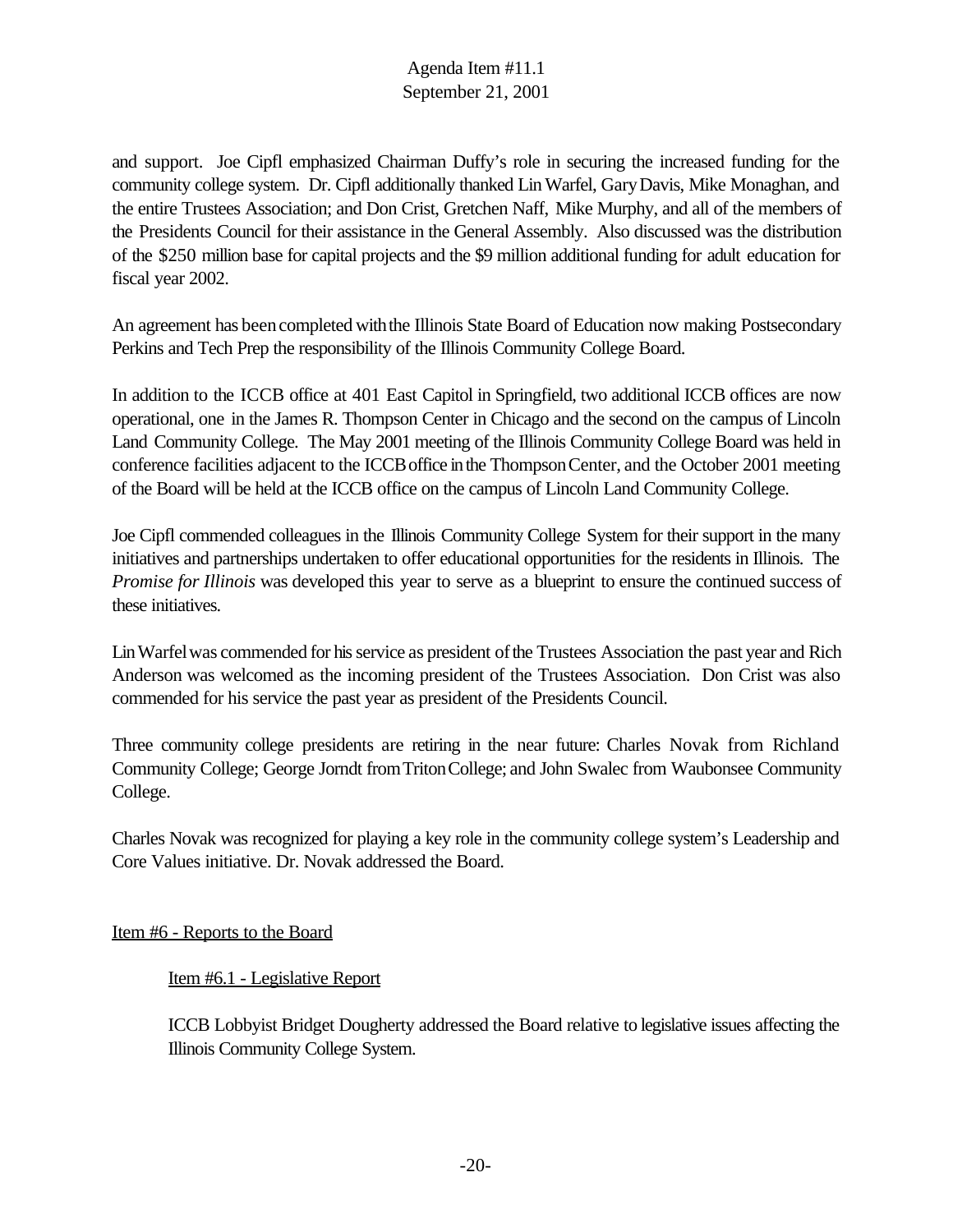## Item #6.2 - Center for Policy Development/International Education

Ray Hancock addressed the Board on International Education issues under the ICCB's Center for Policy Development. A Progress Report was distributed to the Board.

## Item #7 - Advisory Organizations

## Item #7.1 - Illinois Community College Trustees Association

Lin Warfel reported that the Trustees Association commends community college colleagues on the success of the fiscal year 2002 budget for the community college system.

The trustees are also very pleased with system initiatives and look forward to continue working with the Illinois Community College Board in addressing these initiatives. Mr. Warfel also thanked the ICCB for its assistance in resolving the treasurers bond issue.

This past February, Illinois trustees held a conference in Washington, D.C. Every member of Congress from the State of Illinois was visited by the Illinois trustees and presidents attending the meeting.

Mr. Warfel commended Joe Cipfl on his leadership to the community college system.

A concern of the Trustees is the large number of retirements of faculty and administrators within the system.

The Trustees Association appreciates the opportunity to be involved in the Economic Impact Study.

Lin Warfel is a Trustee from Parkland College in Champaign, and he expressed appreciation to Parkland College President Zelema Harris for supporting his position as president of the Trustees Association during this past year. He also appreciates the support of all system colleagues.

#### Item #7.2 - Presidents Council

Gretchen Naff commended the ICCB for their efforts with the community college system budget forfiscalyear 2002. Dr. Naff additionally commended Chairman Duffy, Joe Cipfl, presidents, and trustees.

Dr. Naff reported on the Commission on Persistence and Degree Completion Report. The Commission is making progress on the study.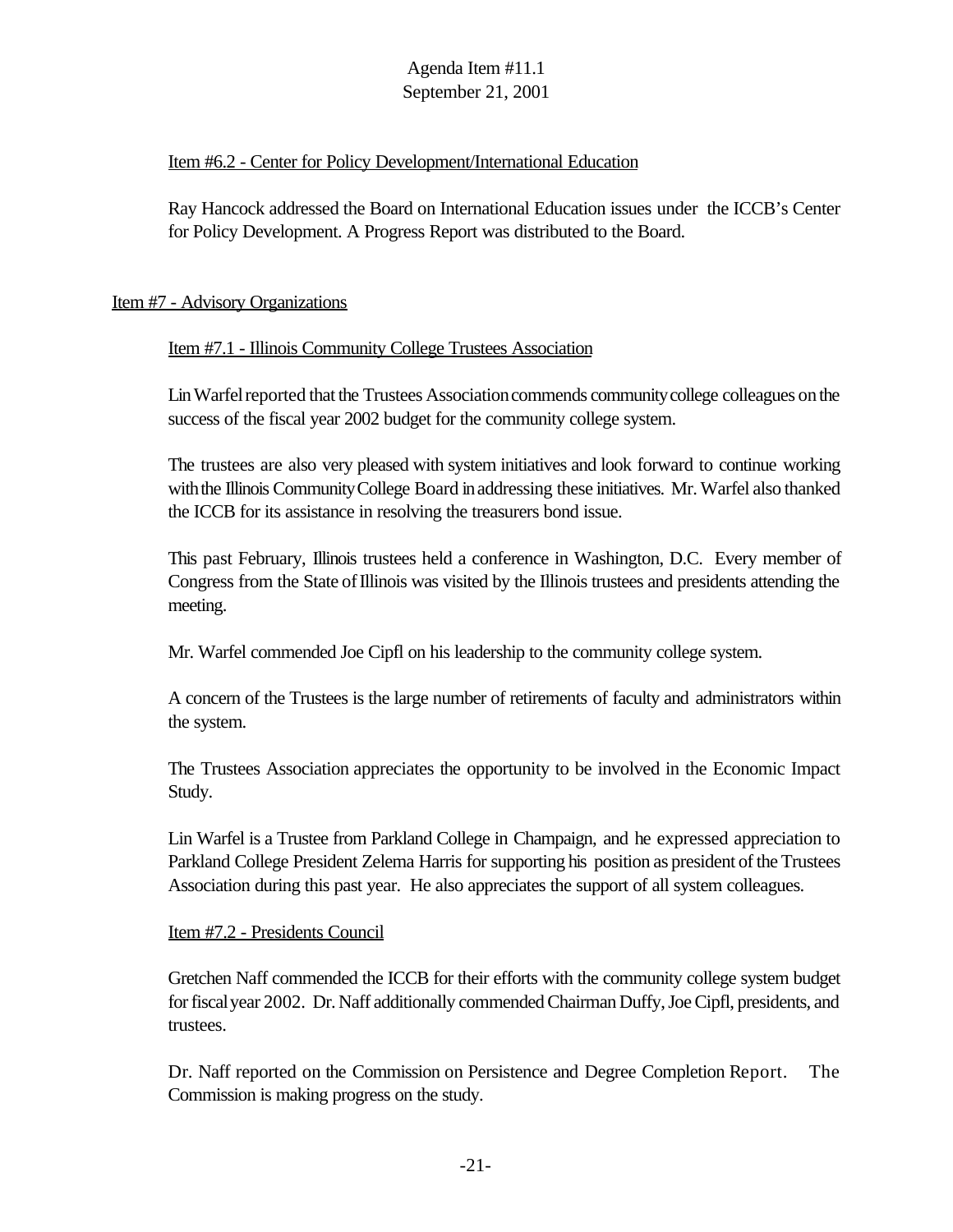The Economic Impact Study was also mentioned and the combined efforts being made by the ICCB, Trustees, and Presidents. The completion date of the study will be in December 2001 or January 2002 to be used in working with members of the General Assembly next year.

Item #7.3 - Illinois Community College Faculty Association

No report was given.

Item #7.4 - Student Advisory Committee

No report was given.

#### Item #8 - ICCB Statutory Responsibilities for Community College Recognition Evaluation and Approval

Inez Galvan made the following motion, which was seconded by James Berkel:

The Illinois Community College Board hereby grants a status of "recognition continued" to the following districts:

> Black Hawk College, District #503 College of DuPage, District #502 Prairie State College, District #515

The motion was approved by unanimous voice vote. Student advisory vote: Yes.

Item #9 - Consent Agenda

Chairman Duffy asked that Items #9.4, #9.5, and #9.6 be removed from the Consent Agenda for discussion later in the meeting.

Lee Walker made a motion to approve to approve the following items in the Consent Agenda, which was seconded by James McFarland.

Item #9.1 - Minutes of the May 18, 2001 Meeting

The Illinois Community College Board hereby approves the minutes of the May 18, 2001 meeting as recorded.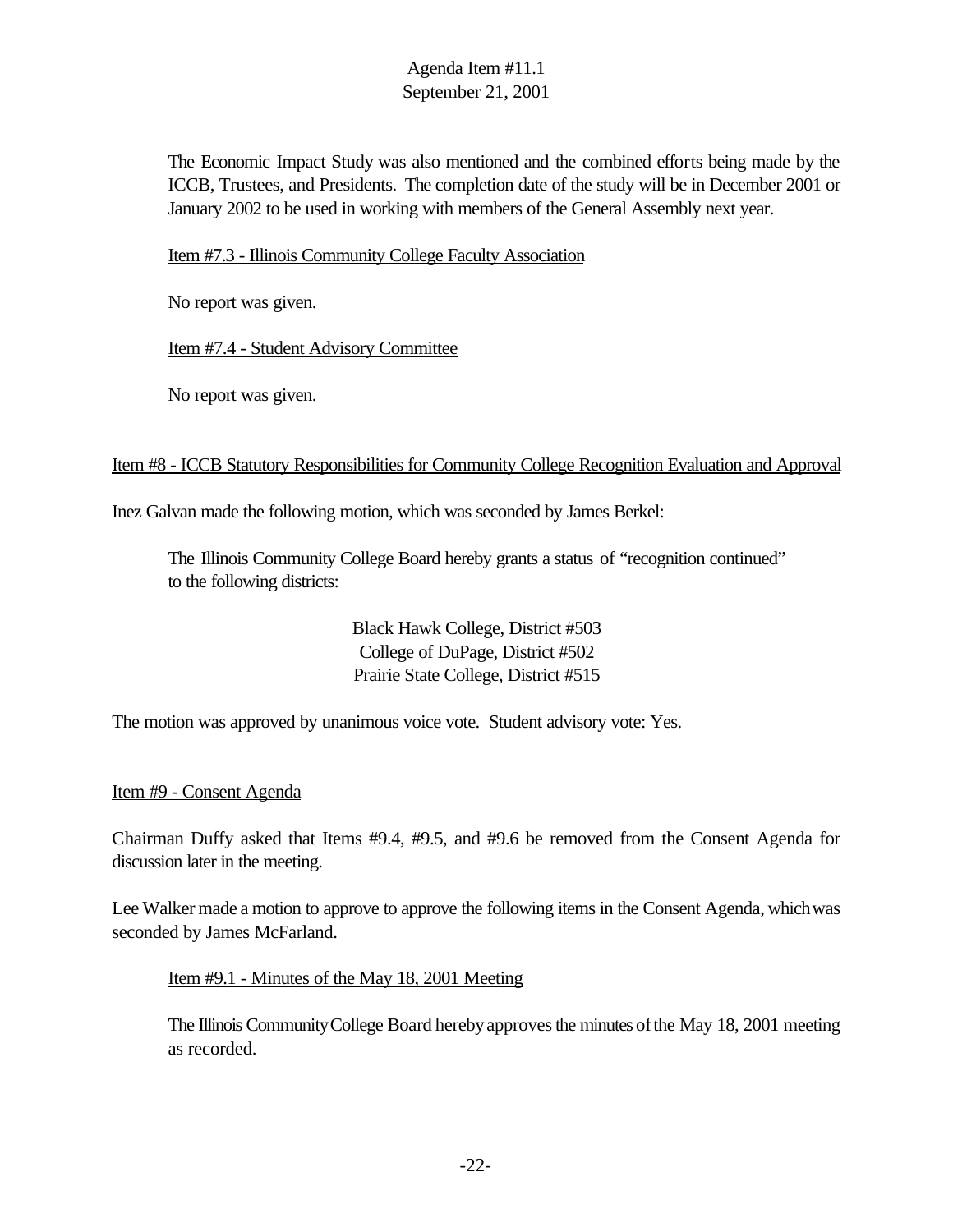## Item #9.2 - Review of Executive Session Minutes

The last review of executive session minutes was made on January 19, 2001, and all confidential minutes were deemed available for public inspection. No executive sessions have been held since that review. The next review of executive sessions minutes will be made on January 18, 2002.

## Item#9.3 - Illinois CommunityCollege Board Fiscal Year 2002 and FiscalYear 2003 Calendars of Meetings

The Illinois Community College Board hereby adopts the revised fiscal year 2002 calendar of meetings and adopts the fiscal year 2003 calendar of meetings.

Revised Fiscal Year 2002

| July 20, 2001    | (Subject to Call)                                              |             |
|------------------|----------------------------------------------------------------|-------------|
| September 21     | 9:45 a.m. - Joliet Junior College, Joliet                      |             |
| October 19       | 9:45 a.m. - ICCB Office, Lincoln Land Community                |             |
|                  | College, Springfield                                           |             |
| December 7       | (Subject to Call)                                              |             |
| January 18, 2002 | 9:45 a.m. - ICCB Office, 401 E. Capitol,<br>Springfield        |             |
| March 15         | 9:45 a.m. - Illinois Valley Community College,                 |             |
| May 17           | Oglesby<br>9:45 a.m. - ICCB Office, James R. Thompson          |             |
|                  | Center, Chicago                                                |             |
| *June 14         | 9:45 a.m. - Crowne Plaza Hotel, Springfield                    |             |
| Fiscal Year 2003 |                                                                |             |
| July 19, 2002    | (Subject to Call)                                              |             |
| September 20     | 9:45 a.m. - Black Hawk College, Moline                         |             |
| October 18       | 9:45 a.m. - ICCB Office, Lincoln Land Community<br>Springfield | College,    |
| December 6       | (Subject to Call)                                              |             |
| January 17, 2003 | 9:45 a.m. - ICCB Office, 401 E. Capitol,<br>Springfield        |             |
| March 21         | 9:45 a.m. - Oakton Community College,                          | Des Plaines |
| May 16           | 9:45 a.m. - ICCB Office, James R. Thompson<br>Center, Chicago  |             |
| * June           | 9:45 a.m. - (Day and Location are Undetermined)                |             |

\* June meetings of the Board are held in conjunction with the ICCTA and the Presidents Council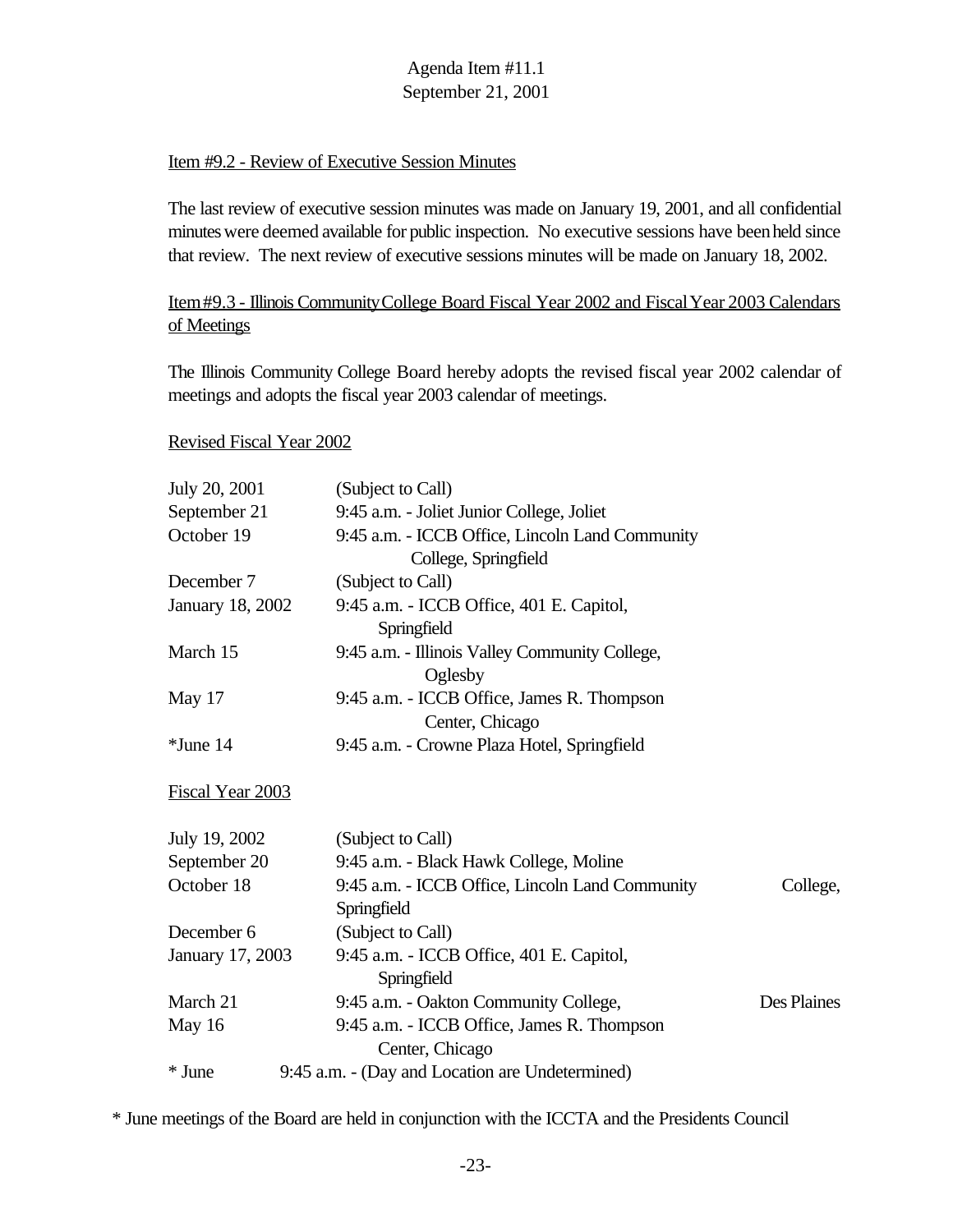## Item #9.7 - Authorization to Transfer Funds Among Line Items

The Illinois Community College Board herebyauthorizes its President/CEO, in concurrence with the ICCB Chair, to transfer funds among fiscal year 2002 appropriated line items.

## Item #9.8 - Approval of Locally Funded Construction Project at Oakton Community College

The Illinois Community College Board takes the following action for Oakton Community College:

- 1) Approves a \$3,762,000 locally funded project to expand a previously approved state-funded project request at the RayHartsteinCampus; and
- 2) Approves an expansion in the scope of work of the project to increase total gross square feet from 42,350 GSF to 59,085 GSF (16,735 gross square feet).

## Item #9.9 - Policy Guidelines for Restricted Grant Expenditures and Reporting for Fiscal Year 2002

The Illinois Community College Board hereby approves the attached policy guidelines for restricted grant expenditures and reporting and authorizes its President/CEO to implement the policy guidelines effective July 1, 2001.

#### Item #9.10 - New Units of Instruction

The Illinois Community College Board hereby approves the following new units of instruction:

## **PERMANENT PROGRAM APPROVAL**

#### Black Hawk College

• Microsoft Networking Engineer Certificate (30 semester credit hours)

#### Illinois Central College

- Computer Programming AAS (64 semester credit hours)
- Data Base Administration AAS (64 semester credit hours)
- Web Technology AAS (64 semester credit hours)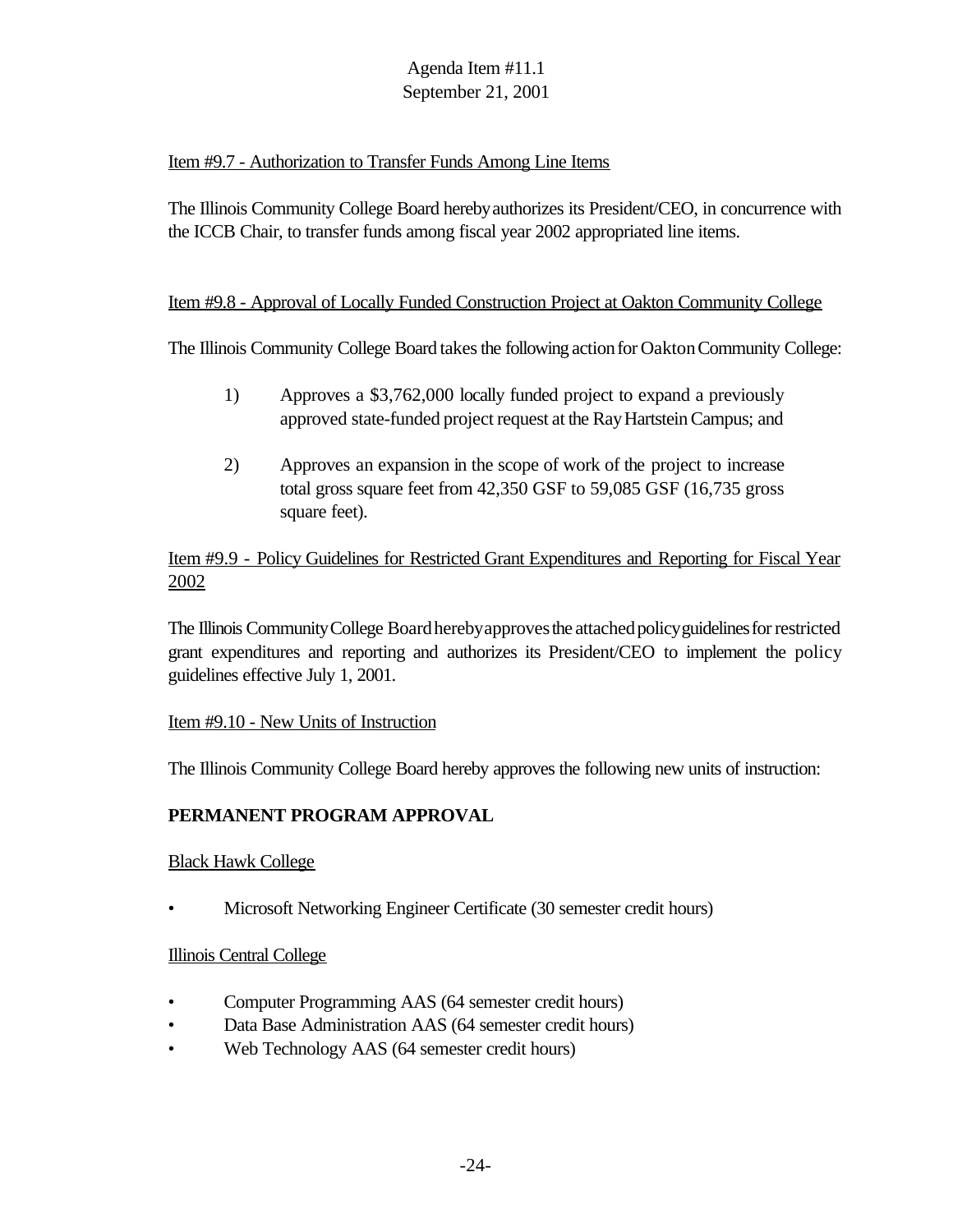## Kankakee Community College

- Construction Management AAS (66 semester credit hours)
- Construction Management Certificate (37 semester credit hours)

#### Rend Lake College

• Associate in Fine Arts (64 semester credit hours)

## Spoon River College

• Web Development Certificate (33 semester credit hours)

The motion was approved by unanimous voice vote. Student advisory vote: Yes.

## Item #10 - Information Items

Item #10.1 - Fiscal Year 2001 Financial Statements (May 2001)

Financial Statements are provided to the Board for information.

## Item #11 - Other Business

Chairman Duffy presented a plaque to ICCB student member James McFarland for his service to the Board during the past fiscal year.

Joe CipflrecognizedCarlSandburgCollege President DonCrist for his leadership during the past year to the Presidents Council. Dr. Crist will retire from Sandburg College at the end of this calendar year.

## Item #12 - Executive Session

At 11:20 a.m.,JamesMcFarland made a motion, which was seconded by Laurna Godwin, to adjourn into Executive Session for the purpose of discussing staff personnel issues and agenda items #9.4, #9.5, and #9.6. The motion was approved by unanimous voice vote. Student advisory vote: Yes.

At 12:13 p.m., the Board reconvened into open session.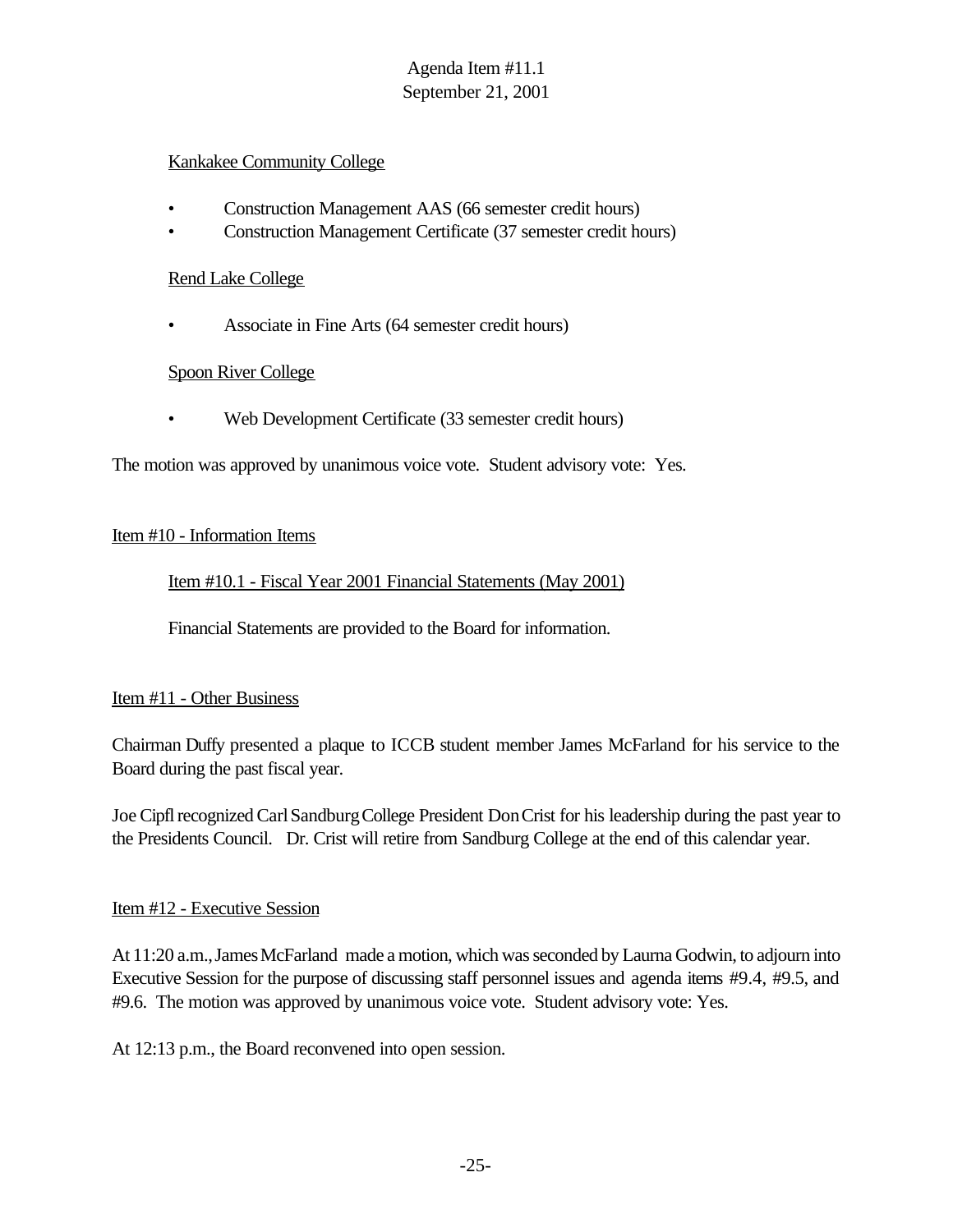James Zerkle made a motion to approve the following items, which was seconded by James Berkel:

#### Agenda Item #9.4

The Illinois CommunityCollege Board hereby approves the following fiscalyear 2002 contractual agreements:  $E(Y \cap \Omega)$ 

| Vendor                      | <b>Purpose of Contract</b>           | FY ZUUZ<br>Estimated<br><b>Annual Cost</b> |
|-----------------------------|--------------------------------------|--------------------------------------------|
| Schiff Hardin & Waite       | <b>Legal Services</b>                | \$<br>40,000                               |
| <b>IL Community College</b> |                                      |                                            |
| <b>System Foundation</b>    | Rental of Office Space               | 233,573                                    |
| Lincoln Land                |                                      |                                            |
| <b>Community College</b>    | Rental of Office Space               | 48,510                                     |
| Dougherty, Bridget          | <b>State Legislative Services</b>    | 45,000                                     |
| Xerox                       | Maintenance on 3 Copiers             | 25,000                                     |
| <b>Adult Education</b>      | <b>Regional Technical Assistants</b> | 110,000                                    |
| (to be named)               | (3 Personnel Contracts)              |                                            |

#### Agenda Item #9.5

The Illinois Community College Board hereby authorizes its President/CEO, in concurrence with the ICCB Chair, to set fiscal year 2002 staff salary levels and to adjust salary ranges as needed, beginning July 1, 2001.

## Agenda Item #9.6

The Illinois CommunityCollege Board hereby authorizes its President/CEO, in concurrence with the ICCB Chair, to enter into interagency contracts/agreements, as needed for fiscal year 2002.

The motions were approved by unanimous voice vote. Student advisory vote: Yes.

## Item #13 - Adjournment

Laurna Godwin made a motion, which was seconded by Inez Galvan, to adjourn the meeting at 12:15 p.m. The motion was approved by unanimous voice vote. Student advisory vote: Yes.

Edward T. Duffy Joseph J. Cipfl Chair President/CEO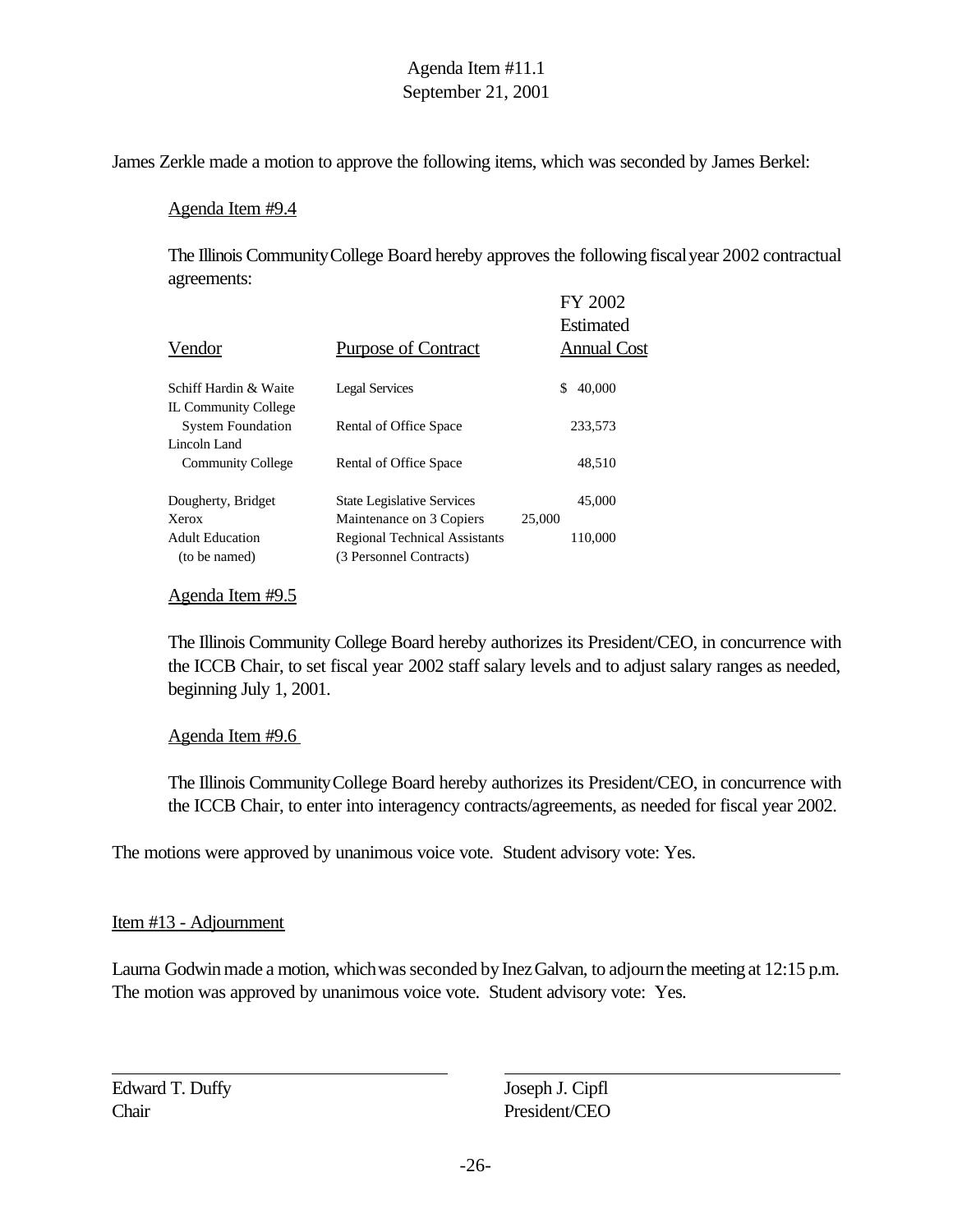#### Illinois Community College Board

# **ILLINOIS COMMUNITY COLLEGE BOARD APPOINTMENTS TO THE JOINT EDUCATION COMMITTEE**

By statute, the Joint Education Committee is composed of two members each of the Illinois State Board of Education, Illinois Community College Board, Illinois Board of Higher Education, and the Human Resource Investment Council/Illinois Workforce Investment Board.

#### **RECOMMENDED ACTION**

It is recommended that the following motion be adopted:

The Illinois Community College Board hereby reappoints Edward Duffy and Joseph Neely to represent the Illinois Community College Board on the Joint Education Committee. Inez Galvan and James Zerkle are hereby appointed to serve as alternate Illinois Community College Board representatives.

**BACKGROUND**. Statute assigns the Joint Education Committee responsibility for "developing policy on matters of mutual concern to elementary, secondary, and higher education such as Career and Technical Education, Teacher Preparation and Certification, Educational Finance, Articulation between Elementary, Secondary and Higher Education, and Research and Planning." Statute requires that the Committee meet "at least quarterly."

The Joint Education Committee serves as the state's official P-16 Partnership governing body. The three constituent boards have endorsed the goals and directions the P-16 Partnership should take, and the Joint Education Committee sets the state-level P-16 agenda and coordinates strategies for its implementation. The Joint Education Committee is the formal mechanism for recommending new or revised P-16 Partnership policies, goals, and directions to the individual boards when individual board action is needed. It also serves as the forum for developing consensus among agencies when disagreements arise.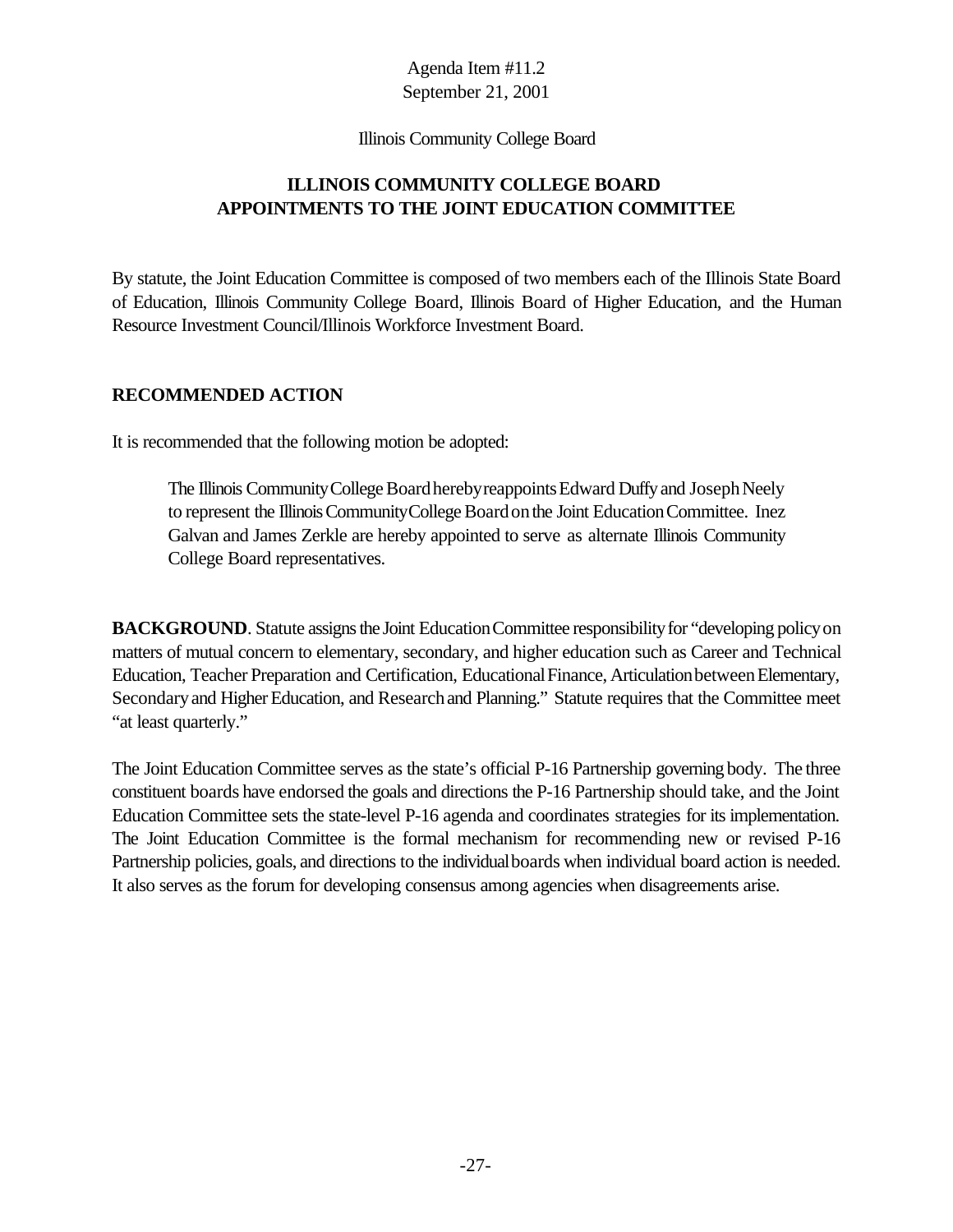#### Illinois Community College Board

# **ILLINOIS COMMUNITY COLLEGE BOARD APPOINTMENT TO THE MIDWESTERN HIGHER EDUCATION COMMISSION**

The ICCB is required each year to appoint/reappoint one of its members to serve on the Midwestern Higher Education Commission.

#### **RECOMMENDED ACTION**

It is recommended that the following motion be adopted:

The Illinois Community College Board hereby reappoints Lee Walker as the Illinois Community College Board Member to serve on the Midwestern Higher Education Commission.

**BACKGROUND.** The Midwestern Higher Education Commission is composed of ten states (Illinois, Indiana, Kansas, Michigan, Minnesota, Missouri, Nebraska, North Dakota, Ohio, and Wisconsin) with five resident members from each state. The compact's purpose is to provide greater higher education opportunities and services in the Midwestern region. Under House Bill 240, Illinois is represented by a member of the Illinois Community College Board, a member of the Illinois Board of Higher Education, a member of the Illinois House of Representatives, a member of the Illinois State Senate, and the Governor of Illinois.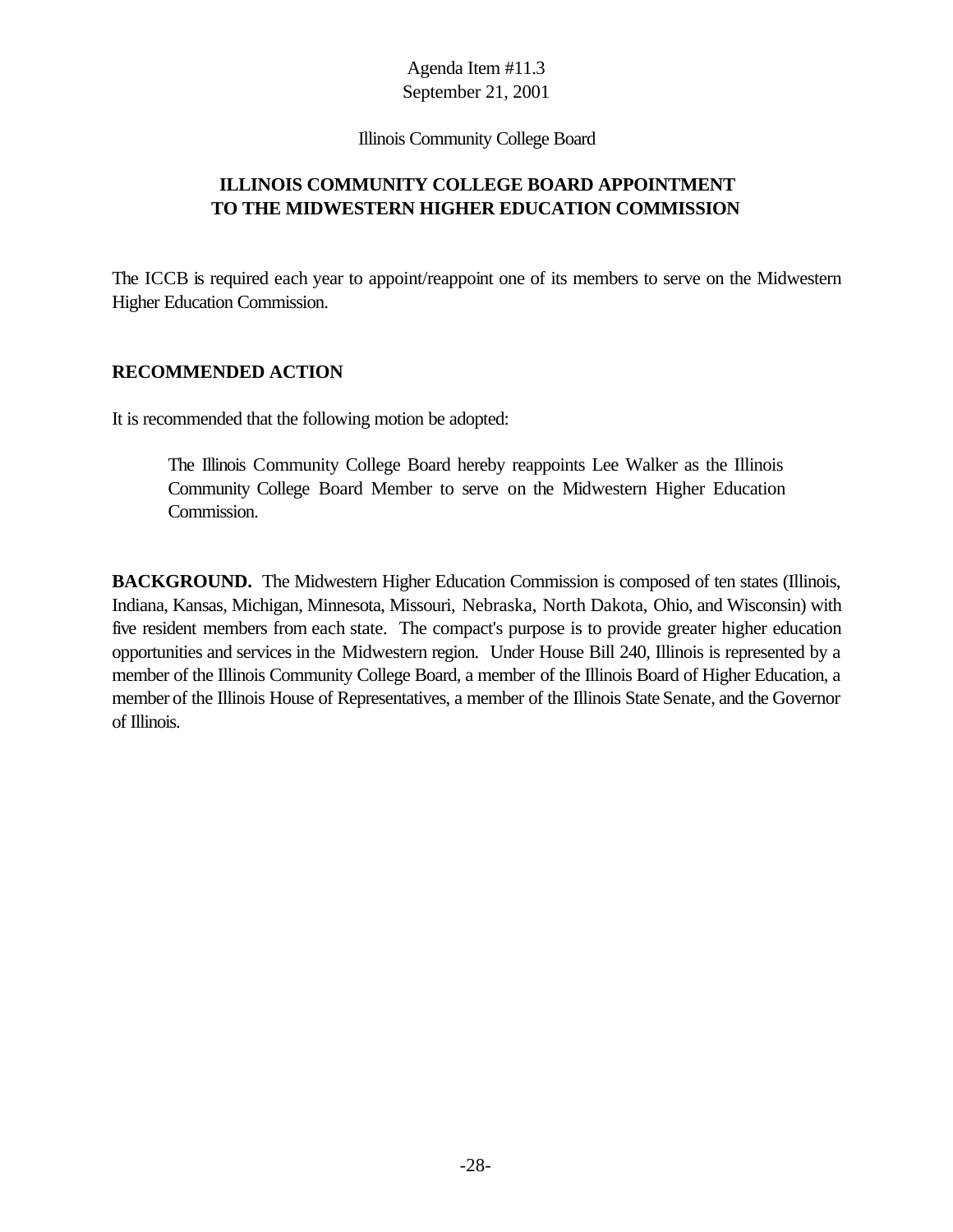## Illinois Community College Board

# **NEW UNITS OF INSTRUCTION**

The Illinois Community College Board is requested to approve new units of instruction for the following community colleges:

## **RECOMMENDED ACTION:**

It is recommended that the following motion be adopted:

The Illinois Community College Board hereby approves the following new units of instruction listed below:

## **PERMANENT PROGRAM APPROVAL**

Danville Area Community College

< Golf Course Equipment Technician Certificate (37 semester credit hours)

#### Joliet Junior College

- < Massage Therapy AAS (64 semester credit hours)
- < Massage Therapy Certificate (49 semester credit hours)

#### Kaskaskia College

< Certified Respiratory Therapist AAS (70 semester credit hours)

#### Prairie State College

< Personal Trainer Certificate (34 semester credit hours)

#### Rock Valley College

< Electrician Apprenticeship AAS (64 semester credit hours)

#### Southwestern Illinois College

< Human Services Technology AAS (64 semester credit hours)

## **The following colleges were approvedto offer programs ona temporary basis fora periodof two years and now request permanent approval of these programs.**

#### Illinois Eastern Community Colleges

< Computer Networking Specialist Certificate (12 semester credit hours)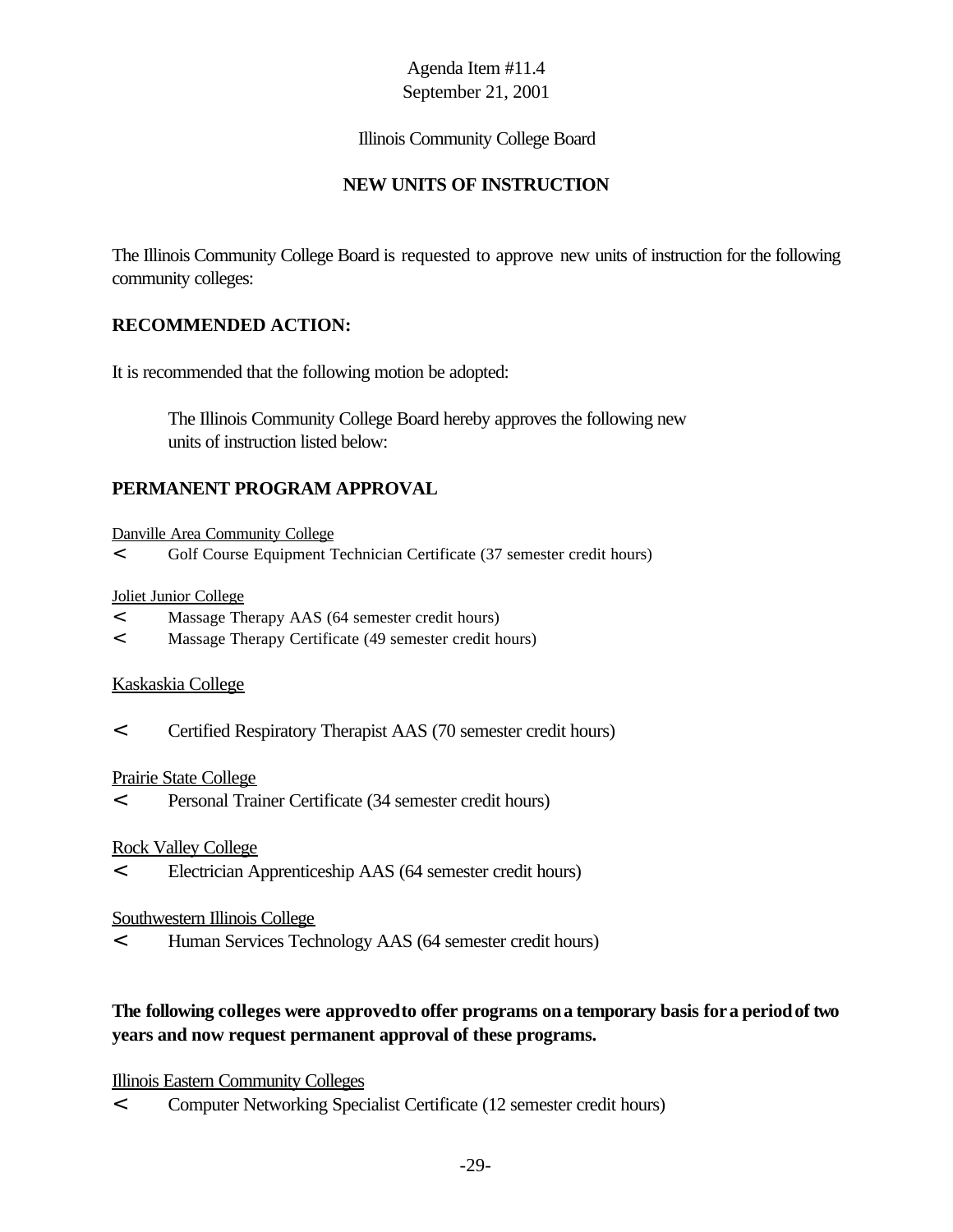# **BACKGROUND**

**Danville Area Community College** is seeking approval to offer a 37 semester credit hour "Golf Course" Equipment Technician" certificate program. This program will prepare individuals to repair, maintain, and manage a variety of equipment used in golf course and turf maintenance. The program will benefit not only students newly interested in golf course equipment technology, but also provide re-training and skill updates on the most up-to-date equipment being used in the field for individuals currently working as technicians. The curriculum consists of coursework in preventative maintenance and tools, small gas/diesel engine repair, turf grass culture, turf management and related equipment repair and maintenance, industrial safety, and an internship course that will provide students with necessary on-the-job work experience. The college anticipates an enrollment of 10 full-time and five part-time students the first year, increasing to 20 full-time and 15 part-time students by the third year. Labor market information provided by the college indicates a strong interest and support by employers, such as public and private golf courses and park districts, for individuals trained in the repair and maintenance of turf grass equipment. The program will be team-taught by a horticulture and anautomotive technology instructor; therefore, only two existing facultymembers will be required the first year. The cost for implementing the program will be approximately \$25,250 the first and second years and \$10,000 the third year. First and second year costs reflect equipment purchases for the program.

**Joliet Junior College** is seeking approval to offer a 64 semester credit hour Associate in Applied Science degree and a 39 semester credit hour certificate program in "Massage Therapy". These programs will prepare students for employment as massage therapists working in a variety of settings, such as sports medicine clinics, health clubs, physician's offices, chiropractic facilities, holistic medicine centers, spas, and private practice settings. This program was developed in collaboration with the Wellness and Massage Training Institute. The curricula consists of coursework in therapeutic massage techniques, human anatomy, physiology and kinesiology, CPR and first aide, business practices and ethics, and clinical practices. The degree program will build on this coursework to include specialized fields of massage therapy and general studies. Skill standards incorporated into the program conform to the guidelines prescribed by the American Massage Therapy Association for programs in therapeutic massage. Coursework will prepare students for completion of the National Certification Exam in Therapeutic Massage and Bodywork. The college anticipates a combined enrollment of 10 full-time and five part-time students the first year, increasing to 25 full-time and 15 part-time students by the third year. Labor market information provided by the college indicates a strong interest both statewide and districtwide in massage therapy. No new faculty will be required for implementation of these programs. The costs for implementing these programs will be approximately \$6,000 each year for the first three years.

**Kaskaskia College** is seeking approval to offer a 70 semester credit hour "Certified Respiratory Therapist"Associate inApplied Science degree program. This program will train students for entry-level employment as respiratory therapists The curriculum consists of coursework in basic respiratory care, cardiopulmonary/renal anatomy and physiology, respiratory pharmacology and microbiology, pathology, patient assessment, age-specific care, critical care services, home care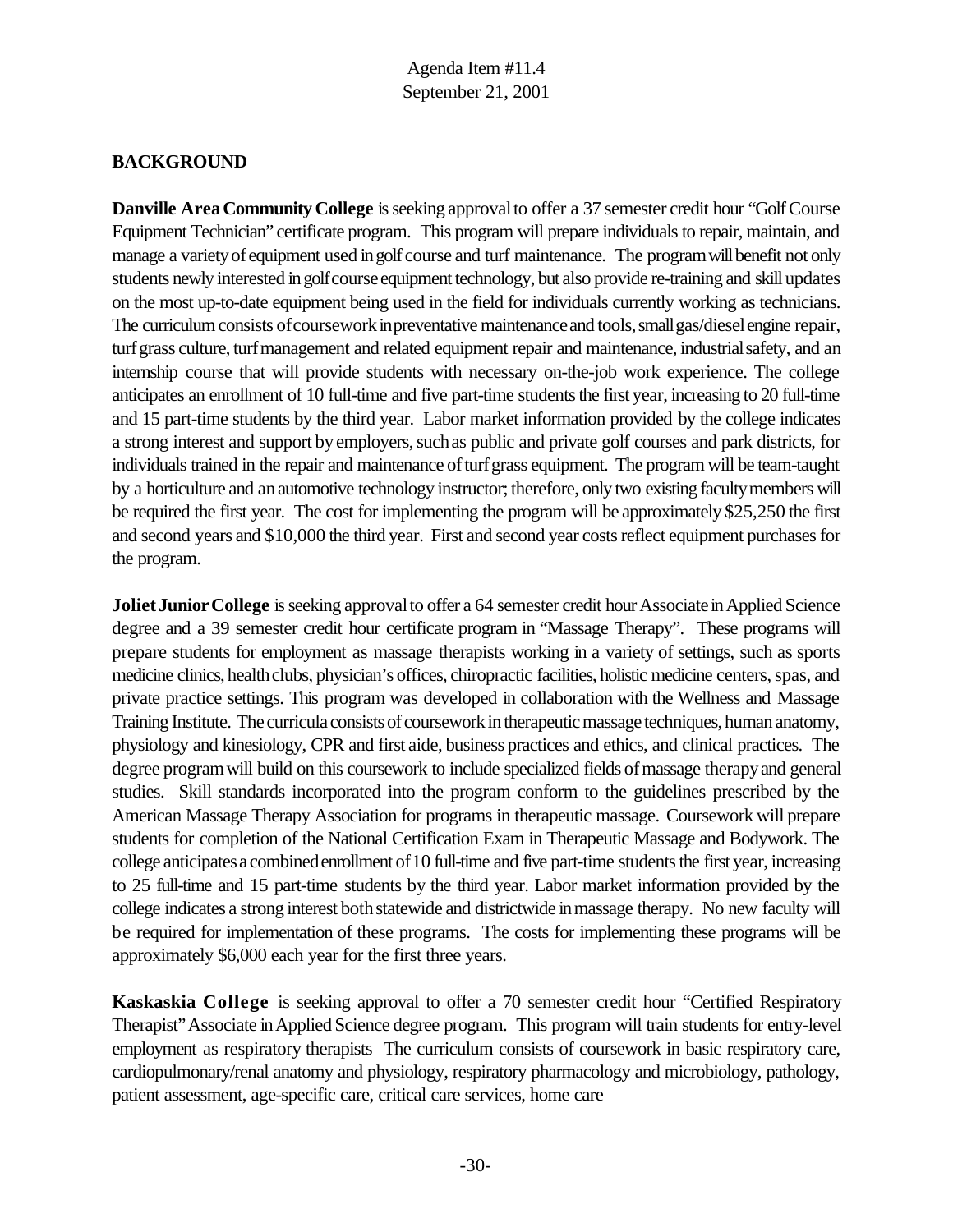services, cardiopulmonary monitoring and rehabilitation, ventilatory mechanics, and clinical practice in addition to general education studies. The college currently offers a one-year certificate program in respiratory therapy, but is moving to a two-year AAS degree in order to meet the changing requirements for accredited programs as outlined by the National Board for Respiratory Care, and the Committee on Accreditation for Respiratory Care, the national accrediting bodies for respiratory care programs. Students will be prepared for completing the Certified Respiratory Therapist exam, which will qualify graduates for licensure application in the State of Illinois. The college anticipates 15 full-time enrollments the first year, increasing to 30 full-time and 10 part-time enrollments by the third year. Labor market information provided by the college supports the need for respiratory therapists both district and statewide. The program will require two existing full-time faculty members the first year. The program will require no new costs during the first three years of implementation.

**Prairie State College** is seeking approval to offer a 34 semester credit hour "Personal Trainer" certificate program. The program will prepare individuals for entry-level employment as fitness trainers in private and commercial fitness centers. The curriculum consists of coursework in fitness assessment and program design, athletic training techniques, aerobic instruction, nutrition for sports and exercise, anatomy and physiology, biomechanics of exercise and first aid, in addition to a work-based learning component. The program was based on guidelines for fitness programs established by IDEA-International Health and Fitness Association. Completion of the program will provide students with the opportunity to register with IDEA-Personal Fitness Trainer Recognition System, an international database of personal trainers. The program will also prepare students for certification exams offered by several industry associations, such as the AmericanCouncil onExercise, and the AmericanCollege ofSports Medicine. The college anticipates an enrollment of three part-time and 10 full-time students the first year, increasing to seven part-time and 20 full-time students bythe thirdyear. Labor market information provided by the college supports the need for a formalized training program in the fitness field, both district and statewide. The program will require four existing full-time and three existing part-time faculty for implementation the first year. The college anticipates no new costs to implement this program.

**Rock Valley College** (RVC) is seeking approval to offer a 64 semester credit hour "Electrician Apprenticeship" Associate of Applied Science degree program. This program is a cooperative effort proposed by RVC and the Joint Apprenticeship and Training Committee of the International Brotherhood of Electrical Workers (IBEW) Local Union 364 for the purpose of broadening the educational opportunities for individuals admitted into the Electrician Apprenticeship program. The program will prepare students for employment as journeymen electricians in industrial, commercial, and residential constructionand repair and maintenance settings.The AAS program, whichis anextensionofthe college's existing certificate program, expands on the certificate's technical coursework to include general education studies and internships. Technical coursework includes electrical code and theory, lighting and transformers, motors and wiring systems, DC and AC systems, electronics circuitry, motor control, power control, and advanced studies in specialty electrical systems. Labor market information provided by the college indicates a demand for skilled electricians at the district and statewide levels. The college anticipates an enrollment of 52 part-time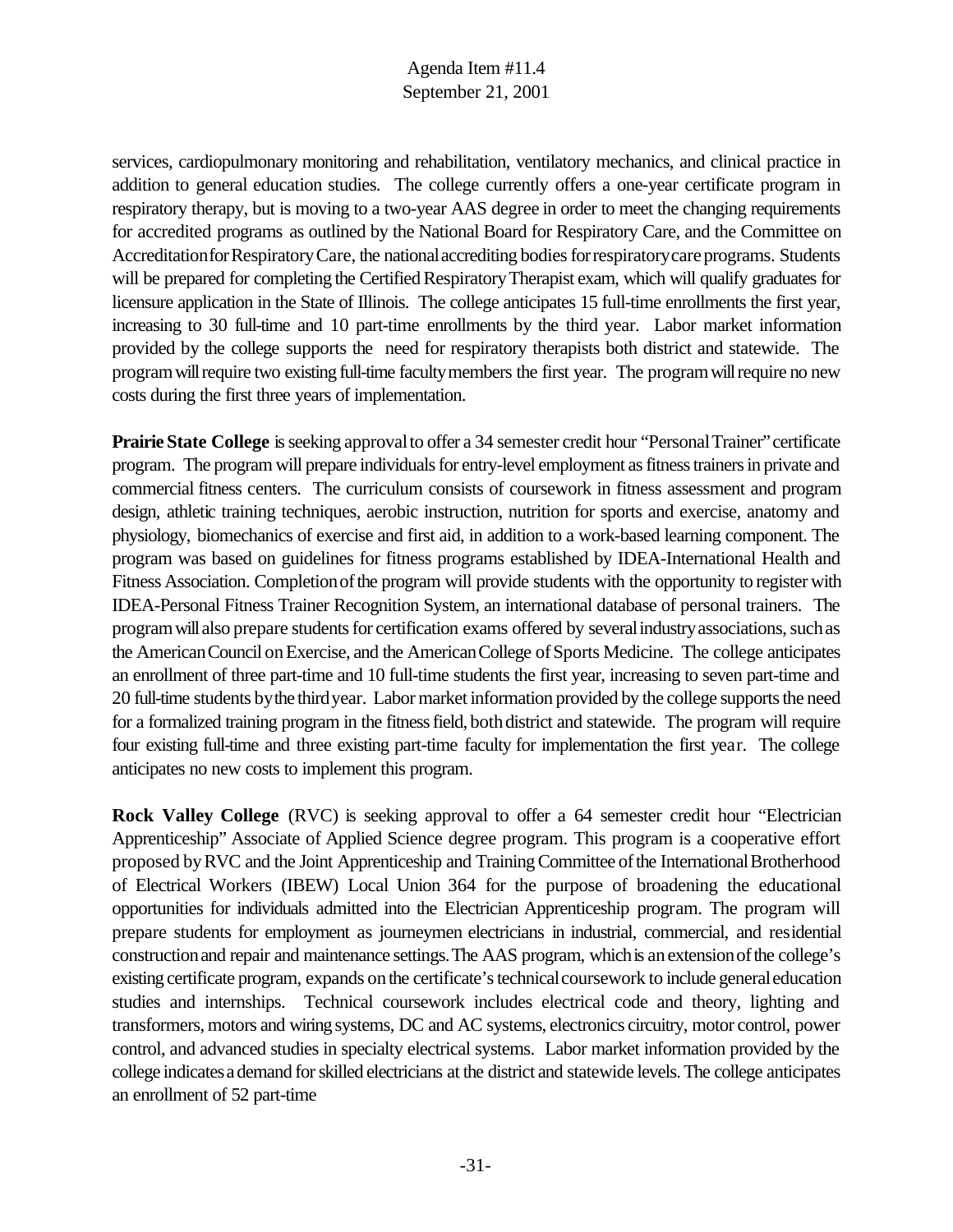students the first year, increasing to 88 part-time students by the third year. No new faculty members will be needed for this program. The technical core courses and the internship component will be taught by IBEW Local Union 364 instructors, while general studies courses willbe taught bythe college. The costs for implementing this program will be instructional costs only and will be reimbursed by the IBEW.

**Southwestern Illinois College** is seeking approval to offer a 64 semester credit hour "Human Services" Technology" AAS degree program. This program will prepare individuals for employment as paraprofessionals in the human services field for agencies, organizations, and businesses involved in youth care, elder care, criminal justice services, and psychiatric rehabilitation. The curriculum consists of a general education core, a human services core, a humanservices practicalinternship, and specialized coursework in one of four occupational areas: youth care, elder care, criminal justice services, and psychiatric rehabilitation. The psychiatric rehabilitation option of the degree allows students to earn basic and advanced-level certificates within the program. These certificate programs were developed by the UniversityofChicago-Center for Psychiatric Rehabilitation in collaboration withthe Illinois Department of Human Services-Division of Mental Health, the Illinois Community College Board, and the Illinois State Board of Education.

In addition to preparing students for employment out in the field, this curriculum was designed to allow students the opportunity for transfer into a variety of human services and related baccalaureate programs at surrounding institutions both in Illinois and Missouri. The college anticipates an enrollment of 15 full-time students and 20 part-time students the first year, increasing to 25 full-and part-time students by the third year. Labor market information provided by the college supports the need for para-professional training in the human services field within the college's district, statewide, and in the bordering St. Louis Metropolitan Area. The program will require one existing full-time faculty member the first year. Costs for implementing the program will be approximately \$43,000 the first year, \$8,000 the second year, and \$11,000 the third year.

## **Temporary to Permanent Approval Recommendations**

**Last year the ICCB approved several colleges to offer programs on a temporary basis for a period of two years. Inseeking permanent program approval, the colleges have been asked to review their programs and report on their progress, including meeting projected benchmarks, identifying program strengths/weaknesses, and recommendations for program improvement. Below is a summary of each program's performance during this trial period.**

*Staff have reviewed the applications for permanent approval and find that all of the programs exceed their projected benchmarks for enrollments, completions, and job placements and, therefore, permanent approval is recommended.*

**Illinois Eastern Community Colleges** is seeking permanent approval to offer a 12 semester credit hour "Computer Networking Specialist" certificate program at each of its campuses: Frontier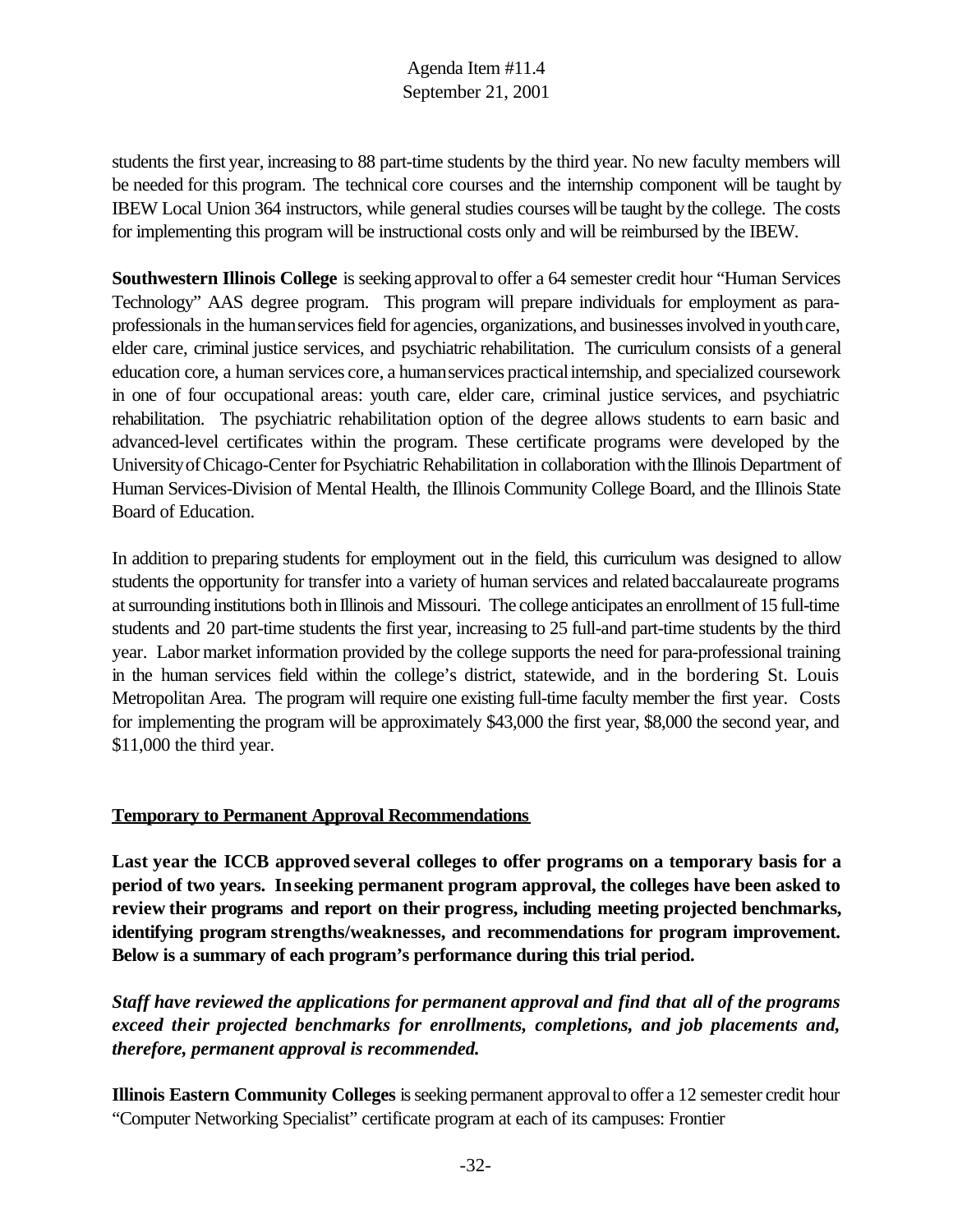Community College, Lincoln Trail College, Olney Central College, and Wabash Valley College. The program was approved on a temporary basis June 18, 1999, for a two-year period. This program prepares students for employment as networking specialists and technicians. The program consists of coursework in network connections, router configurations, local and wide area networks, operating systems, internet connections, and networking applications as prescribed by CISCO Systems. This program also leads students towards successful completion of the first level CISCO certification - CISCO Certified Network Associate. The colleges have met their objective of developing articulation agreements with seven area high schools. In addition, program enrollments have surpassed expectations with 910 students enrolled at the end of the temporary period (projected at 50-60 students), and completion rates average 90 percent (projected at 75 percent). Furthermore, all students who have completed all the courses and have taken the CISCO exam have passed. IECC has already developed the second level CISCO program- CISCO Certified Network Professional- and are readyto implement the programthis fall dependent upon approval.

# **TEMPORARY PROGRAM APPROVAL**

#### Parkland College

< Massage Therapy Certificate (38 semester credit hours)

## **BACKGROUND**

**Parkland College** is seeking temporary approval to offer a 38 semester credit hour certificate program in "Massage Therapy" for a period of three years. The program will prepare students for entry-level employment as massage therapists in physician's offices, hospitals, rehabilitationfacilities, sports and fitness centers, health and beauty facilities, and in private practice. The curriculum consists of coursework in introductory, intermediate, and advanced massage therapy techniques, human anatomy and physiology, psychology and ethics, pathology formassage therapists, and business practices, in addition to a required clinical practicum and work-based learning experience. The program was designed based on the guidelines set forth by the Commission on Massage Training Accreditation/Approval for massage therapy programs. Labor market information provided by the college indicates a strong interest and support of a training program in massage therapy within the college's district. Statewide employment of massage therapists is expected to increase much faster than the average for all occupations in Illinois through the year 2008. The college anticipates an enrollment of 10 full-time and 10 part-time students the first year, increasing to 15 full-time and 15 part-time students by the third year. Temporary approval will allow the college to meet the immediate demands for such training within their district. Permanent approval for this program will be considered at the end of the three years, based on program outcomes.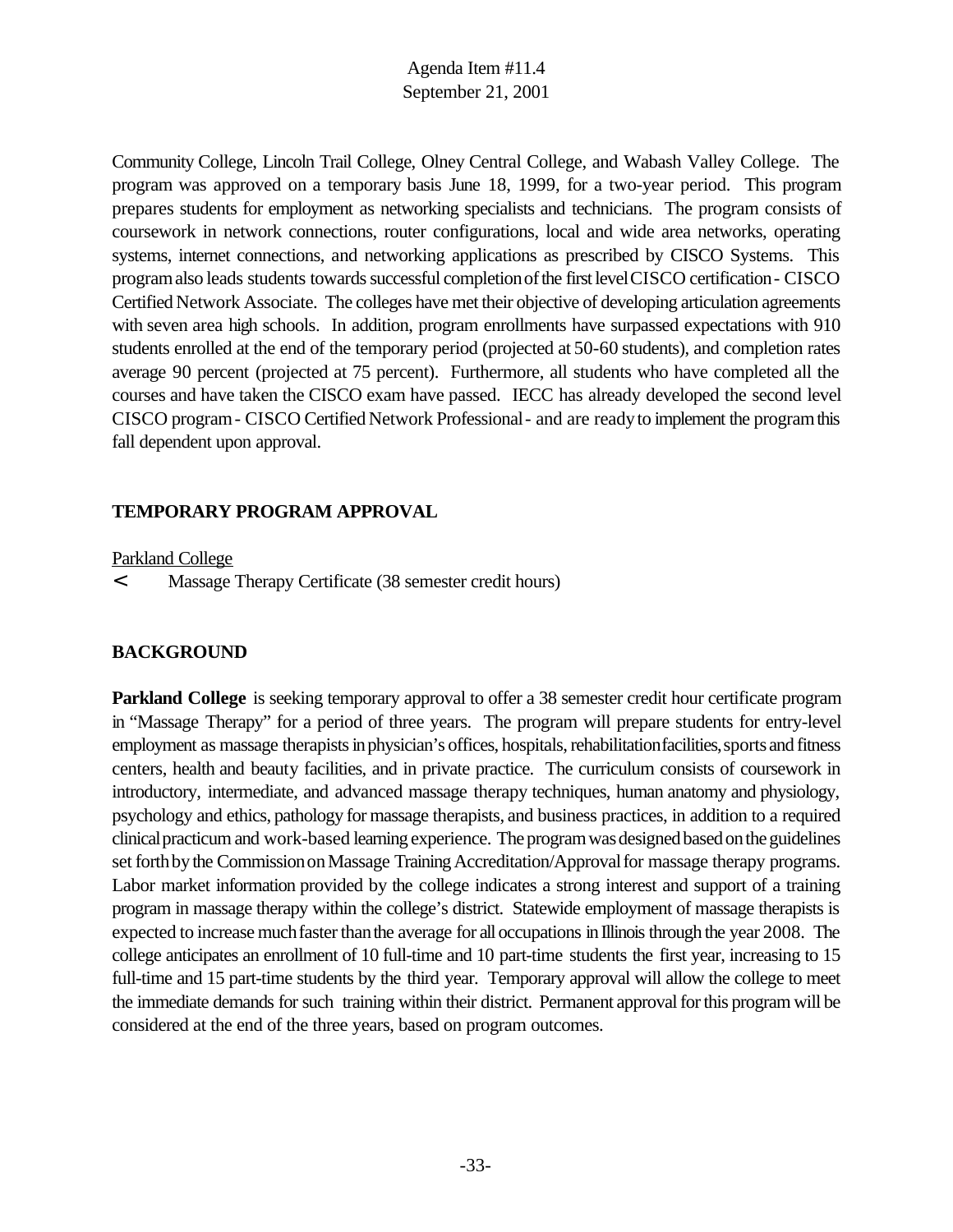# **INFORMATION ITEM - BASIC CERTIFICATE APPROVAL**

Following is a list of basic certificates that have been approved on behalf of the Illinois Community College Board by the President/CEO since the last Board meeting:

#### Elgin Community College

- < Personal Trainer Certificate (22 semester credit hours)
- < Psychiatric Rehabilitation Certificate (14 semester credit hours)

#### Illinois Valley Community College

- < Horticulture Certificate (24 semester credit hours)
- < Psychiatric Rehabilitation Certificate (14 semester credit hours)

#### College of Lake County

- < Computed Tomography Certificate (12 semester credit hours)
- < Magnetic Resonance Imaging Certificate (15 semester credit hours)

#### Lake Land College

< Helping Paws Service Training Certificate (27 semester credit hours)

## Morton College

- < Early Childhood Aide (12 semester credit hours)
- < Early Childhood Assistant (18 semester credit hours)

#### Shawnee Community College

< Massage Therapy Certificate (28 semester credit hours)

#### Southeastern Illinois College

< Nail Technology Certificate (10 semester credit hours)

#### Wilbur Wright College

< Teacher Assistant Certificate (17 semester credit hours)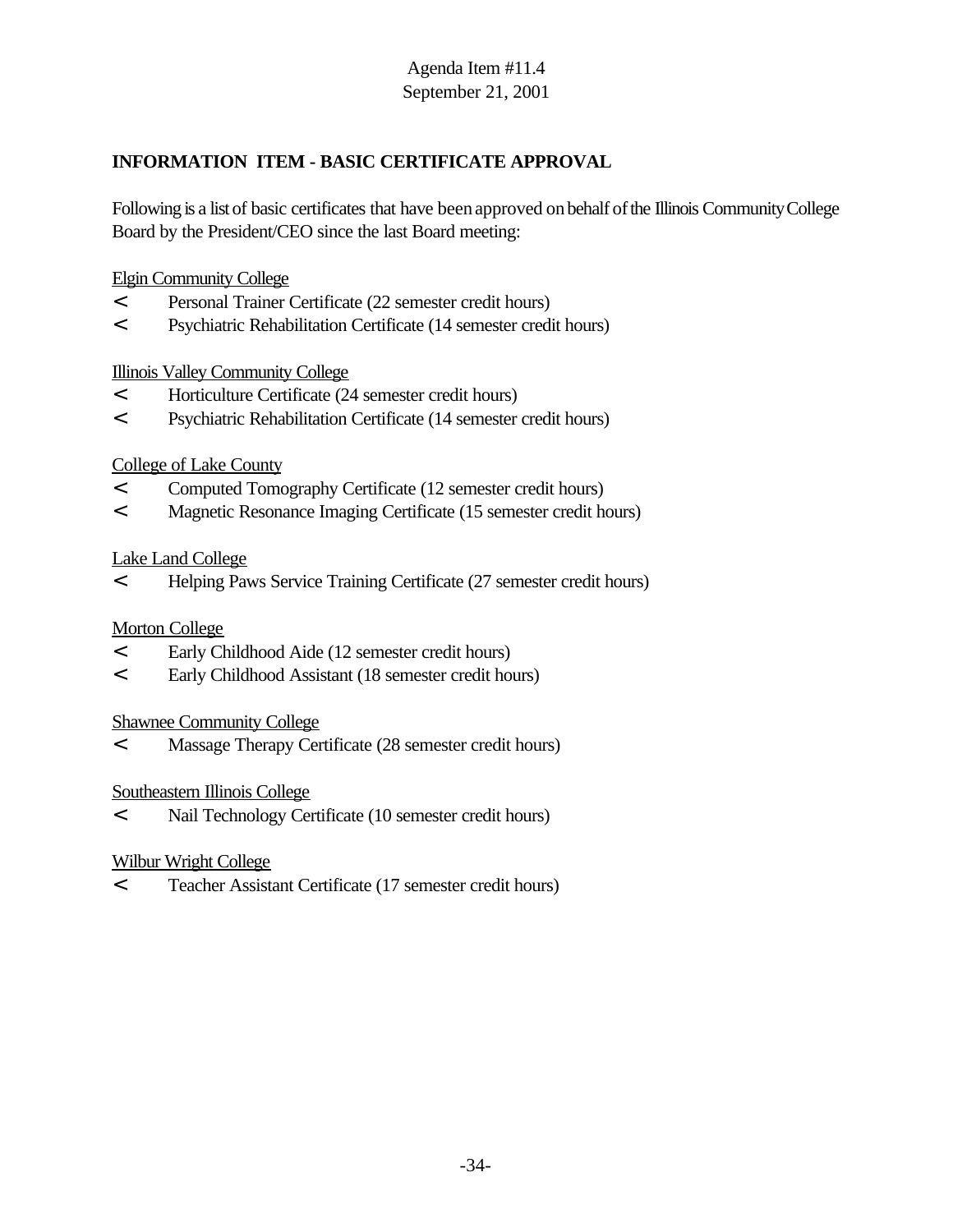## Illinois Community College Board

# **CERTIFICATION OF ELIGIBILITY FOR SPECIAL TAX LEVY**

*(Chapter 122, Paragraph 3-14.3)*

An oral report will be presented at the Board meeting on September 21, 2001.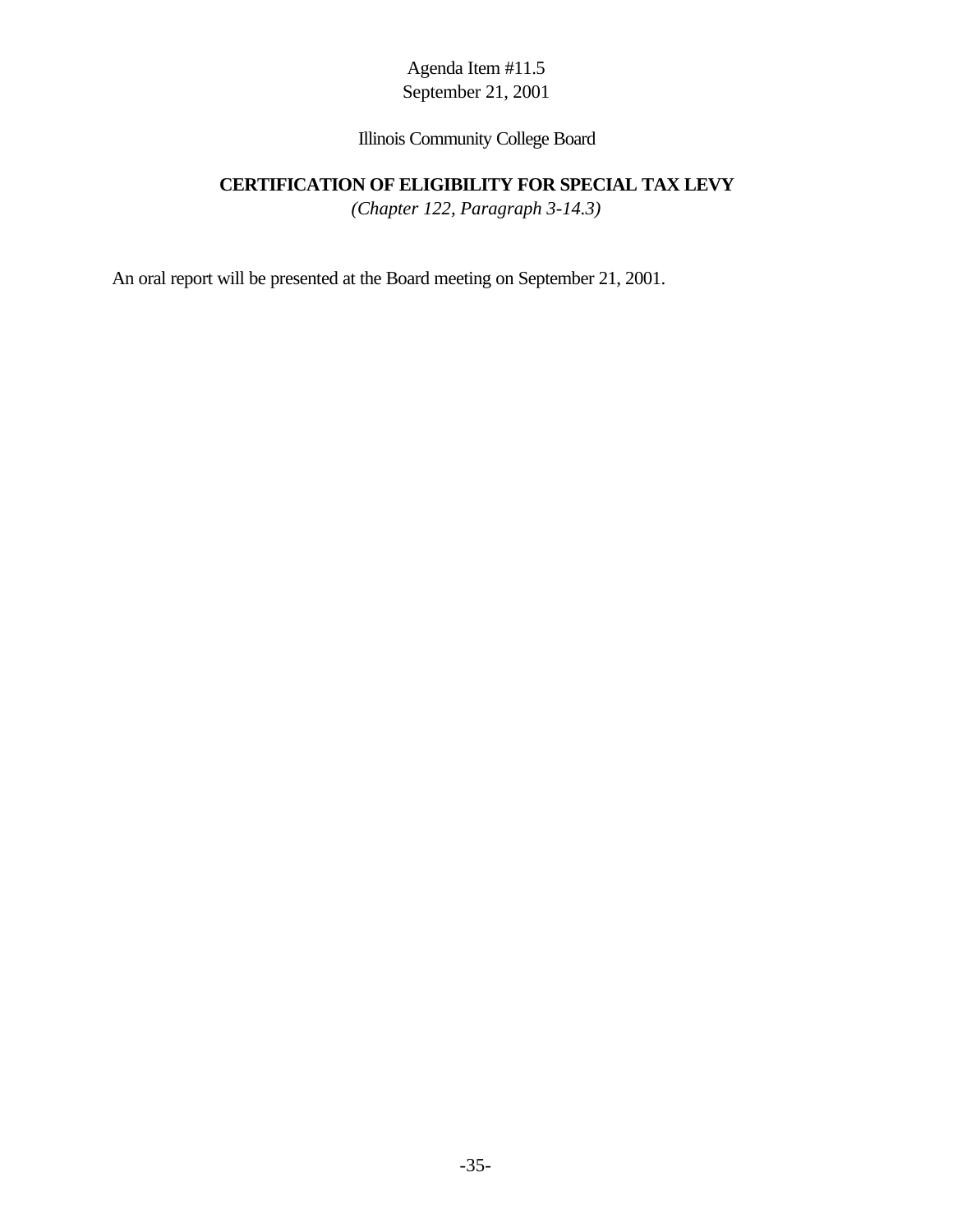Illinois Community College Board

# **PROPOSED EMERGENCY AMENDMENTS TO ILLINOIS COMMUNITY COLLEGE BOARD RULES CONCERNING FOUNDATION MATCHING GRANTS**

The Illinois Community College Board received an appropriation to disburse challenge grants to Illinois community college foundations during fiscal year 2002. The ICCB must have rules in place before applications maybe received and funds are distributed. Legislation was passed in spring 1999 that allows communitycollege foundations to request a state matching grant of \$2 for every\$3 received inlocalfunds. However, untilfiscalyear 2002, no appropriation was made to fund thisinitiative. These emergency rules, once filed with the Secretary of State's office, will be in place for 150 days and allow the ICCB to proceed with the application and funds disbursement. Emergency rules will lapse after 150 days and the ICCB must then be prepared to proceed to make permanent amendments to the Illinois Administrative Code.

## **RECOMMENDED ACTION**

The Illinois Community College Board hereby adopts and approves the following emergency rules and authorizes its President/CEO to process these amendments in accordance with the Illinois Administrative Procedures Act and distribute to the community college system and community college foundations.

## SUBPART F: FINANCE

## **1501.523 Foundation Matching Grants**

- a) An eligible community college foundation, as referred to in this subsection, is defined as a 501c3 entity formed to benefit a community college district, students, and taxpayers of a community college district as provided for in the Public Community College Act and meets the criteria to receive anaward as provided for in these rules. A foundationshall establish its eligibility by submitting a copy of its articles of incorporation (the first year of application only), a copy of its most recent signed federal 990 tax return and a copy of the foundation's most recently completed external audit with the other components of an application.
- b) Requests for foundation matching grant awards (herein referred to as challenge grants) must be submitted in a format prescribed by the ICCB no later than December 1 of each year.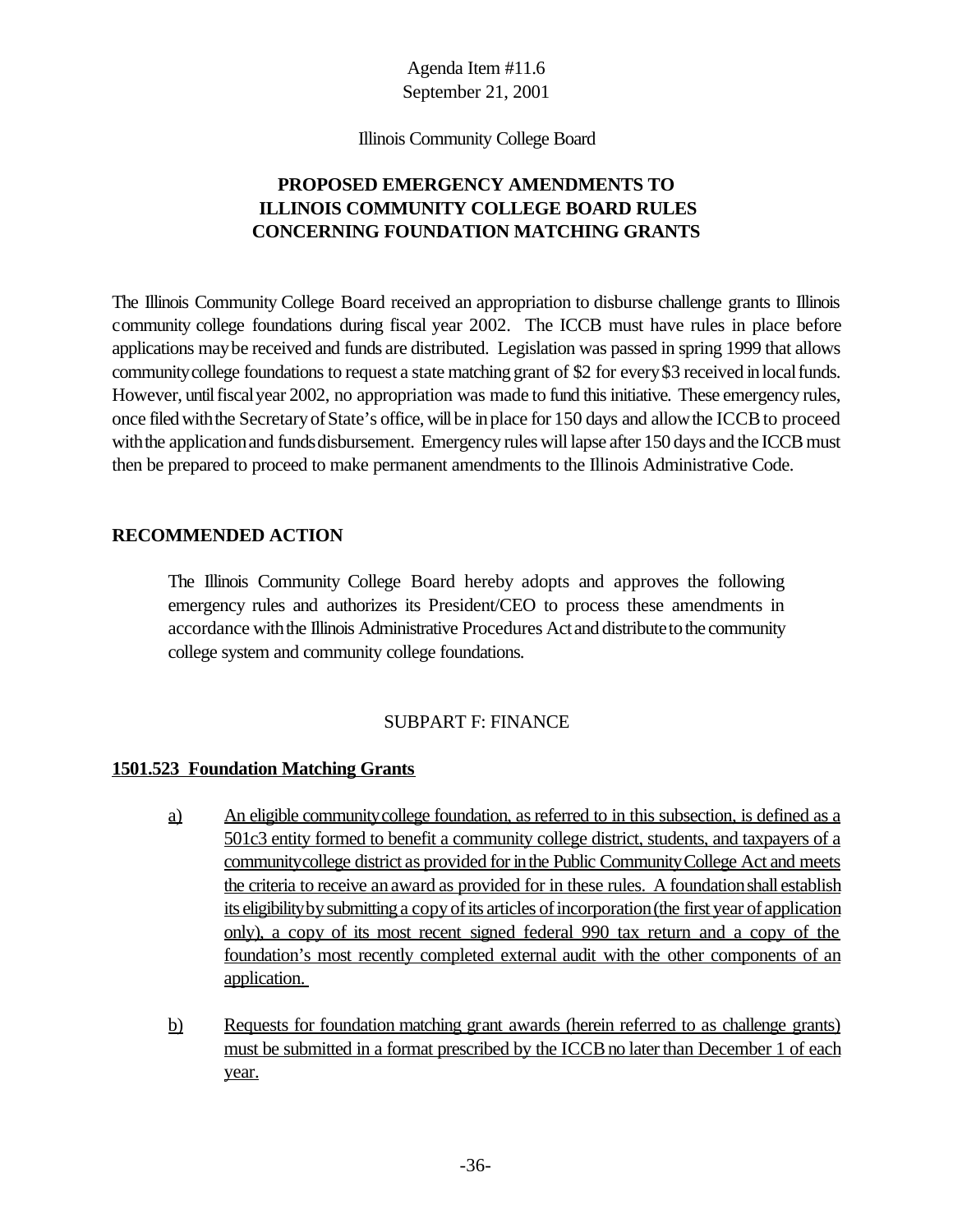- c) Each community college foundation shall have the opportunity to apply for a \$25,000 challenge grant. The award amount shall be prorated to a reduced amount if sufficient funds are not available in the state's Academic Improvement Trust Fund to provide an initial grant of \$25,000 to those eligible foundations that submit an application no later than December 1.
- d) Inorder to be eligible to receive a challenge grant, the communitycollege foundationboard must establish, as part of the application process, that the foundation board has:
	- 1) established an academic improvement trust fund as a depository for private contributions and awarded challenge grants, and
	- 2) \$3 of local match available (contributions received after July 1, 1999, for the purpose of matching the state challenge grants) for each \$2 of state funds, and
	- 3) raised a minimum of \$10,000 from private sources and the contributions must be in excess of the total average annual cash contributions made to the community college foundation in the three fiscal years before July 1, 1999 (fiscalyears 1997, 1998, 1999).
- e) Any unmatched excess funds remaining in the state's Academic Improvement Trust Fund, on April 1<sup>st</sup> of the fiscal year in which an appropriation is received, for community college foundations after the award of the initial \$25,000 challenge grants will be available for matching by any community college foundation. No community college foundation will receive more than \$100,000 in challenge grants in any one state fiscal year.
- f) The community college foundation board is responsible for determining the use of the proceeds of the challenge grants and such uses may include 1) scientific equipment, 2) professional development and training for faculty, and 3) student scholarships and other activities appropriate to improving the qualityof educationat the communitycollege. The communitycollege foundationmaynot use the proceeds ofthe challenge grant for a capital campaign or program.
- g) Each community college foundation receiving grant funds shall file a report with the ICCB in a format prescribed by the ICCB detailing how the funds were utilized within 60 days ofthe foundation'sfiscalyear end and submit a copyofthe externalaudit ofthe fiscalyear just ended as soon as it is completed.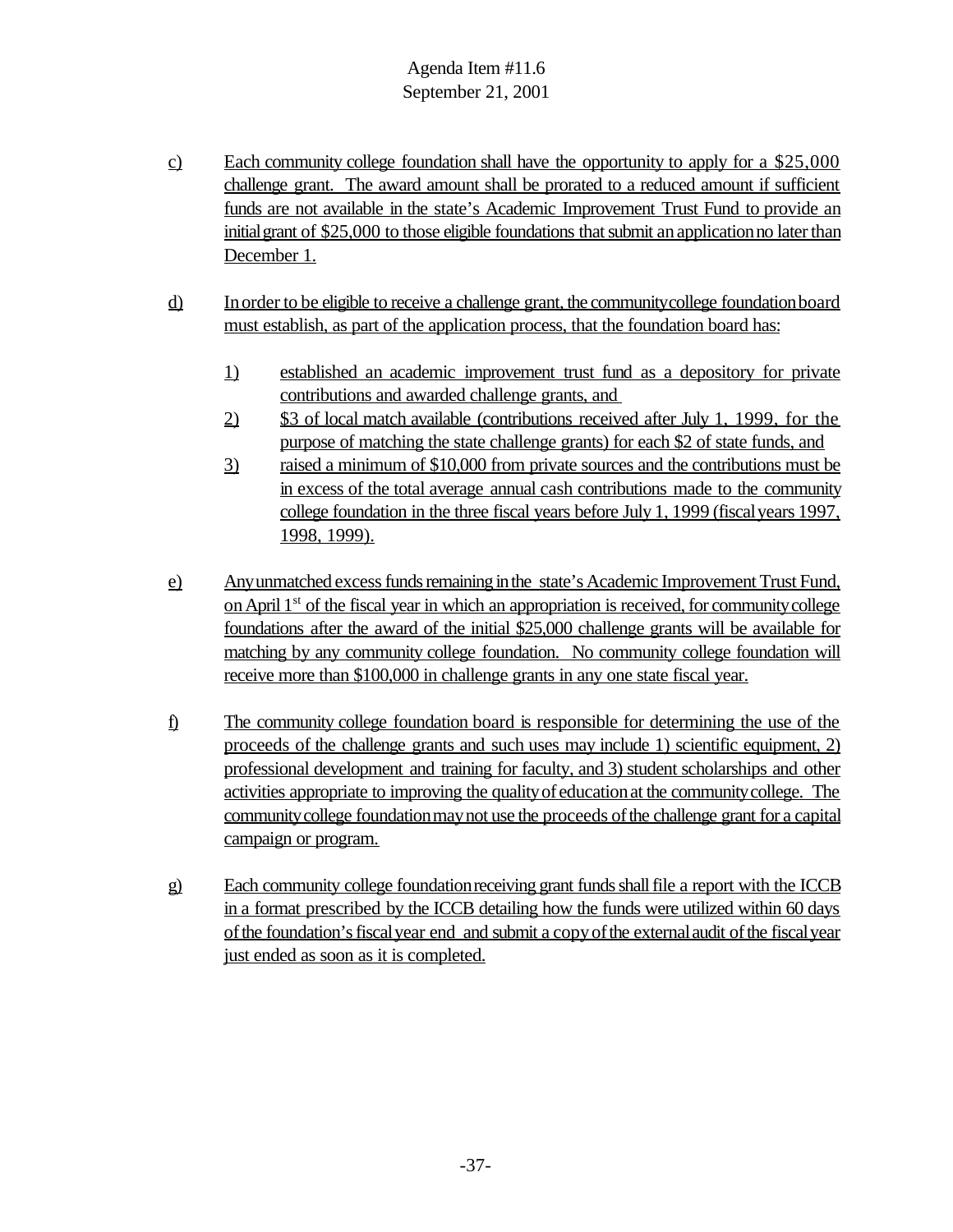Illinois Community College Board

# **PROPOSED ILLINOIS COMMUNITY COLLEGE BOARD WORKFORCE DEVELOPMENT ADVISORY COMMITTEE**

An oral report will be presented at the Board meeting on September 21, 2001.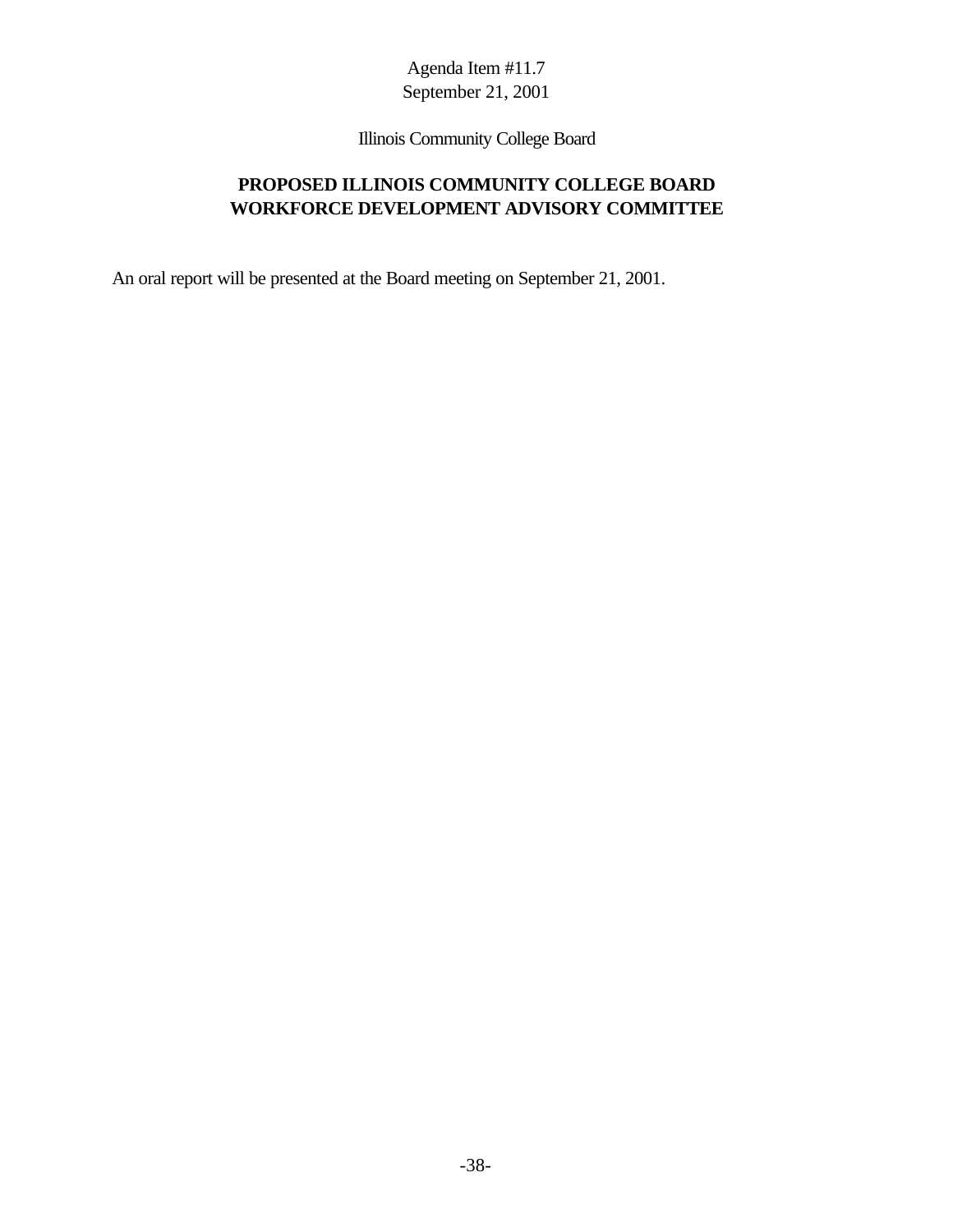#### Illinois Community College Board

# **ILLINOIS COMMUNITY COLLEGE BOARD ADVISORY COMMITTEE MEMBER APPOINTMENTS**

Each year, the President/CEO as authorized by the Illinois Community College Board appoints representatives to its advisory committees. Memberships are either at-large appointments selected by the Illinois Community College Board staff, appointments recommended by various community college organizations, or exofficio members who represent committees ofvariousrelevant organizations. The latter appointments change asthe groups' committee leadership positions change. All new appointments are for three-year terms beginning July 1, 2001 and ending June 30, 2004, except forthose vacancies created by resignations during the year.

The advisory committees perform a critical service to the Illinois Community College Board in that they provide input from a local perspective on issues that affect the entire system. Currently the Board has four advisory committees. The Finance Advisory Committee, under the leadership of Don Wilske, Chief Financial Officer, provides input on system budget development and policy issues dealing with system finance. The Program Advisory Committee, staffed by Carol Lanning, Senior Director for Program Planning and Accountability, assists staff with developing proposed policy regarding curricula and accountability matters. The MIS/Research Advisory Committee, working with Scott Parke, Senior Director for Policy Studies, reviews all issues pertaining to research and data collection activities of the Board.

Attached for your information is the list of committee members for fiscal year 2002.

## **INFORMATION ONLY**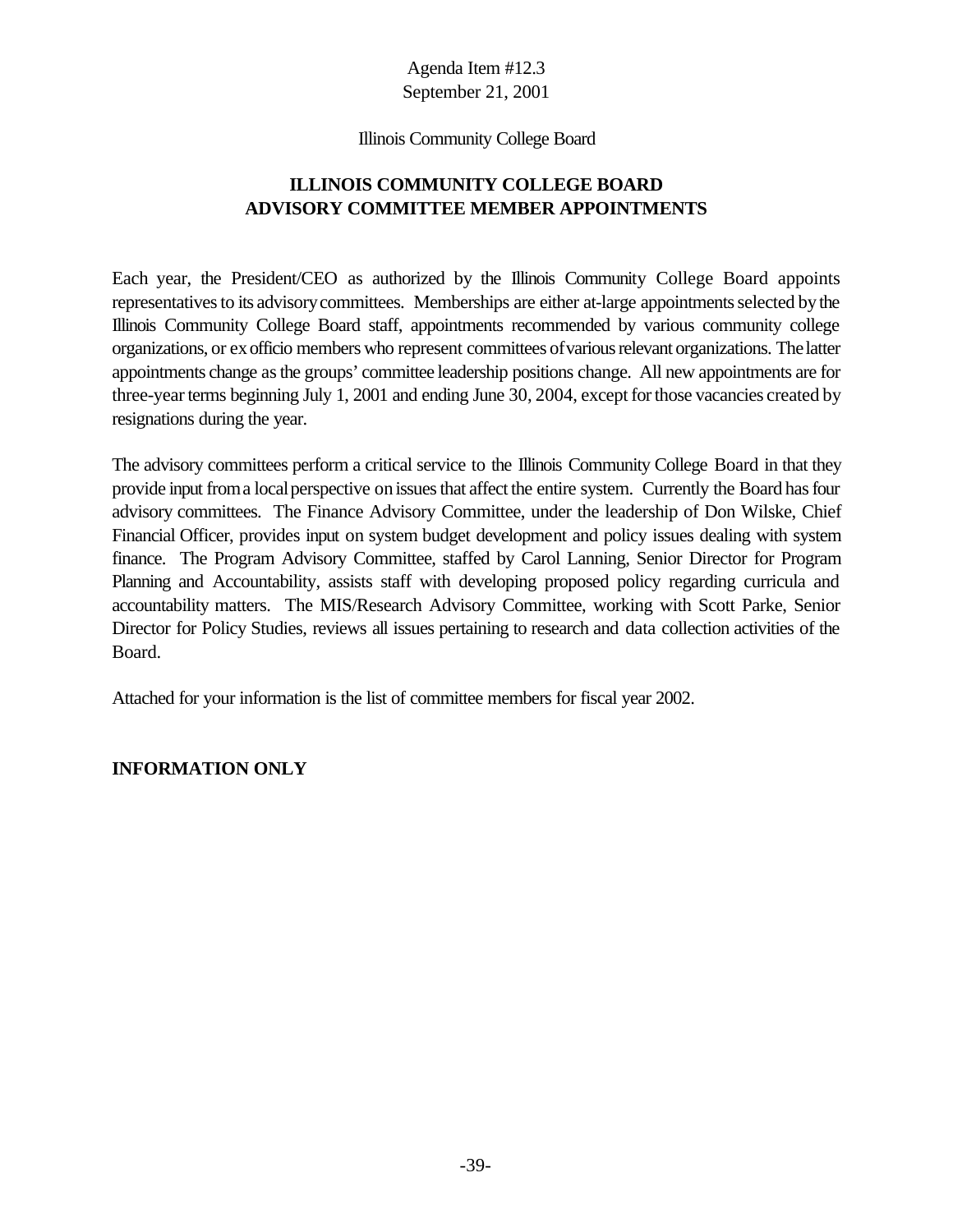# **ILLINOIS COMMUNITY COLLEGE BOARD ADVISORY COMMITTEE MEMBERS September 2001**

## Finance Advisory Committee

- 1. J. P. Barrington Vice President, Business Services, John A. Logan College At Large (2003)
- 2. **Carole Bulakowski** Assistant Vice President, Educational Affairs, College of Lake County Illinois Council of Community College Administrators (ICCCA) (2002)
- 3. **Bob Carlock** Dean, Administrative & Financial Services, Rend Lake College Chair, Illinois Community College Chief Financial Officers (ICCCFO) - Ex Officio
- 4. GaryDavis Executive Director, Illinois Community College Trustees Association(ICCTA) Ex **Officio**
- 5. Abe Eshkenazi Vice Chancellor, Finance, City Colleges of Chicago (2003)
- 6. **Jim Howard** President, Lincoln Land Community College Vice Chair, Presidents Council Finance Committee - Ex Officio
- 7. **Rick Radeke** Executive Vice President, Finance and Operations, Waubonsee Community College - At Large (2004)
- 8. Tom Ryan Vice President, Administrative Affairs College of DuPage At Large (2002)
- 9. Michael Shirley President, Elgin Community College Chair, Presidents Council Finance Committee - Ex Officio
- 10. Roger Tuttle Trustee, Heartland Community College Illinois Community College Trustees Association (ICCTA) (2004)
- 11. Mike Vujuk Faculty, William Rainey Harper College Illinois Community College Faculty Association (ICCFA) (2004)
- 12. **TBA** Student Advisory Committee Member Ex Officio

## MIS/Research Advisory Committee Recommendations

- 1. **Pamela Allmendinger**, Manager, MIS/Research, Black Hawk College At Large (2004)
- 2. Guy R. Aylward Director of Institutional Research/Title III, Illinois Central College Illinois Council of Community College Administrators (ICCCA) - At Large (2003)
- 3. **Lon Feuerhelm**, Director, Production & Operations, Southwestern Illinois College At Large (2002)
- 4. Earl Godt Faculty, Spoon River College Illinois Community College Faculty Association (ICCFA) (2002)
- 5 Antonio Gutierrez-Marquez Associate Vice Chancellor for Planning & Research, City Colleges of Chicago - At Large (2003)
- 6. Michael Monaghan Director, Government Relations, Illinois Community College Trustees Association (ICCTA) - (2002)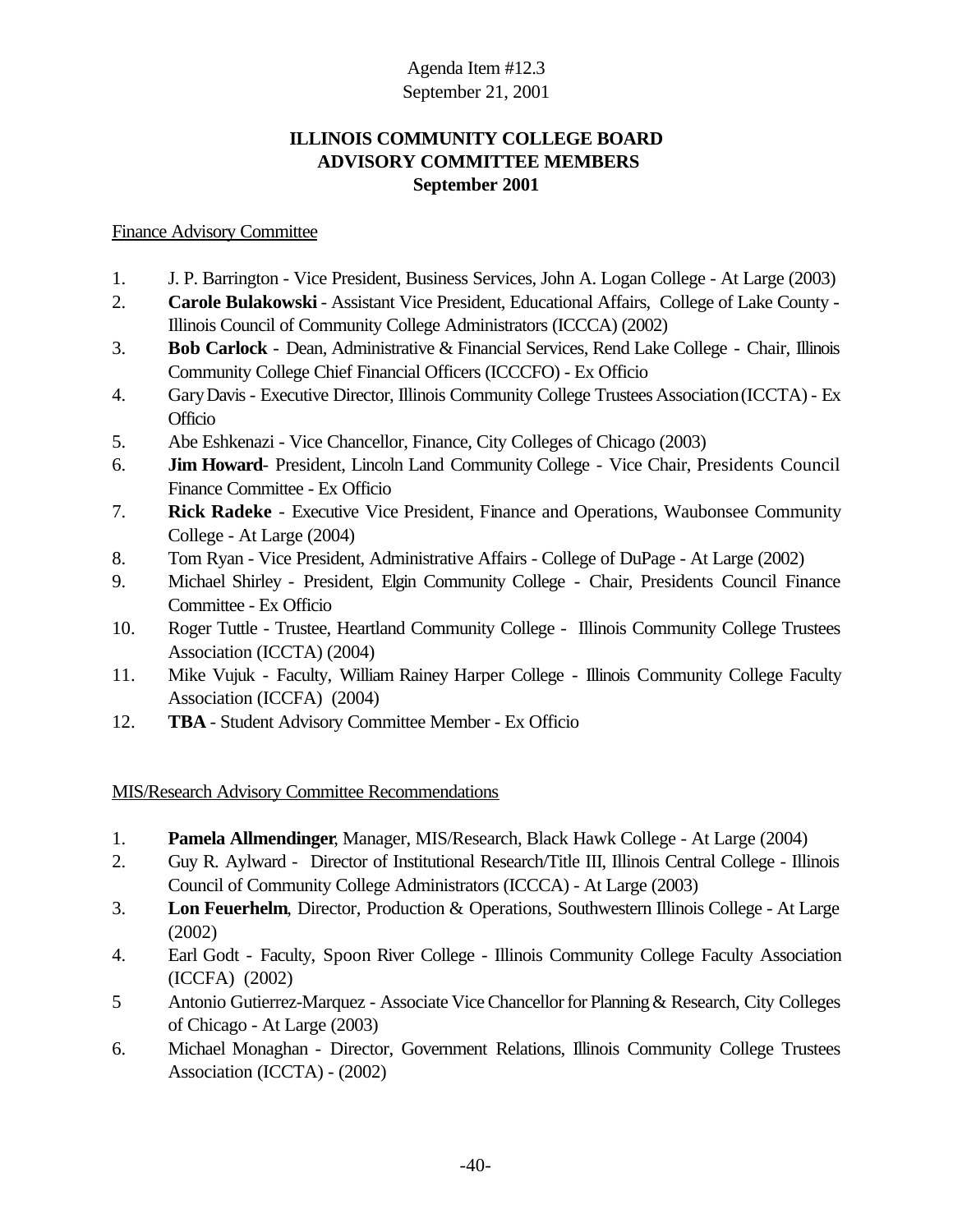- 7. Frankie Santos Laanan Assistant Professor of Community College Leadership, University of Illinois at Urbana-Champaign - At Large (2003)
- 8. **Padriac Shinville**, Division Chair, Alternative Learning/Education Programs, Heartland Community College, - At Large (2004)
- 9. **Bill Simpson**, President, John Wood Community College, Presidents Council (2002)
- 10. Dave Whitaker Vice President of Business Affairs and Information Services, Prairie State College - At Large (2002)
- 11. Denis Wright Vice President, Academic Services, Joliet Junior College Chief Academic Officers (CAO) (2002)
- 12. **TBA** Illinois Community College Chief Financial Officers (ICCCFO) (2002)
- 13. **TBA** Student Advisory Committee Member Ex Officio

## Program Advisory Committee

- 1. Bernard Ferreri Associate Vice Chancellor, City Colleges of Chicago At Large (2003)
- 2. Greg Florian Vice President, Finance and Administration Illinois Community College Chief Financial Officers (ICCCFO) (2002)
- 3. Robert Gaffner Trustee, Kaskaskia College Illinois Community College Trustees Association (ICCTA) (2003)
- 4. **Robert Mees** President, John A. Logan College Chair, Presidents Council Curriculum and Transfer Committee - Ex Officio
- 5. Kathy Pampe Associate Dean, Education to Careers, Illinois EasternCommunityColleges At Large (2004)
- 6. **DeRionne Pollard**, Faculty, College of Lake County, Illinois Community College Faculty Association (ICCFA) (2002)
- 7. **Mary Reaves** Vice President, Student Life & Multicultural Affairs, Prairie State College At Large (2004)
- 8. Julia Schroeder Dean of Developmental Instruction, John A. Logan College At Large (2002)
- 9. Douglas Tweeten Vice President, Academic Affairs Chief Academic Officers/Illinois Council of Community College Administrators (CAO/ICCCA) - Ex Officio
- 10. **Leo Welch**, Faculty, Southwestern Illinois College, Illinois Community College Faculty Association (ICCFA) (2002)
- 11. **TBA** Student Advisory Committee Member Ex Officio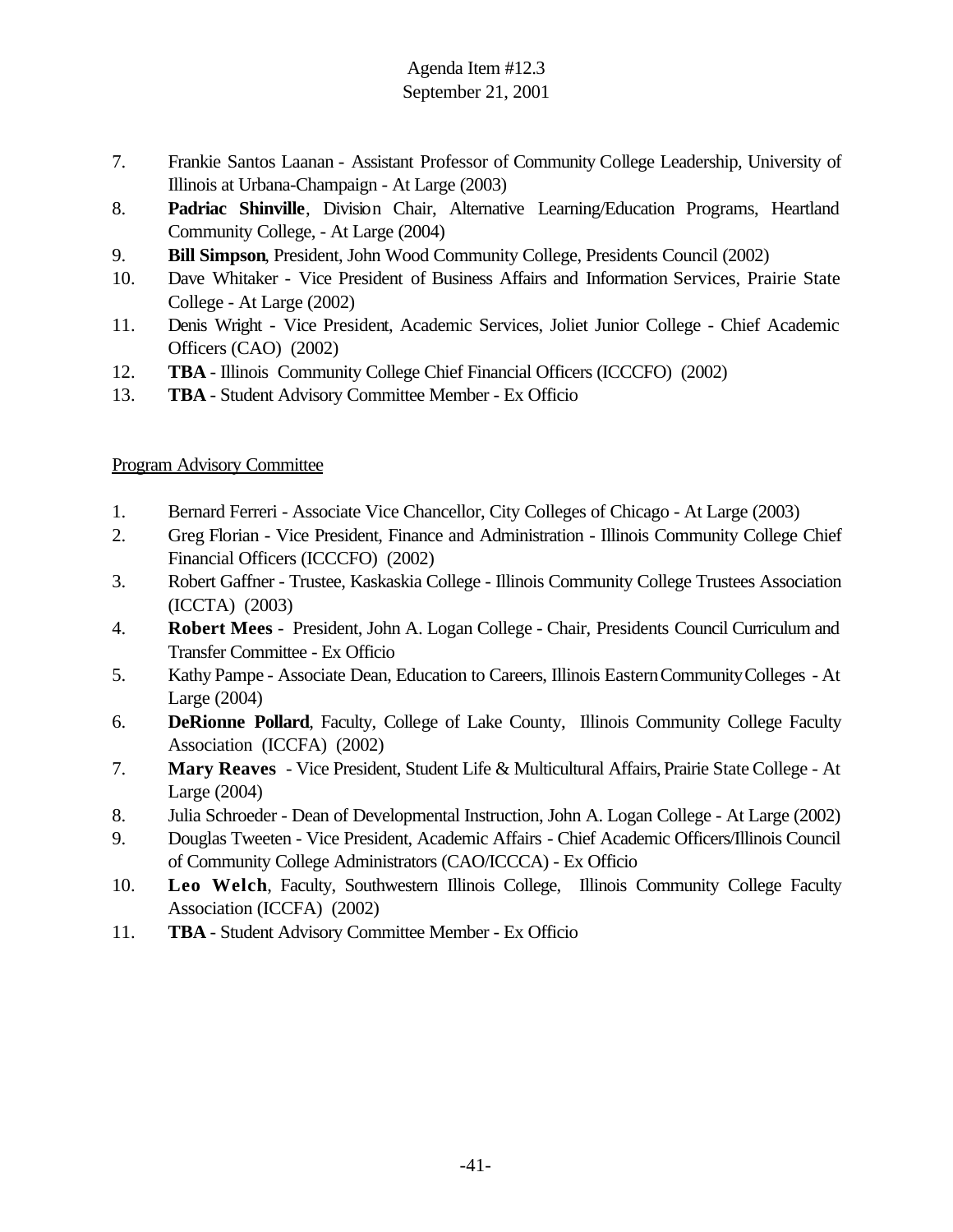#### Illinois Community College Board

# **STATUS REPORT ON THE PLAN FOR ENHANCING THE ROLE OF COMMUNITY COLLEGES IN TEACHER PREPARATION/QUALITY**

At a planning retreat in December 2000, members of the Illinois Community College Board identified as one of the Board's top priorities the enhancement of the role of community colleges in teacher preparation/quality. This is an appropriate priority for ICCB given the fact that over 60 percent of the graduates of public university teacher preparation programs in Illinois have some credit froma community college and, more importantly, 44 percent ofteacher educationgraduates complete a year or more oftheir programs at a community. Clearly, the community colleges are integral to the preparation of teachers in Illinois.

Subsequent to the Board's December retreat, the Board and ICCB staff identified three goals to guide initial implementation of a plan to enhance the role of the colleges in teacher preparation/quality:

Goal 1: Capitalize on the accessibility of the statewide community college system to tap new pools of students, particularly in communities with large minority populations and/or those located in hardto-serve areas.

Strategies to accomplish the goal include creating and/or supporting partnerships between K-12 school districts, community colleges, and universities to support "grow your own" teacher recruitment/preparation programs supported by dual admissions to the community college and the university; establishing baccalaureate-completion and alternative certification opportunities on community college campuses; and, expanding state scholarship programs to encourage mature/experienced nontraditional community college students to pursue careers as teachers.

**Goal 2:** Provide incentives to community colleges to support further involvement in teacher preparation and professional development.

An important strategy forthis goal is to encourage increased numbers of full-time teacher preparation faculty at community colleges where appropriate.

**Goal 3:** Develop additional teacher preparation programs in the state that build on existing related community college programs.

Two important pathways that are targeted for development are capstone Associate in Applied Science programs to prepare career and technical education teachers and articulated teacher aide and early childhood programs that transition into teacher preparation programs.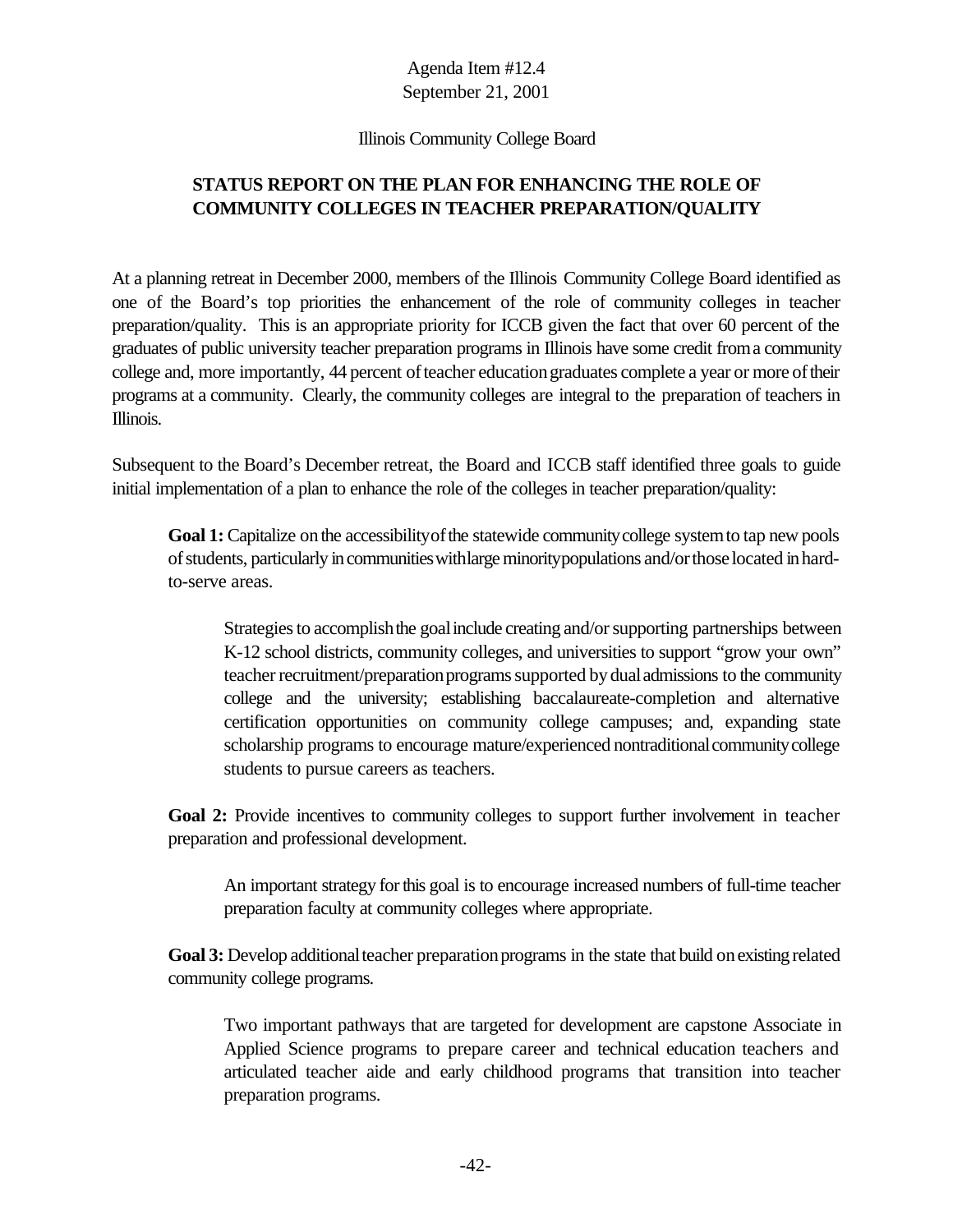ICCB staff are involved in a number of activities and initiatives that relate directly to the realization of the goals identified above, including the following:

- In partnership with other education agencies and institutions, ICCB is a participant in two federal grants: a Teacher Quality Enhancement grant that calls for the development of middle school teacher preparation curricula done collaboratively by partnerships of community colleges and public universities (ICCB is a partner agency), and a Preparing Tomorrow's Teachers to Use Technology (PT3) grant that focuses on the creation of technology-infused postsecondary general education curricula that will provide teacher preparation candidates with opportunities to learn through a program that models appropriate use of learning technologies (ICCB is the lead agency).
- Illinois is one of three states that are partners in a PT3 grant awarded to the Education Commission of the States that will identify and reform policy barriers that impede the ability of two-year colleges to assist in the preparationoftechnology-proficient educators who are prepared to meet the needs of 21<sup>st</sup> century learners. In addition to removing barriers, the partners also want to create new policies that facilitate the involvement of community colleges in the preparation of teachers. This grant proposes to raise the discussion of the role of the community college in teacher preparation to the national level.
- ICCB staff will provide support to two projects funded this fiscal year by the Higher Education Cooperation Act in which community colleges are taking a lead role: Waubonsee Community College will partner with Northern Illinois University and a consortium of public and private higher education institutions and local school districts to plan, implement, and evaluate a regional consortium alternative teacher certification model, and Shawnee Community College will partner withother colleges, universities, and school districts to develop a program for growing and retaining teachers in a hard-to-serve area of the state.
- During the spring 2001 legislative session, the House Higher Education Committee called upon the Governors' Office, the three state education agencies, and the Illinois Student Assistance Commission to provide some guidance on needed actions to address the recruitment of teachers to address a looming shortage in the state, as well asthe overall qualityof teacher preparation. In response, the Unified Education Policy Plan: Quality Educator Workforce was developed and shared with the House Committee in May 2001. The plan includes recommendations that support the goals identified by the ICCB.
- ICCB staff are also working to identify resources to provide support for one or more college projects to develop models of new approaches to teacher preparation that build on existing communitycollege programs. For example, postsecondary Perkins statewide leadership funds that are available to the ICCB as a result of the transition of the administration of the postsecondary portion of this federal program from the State Board of Education to the ICCB will be used to support development of a model capstone AAS program as described in Goal 3.